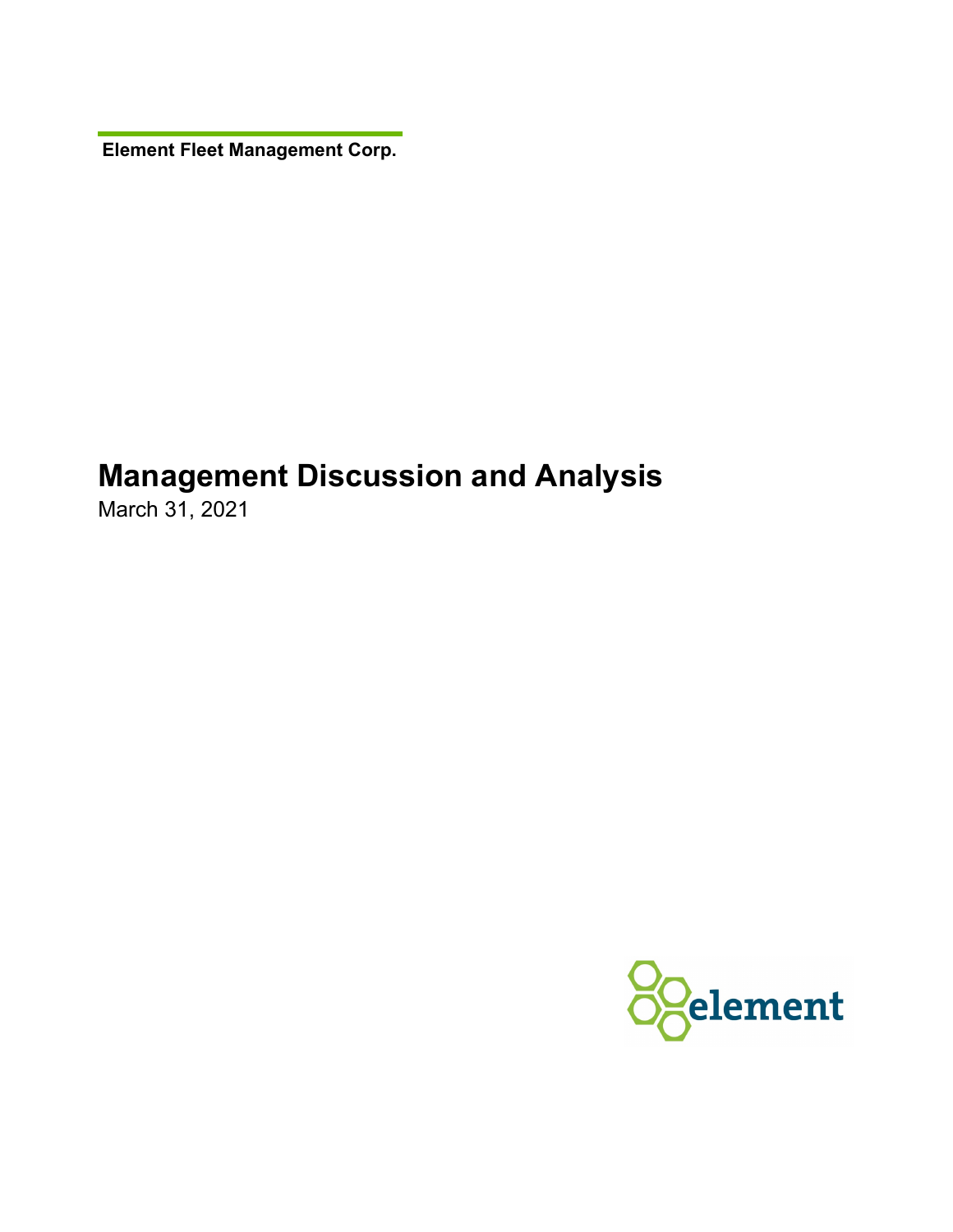The following management discussion and analysis ("MD&A") provides information management believes is relevant to an assessment and understanding of the consolidated financial condition and consolidated results of operations of Element Fleet Management Corp. (the "Company", "we" or "Element") as at and for the threemonth period ended March 31, 2021 and should be read in conjunction with the Company's unaudited interim condensed financial statements as at and for the three-month period ended March 31, 2021 and the audited consolidated financial statements and accompanying notes for the year ended December 31, 2020 filed on the System for Electronic Document Analysis and Retrieval ("SEDAR") at [www.sedar.com.](http://www.sedar.com) All dollar amounts in this MD&A are expressed in Canadian dollars unless otherwise specified and all numbers are in thousands, unless otherwise specified or for per share amounts or ratios. References to "Q1 2021", "this quarter", or "the quarter" are to the quarter ended March 31, 2021 and references to "Q4 2020" and "Q1 2020" are to the quarters ended December 31, 2020 and March 31, 2020, respectively. Additional information relating to the Company is available on SEDAR at [www.sedar.com](http://www.sedar.com) and on the Company's website at [www.elementfleet.com.](http://www.elementfleet.com)

#### **CAUTIONARY STATEMENT**

**THIS ANALYSIS HAS BEEN PREPARED TAKING INTO CONSIDERATION INFORMATION AVAILABLE TO MAY 11, 2021. CERTAIN STATEMENTS IN THIS MD&A, OTHER THAN STATEMENTS OF HISTORICAL FACT, ARE FORWARD-LOOKING STATEMENTS WITHIN THE MEANING OF APPLICABLE SECURITIES LAWS AND MAY CONTAIN FORWARD-LOOKING INFORMATION. SUCH STATEMENTS ARE BASED UPON ELEMENT'S AND ITS MANAGEMENT'S CURRENT INTERNAL EXPECTATIONS, ESTIMATES, PROJECTIONS, ASSUMPTIONS AND BELIEFS. THESE STATEMENTS MAY INCLUDE, WITHOUT LIMITATION, STATEMENTS REGARDING THE OPERATIONS, BUSINESS, FINANCIAL CONDITION, EXPECTED FINANCIAL RESULTS, PERFORMANCE, PROSPECTS, OPPORTUNITIES, PRIORITIES, TARGETS, GOALS, ONGOING OBJECTIVES, STRATEGIES AND OUTLOOK OF ELEMENT. FORWARD-LOOKING STATEMENTS INCLUDE STATEMENTS THAT ARE PREDICTIVE IN NATURE, DEPEND UPON OR REFER TO FUTURE EVENTS OR CONDITIONS. IN SOME CASES, WORDS SUCH AS "PLAN", "EXPECT", "INTEND", "BELIEVE", "ANTICIPATE", "ESTIMATE", "TARGET", "PROJECT", "FORECAST", "MAY", "IMPROVE", "WILL", "POTENTIAL", "PROPOSED" AND OTHER SIMILAR WORDS, OR STATEMENTS THAT CERTAIN EVENTS OR CONDITIONS "MAY" OR "WILL" OCCUR ARE INTENDED TO IDENTIFY FORWARD-LOOKING STATEMENTS AND FORWARD-LOOKING INFORMATION. FORWARD-LOOKING STATEMENTS (INCLUDING THOSE REGARDING FINANCIAL OUTLOOK) ARE PROVIDED FOR THE PURPOSES OF ASSISTING THE READER IN UNDERSTANDING ELEMENT AND ITS BUSINESS, OPERATIONS, RISKS, FINANCIAL PERFORMANCE, FINANCIAL POSITION AND CASH FLOWS AS AT AND FOR THE PERIODS ENDED ON CERTAIN DATES AND TO PRESENT INFORMATION ABOUT MANAGEMENT'S CURRENT EXPECTATIONS AND PLANS RELATING TO THE FUTURE AND THE READER IS CAUTIONED THAT SUCH STATEMENTS MAY NOT BE APPROPRIATE FOR OTHER PURPOSES. THESE STATEMENTS ARE NOT GUARANTEES OF FUTURE PERFORMANCE AND INVOLVE KNOWN AND UNKNOWN RISKS, UNCERTAINTIES AND OTHER FACTORS THAT MAY CAUSE ACTUAL RESULTS OR EVENTS TO DIFFER MATERIALLY FROM THOSE ANTICIPATED IN THE FORWARD-LOOKING STATEMENTS OR INFORMATION. UNDUE RELIANCE SHOULD NOT BE PLACED ON THESE FORWARD-LOOKING STATEMENTS, AS THERE CAN BE NO ASSURANCE THAT THE PLANS, INTENTIONS OR EXPECTATIONS UPON WHICH THEY ARE BASED WILL OCCUR. BY ITS NATURE, FORWARD-LOOKING INFORMATION INVOLVES NUMEROUS ASSUMPTIONS, KNOWN AND UNKNOWN RISKS AND UNCERTAINTIES, BOTH GENERAL AND SPECIFIC, THAT CONTRIBUTE TO THE POSSIBILITY THAT THE EXPECTATIONS, PREDICTIONS, FORECASTS, PROJECTIONS, CONCLUSIONS OR OTHER FORWARD-LOOKING STATEMENTS WILL NOT OCCUR OR PROVE ACCURATE, THAT ASSUMPTIONS MAY NOT BE CORRECT AND THAT OBJECTIVES, STRATEGIC GOALS AND PRIORITIES WILL NOT BE ACHIEVED. SUCH FORWARD-LOOKING STATEMENTS AND INFORMATION IN THIS MD&A SPEAK ONLY AS OF THE DATE OF THIS MD&A. THE FORWARD-LOOKING INFORMATION AND STATEMENTS CONTAINED IN THIS MD&A REFLECT SEVERAL MATERIAL FACTORS, EXPECTATIONS AND ASSUMPTIONS OF ELEMENT INCLUDING, WITHOUT LIMITATION: THE IMPACT OF THE COVID-19 PANDEMIC ON INDUSTRY AND MARKET CONDITIONS; THAT ELEMENT WILL CONDUCT ITS OPERATIONS IN A MANNER CONSISTENT WITH ITS EXPECTATIONS AND, WHERE APPLICABLE, CONSISTENT WITH PAST PRACTICE; ACCEPTABLE NEGOTIATIONS WITH THIRD PARTIES; THE CONTINUANCE OF EXISTING (AND IN CERTAIN CIRCUMSTANCES, THE IMPLEMENTATION OF PROPOSED) TAX AND REGULATORY REGIMES; CERTAIN COST ASSUMPTIONS; THE CONTINUED AVAILABILITY OF ADEQUATE DEBT AND/OR EQUITY FINANCING AND CASH FLOW TO FUND ITS CAPITAL AND OPERATING REQUIREMENTS AS NEEDED; THE EXTENT OF ITS ASSETS AND LIABILITIES; THE COMPANY'S NET FINANCING REVENUE YIELD ON AVERAGE NET EARNING ASSETS; GROWTH IN LEASE RECEIVABLES AND SERVICE INCOME; EXPECTATIONS REGARDING SYNDICATION; RATE OF COST INFLATION; APPLICABLE FOREIGN EXCHANGE RATES AND APPLICABLE INCOME TAX RATES; THE COMPANY'S FUNDING MIX; AND THE RESET RATES FOR THE COMPANY'S OUTSTANDING PREFERRED SHARES. ELEMENT BELIEVES THE MATERIAL FACTORS, EXPECTATIONS AND ASSUMPTIONS REFLECTED IN THE FORWARD-LOOKING INFORMATION AND STATEMENTS ARE REASONABLE BUT NO ASSURANCE CAN BE GIVEN THAT THESE FACTORS, EXPECTATIONS AND ASSUMPTIONS WILL PROVE TO BE CORRECT.**

**THE COVID-19 PANDEMIC HAS CAST ADDITIONAL UNCERTAINTY ON ELEMENT'S INTERNAL EXPECTATIONS, ESTIMATES, PROJECTIONS, ASSUMPTIONS AND BELIEFS. THERE CAN BE NO ASSURANCE THAT THEY WILL CONTINUE TO BE VALID. GIVEN THE RAPID PACE OF CHANGE WITH RESPECT TO THE IMPACT OF THE COVID-19 PANDEMIC, IT IS PREMATURE TO MAKE FURTHER ASSUMPTIONS ABOUT THESE MATTERS. THE DURATION,**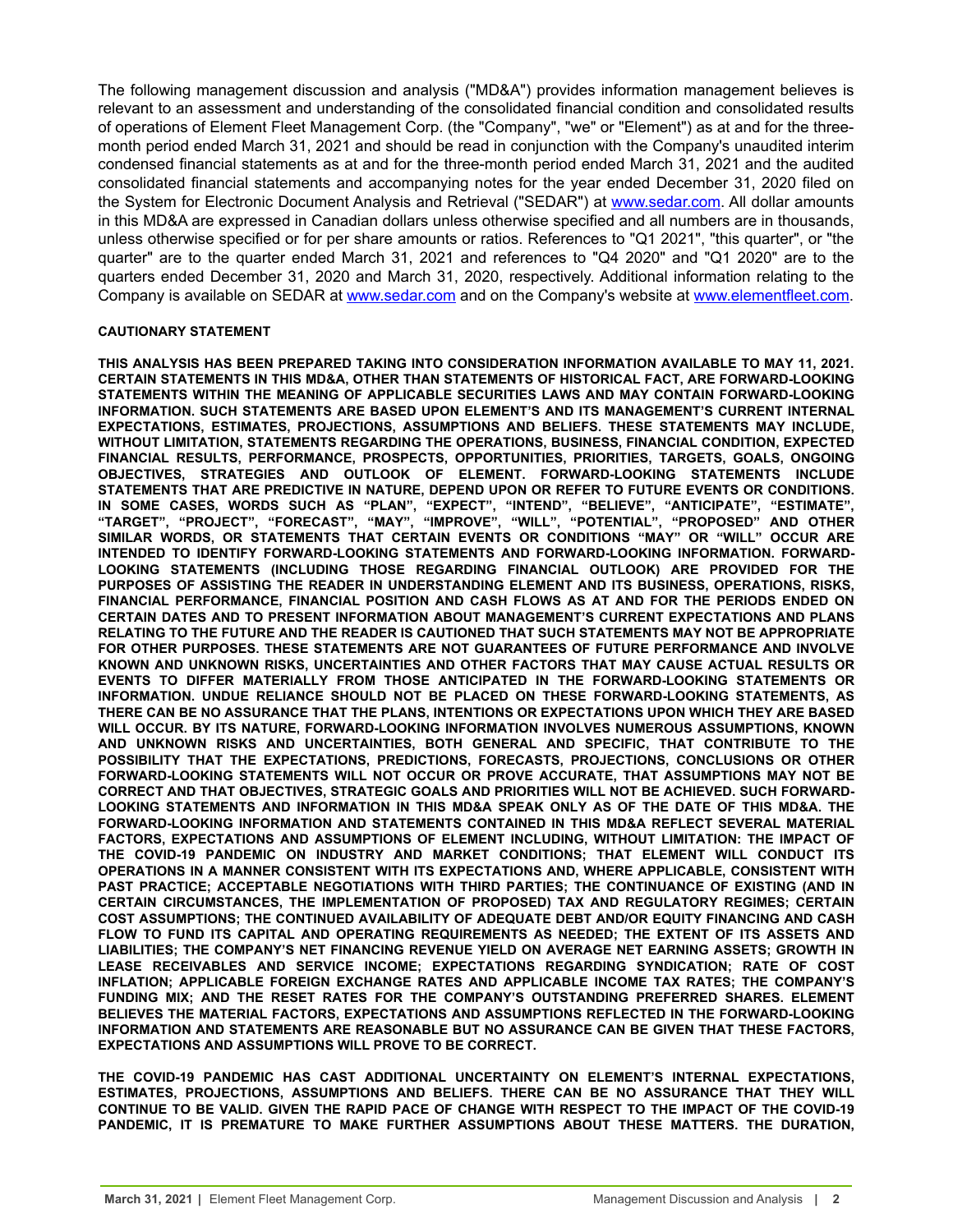**EXTENT AND SEVERITY OF THE IMPACT THE COVID-19 PANDEMIC, INCLUDING MEASURES TO PREVENT ITS SPREAD, WILL HAVE ON ELEMENT'S BUSINESS IS HIGHLY UNCERTAIN AND DIFFICULT TO PREDICT AT THIS TIME.**

**FORWARD-LOOKING STATEMENTS AND INFORMATION IN THIS MD&A INCLUDE, BUT ARE NOT LIMITED TO, STATEMENTS WITH RESPECT TO: THE IMPACT THAT THE COVID-19 PANDEMIC MAY HAVE ON ELEMENT'S FINANCIAL CONDITION, OPERATING RESULTS AND CASH FLOWS; ELEMENT'S REVENUES, EXPENSES, RUN-RATE AND OPERATIONS, FUTURE CASH FLOWS, FINANCIAL CONDITION, OPERATING PERFORMANCE, FINANCIAL RATIOS, PROJECTED ASSET BASE AND CAPITAL STRUCTURE; ELEMENT'S ABILITY TO RENEW OR REFINANCE CREDIT AND SECURITIZATION FACILITIES; ELEMENT'S STRATEGY TO IMPROVE AND OPTIMIZE THE CLIENT EXPERIENCE AND CLIENT ACQUISITION AND RETENTION; ELEMENT'S EXPECTATIONS REGARDING SYNDICATION; ELEMENT'S ANTICIPATED CASH NEEDS, CAPITAL REQUIREMENTS AND ITS NEEDS FOR ADDITIONAL FINANCING; ELEMENT'S FUTURE GROWTH PLANS; ELEMENT'S EXPECTATIONS REGARDING ITS ORIGINATION VOLUMES; ELEMENT'S ANTICIPATED DELINQUENCY RATES AND CREDIT LOSSES; ELEMENT'S ABILITY TO ATTRACT AND RETAIN PERSONNEL; ELEMENT'S PRESENT INTENTION TO PAY REGULAR DIVIDENDS ON ITS COMMON SHARES AND PREFERRED SHARES; ELEMENT'S TECHNOLOGY AND DATA, AND EXPECTED USES AND BENEFITS; ELEMENT'S COMPETITIVE POSITION AND ITS EXPECTATIONS REGARDING COMPETITION; ANTICIPATED TRENDS AND CHALLENGES IN ELEMENT'S BUSINESS AND THE MARKETS IN WHICH IT OPERATES; THE EVOLUTION OF ELEMENT'S BUSINESS AND THE FLEET MANAGEMENT INDUSTRY; ELEMENT'S GROWTH PROSPECTS AND THE OBJECTIVES, VISION AND STRATEGIES OF ELEMENT; ELEMENT'S OPERATIONS AND ABILITY TO DRIVE OPERATIONAL EFFICIENCIES; ELEMENT'S EXPECTATIONS REGARDING ITS ASSETS; ELEMENT'S BUSINESS STRATEGY; ELEMENT'S EXPECTATION REGARDING THE AVAILABILITY OF FUNDS FROM OPERATIONS, CASH FLOW GENERATION AND CAPITAL ALLOCATION; ELEMENT'S STRATEGIC ASSESSMENT OF CURRENT AND FUTURE ASSETS; ELEMENT'S BUSINESS OUTLOOK AND OTHER EXPECTATIONS REGARDING FINANCING OR OPERATING PERFORMANCE METRICS; THE EVOLUTION OF OPERATIONS AND THE DEVELOPMENT OF PERFORMANCE INDICATORS, AND OTHER FINANCIAL PERFORMANCE METRICS; THE FUTURE FINANCIAL REPORTING OF ELEMENT; ELEMENT'S FUTURE ASSETS AND THE DEMAND FOR ELEMENT'S SERVICES; ELEMENT'S BORROWING BASE; THE EXTENT, NATURE AND IMPACT OF ANY VALUE DRIVER TO CREATE, AND THE ABILITY TO GENERATE, PRE-TAX RUN-RATE OPERATING INCOME; ELEMENT'S ABILITY TO INCREASE TOTAL SHAREHOLDER RETURN; ELEMENT'S DIVIDEND POLICY AND THE PAYMENT OF FUTURE DIVIDENDS; ELEMENT'S PROPOSED SHARE PURCHASES, INCLUDING THE NUMBER OF COMMON SHARES TO BE REPURCHASED, THE TIMING THEREOF AND TSX ACCEPTANCE OF ANY RENEWAL OF THE NORMAL COURSE ISSUER BID; AND ELEMENT'S ABILITY TO PRE-FUND REDEMPTION OF ITS OUTSTANDING CONVERTIBLE DEBENTURES UPON THEIR MATURITY. THE READER IS CAUTIONED TO CONSIDER THESE AND OTHER FACTORS, UNCERTAINTIES AND POTENTIAL EVENTS CAREFULLY AND NOT TO PUT UNDUE RELIANCE ON FORWARD-LOOKING STATEMENTS. INFORMATION CONTAINED IN FORWARD-LOOKING STATEMENTS IS BASED UPON CERTAIN MATERIAL ASSUMPTIONS THAT WERE APPLIED IN DRAWING A CONCLUSION OR MAKING A FORECAST OR PROJECTION, INCLUDING MANAGEMENT'S PERCEPTIONS OF HISTORICAL TRENDS, CURRENT CONDITIONS AND EXPECTED FUTURE DEVELOPMENTS, AS WELL AS OTHER CONSIDERATIONS THAT ARE BELIEVED TO BE APPROPRIATE IN THE CIRCUMSTANCES. ALTHOUGH ELEMENT BELIEVES THAT THE EXPECTATIONS REFLECTED IN THE FORWARD-LOOKING STATEMENTS ARE REASONABLE, THERE CAN BE NO ASSURANCE THAT SUCH EXPECTATIONS WILL PROVE TO BE CORRECT. ELEMENT CANNOT GUARANTEE FUTURE RESULTS, LEVELS OF ACTIVITY, PERFORMANCE OR ACHIEVEMENTS. MOREOVER, NEITHER ELEMENT NOR ANY OTHER PERSON ASSUMES RESPONSIBILITY FOR THE ACCURACY OR COMPLETENESS OF THE FORWARD-LOOKING STATEMENTS AND INFORMATION.** 

**SOME OF THE RISKS AND OTHER FACTORS, SOME OF WHICH ARE BEYOND ELEMENT'S CONTROL, WHICH COULD CAUSE RESULTS TO DIFFER MATERIALLY FROM THOSE EXPRESSED IN THE FORWARD-LOOKING STATEMENTS AND INFORMATION CONTAINED IN THIS MD&A, INCLUDE, BUT ARE NOT LIMITED TO, THOSE SET FORTH UNDER THE HEADING "RISK MANAGEMENT" HEREIN AND UNDER THE HEADING "RISK FACTORS" IN ELEMENT'S ANNUAL INFORMATION FORM FOR THE YEAR ENDED DECEMBER 31, 2020. READERS ARE CAUTIONED THAT SUCH RISK FACTORS ARE NOT EXHAUSTIVE. THE FORWARD-LOOKING STATEMENTS CONTAINED IN THIS MD&A ARE EXPRESSLY QUALIFIED BY THIS CAUTIONARY STATEMENT. OTHER THAN AS SPECIFICALLY REQUIRED BY APPLICABLE CANADIAN LAW, ELEMENT UNDERTAKES NO OBLIGATION TO UPDATE ANY FORWARD-LOOKING STATEMENT TO REFLECT EVENTS OR CIRCUMSTANCES AFTER THE DATE ON WHICH SUCH STATEMENT IS MADE, OR TO REFLECT THE OCCURRENCE OF UNANTICIPATED EVENTS, WHETHER AS A RESULT OF NEW INFORMATION, FUTURE EVENTS OR RESULTS, OR OTHERWISE.**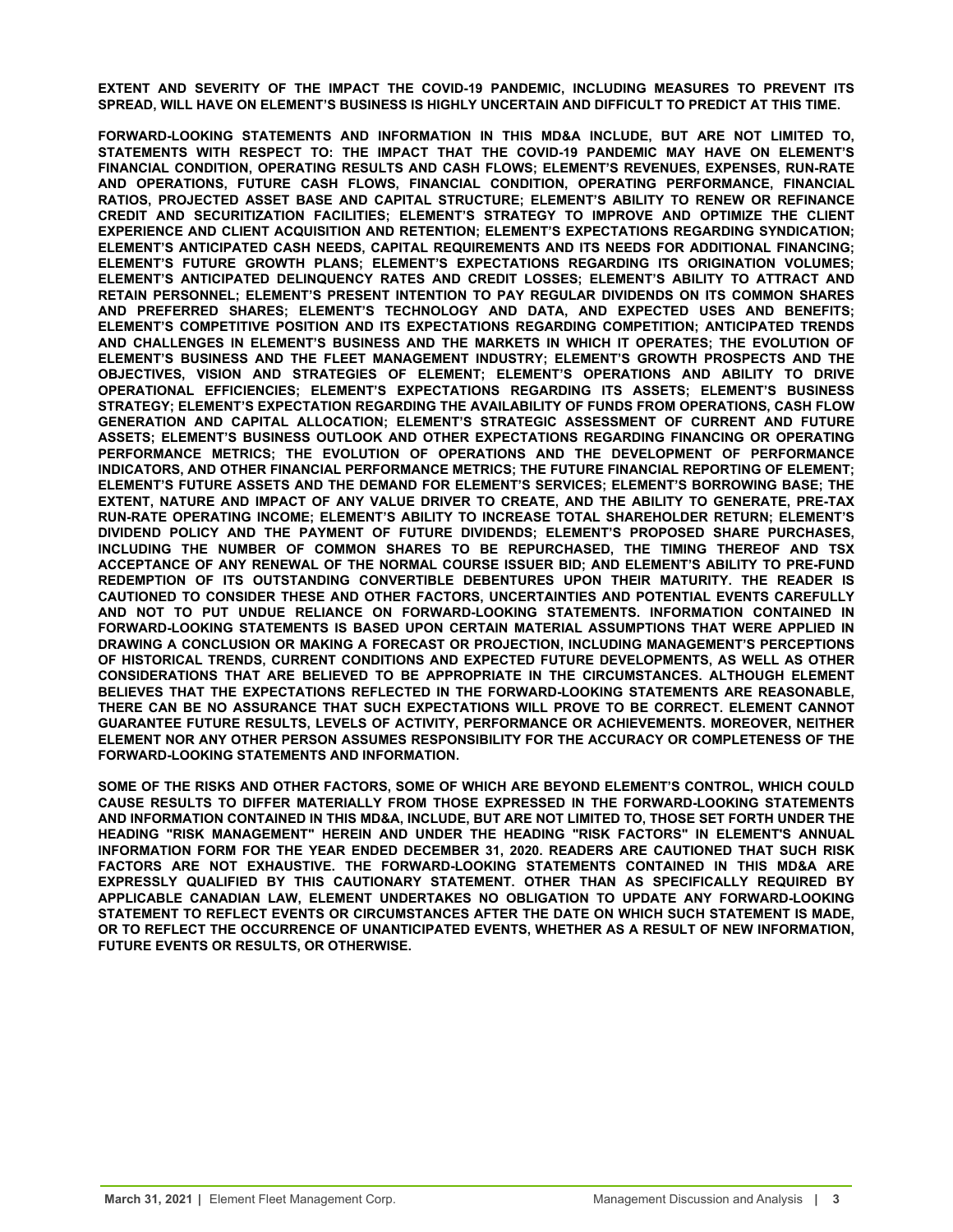# *Table of Contents*

| Company Overview                                                   | 5  | Liquidity                                                | 26 |
|--------------------------------------------------------------------|----|----------------------------------------------------------|----|
| <b>Financial Highlights</b>                                        |    | Capital Resources                                        | 28 |
| <b>Balanced Scorecard</b>                                          | 8  | Capitalization                                           | 28 |
| Achievements and Initiatives in the period                         |    |                                                          |    |
| <b>Our Clients</b>                                                 | 9  | Other                                                    |    |
| <b>Our Business</b>                                                | 10 | <b>Outlook and Economic Conditions</b>                   | 30 |
| Our People                                                         | 12 | <b>Risk Management</b>                                   | 31 |
| <b>Our Investors</b>                                               | 14 | <b>Critical Accounting Policies and Estimates</b>        | 31 |
|                                                                    |    | <b>Related Party Transactions</b>                        | 31 |
| Change in Reporting Presentation                                   | 14 | <b>Recently Adopted Accounting Standards</b>             | 32 |
| Selected Financial Information and Ratios                          | 15 | <b>Future Accounting Changes</b>                         | 33 |
|                                                                    |    | Internal Control over Disclosure and Financial Reporting | 33 |
| Results of Operations for the<br>Three-Months ended March 31, 2021 | 16 |                                                          |    |
| Summary of Quarterly Information                                   | 21 | <b>IFRS to Non-IFRS Reconciliations</b>                  | 34 |
|                                                                    |    | Glossary of Terms                                        | 36 |
| Foreign Currency Exchange Rate Changes                             | 22 | <b>Description of Non-IFRS Measures</b>                  | 37 |
| <b>Financial Position</b>                                          | 23 | <b>Updated Share Information</b>                         | 40 |
| <b>Portfolio Details</b>                                           | 24 |                                                          |    |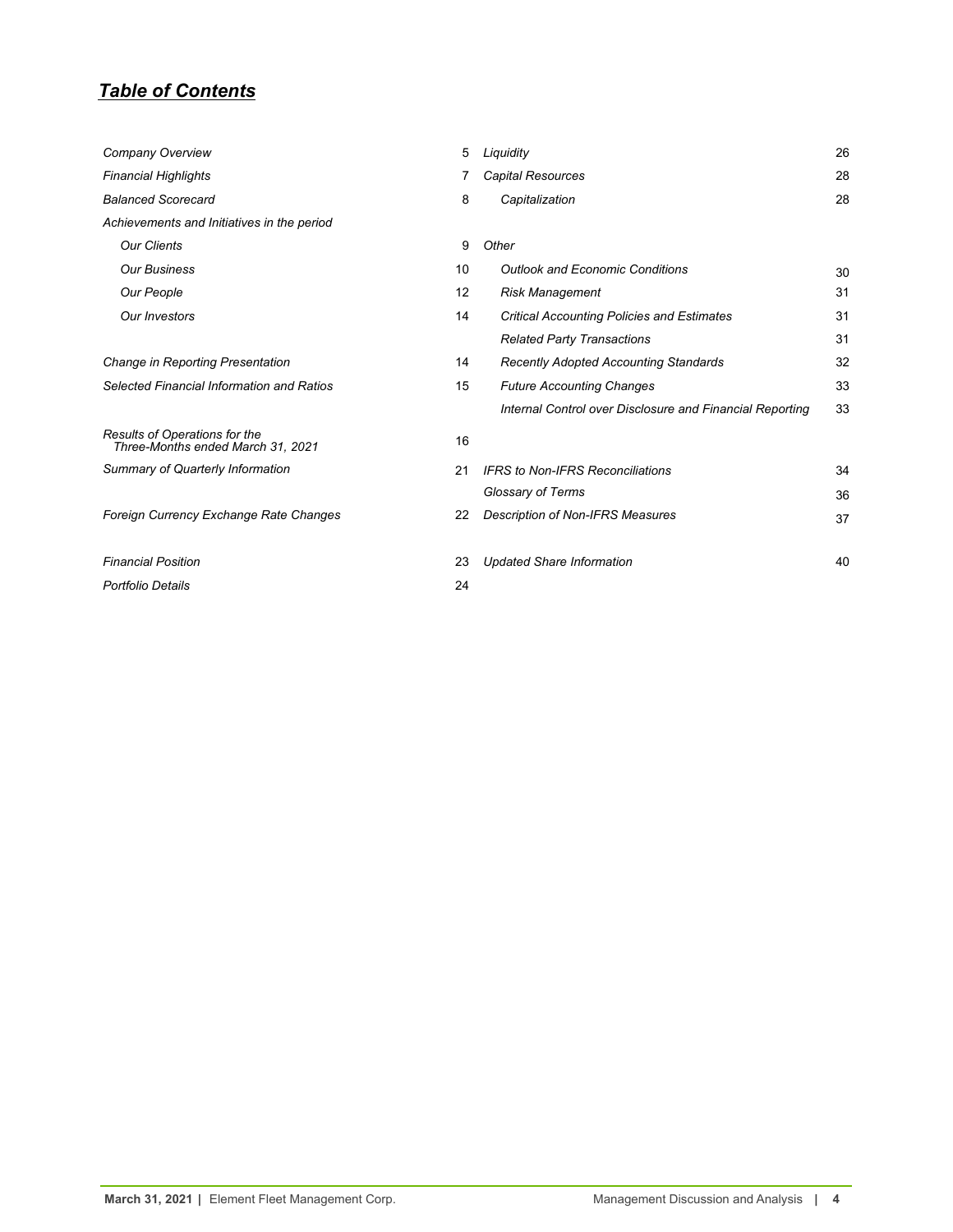# <span id="page-4-0"></span>**Company Overview**

Element Fleet Management Corp. is the largest pure-play automotive fleet manager in the world. Our business is exclusively focused on business-to-business services for corporates, governments and not-forprofits that operate vehicle fleets. We are the market leader in the geographies in which we operate: the U.S., Canada, Mexico, and Australia and New Zealand (ANZ). Element has approximately \$15.0 billion in assets under management and over 1 million vehicles under management serving more than 5,500 clients.

The fleet management industry took shape over 70 years ago and has consistently demonstrated stability and resilience across the business cycle. The industry is characterized by high barriers to entry, rational competition and long-term client relationships.

Element specializes in large and often complex vehicle fleets. We benefit from a blue-chip client base, significant advantages of scale and expertise, and the financial strength to support the achievement of our and our clients' business objectives. Element's purpose is to ensure that our clients' vehicles and their drivers are safer, smarter and more productive.

Fleet vehicles are essential to our clients' ability to generate and sustain revenue or, in the case of governments and not-for-profits, fulfill their obligations to stakeholders. Regardless, fleet vehicles have significant associated costs. Element's value proposition is the material reduction of our clients' total cost of fleet operations, and the elimination of related administrative burden. We deliver this value through services and solutions that span the fleet lifecycle, from acquisition and financing to maintenance, repair and remarketing.

In 2018, we completed an end-to-end assessment of Element's business that resulted in a strategic plan to solidify the Company's core operating platform and client relationships, strengthen and deleverage its balance sheet and divest of all non-core assets. We knew that the successful execution of this three-prong strategy would position Element for solid sustainable organic growth in 2021 and beyond.

In 2020, we completed the transformation of Element, having effected hundreds of changes to the organization resulting in a more consistent, superior client experience; greater operational efficiency and scalability; a materially strengthened financial position and maturing capital structure; diversified funding sources, including approximately \$4 billion of committed, undrawn liquidity; and meaningfully improved profitability.

The rapid and successful transformation program allowed our Commercial teams to focus on the aggressive pursuit of profitable, organic revenue growth, beginning in mid-2020 in the U.S. and Canada, and earlier in Mexico, Australia and New Zealand. Element's global growth strategy leverages our market leadership to (i) hold share through best-in-class client retention, (ii) improve salesforce effectiveness and win clients from other fleet management companies, (iii) better manage client profitability and (iv) convert self-managed fleets into Element clients. We are also pursuing additional, Armada<sup>1</sup>-like "mega fleet" opportunities.

Transforming Element has given our people the skills and confidence to deal with large, complicated and deeply nuanced business problems. These capabilities have been on full display in our swift and successful adaptation to operating through the COVID-19 pandemic. Despite the practical and economic consequences of the pandemic, we completed Element's transformation in 2020 and are focused on our strategic priorities for 2021 and beyond:

- Aggressively pursue organic growth in all our geographies and demonstrate the scalability of Element's transformed operating platform by magnifying 4-6% annual net revenue growth into high single-digit to low double-digit annual operating income growth;
- Advance a capital-light*er* business model that enhances return on equity; and
- Achieve high single-digit to low double-digit annual free cash flow growth and predictably return excess equity to shareholders by way of dividends and share buybacks.

<sup>&</sup>lt;sup>1</sup> "Armada" is the term Element uses to reference one large client in particular that the Company does not name due to the client's desire for confidentiality.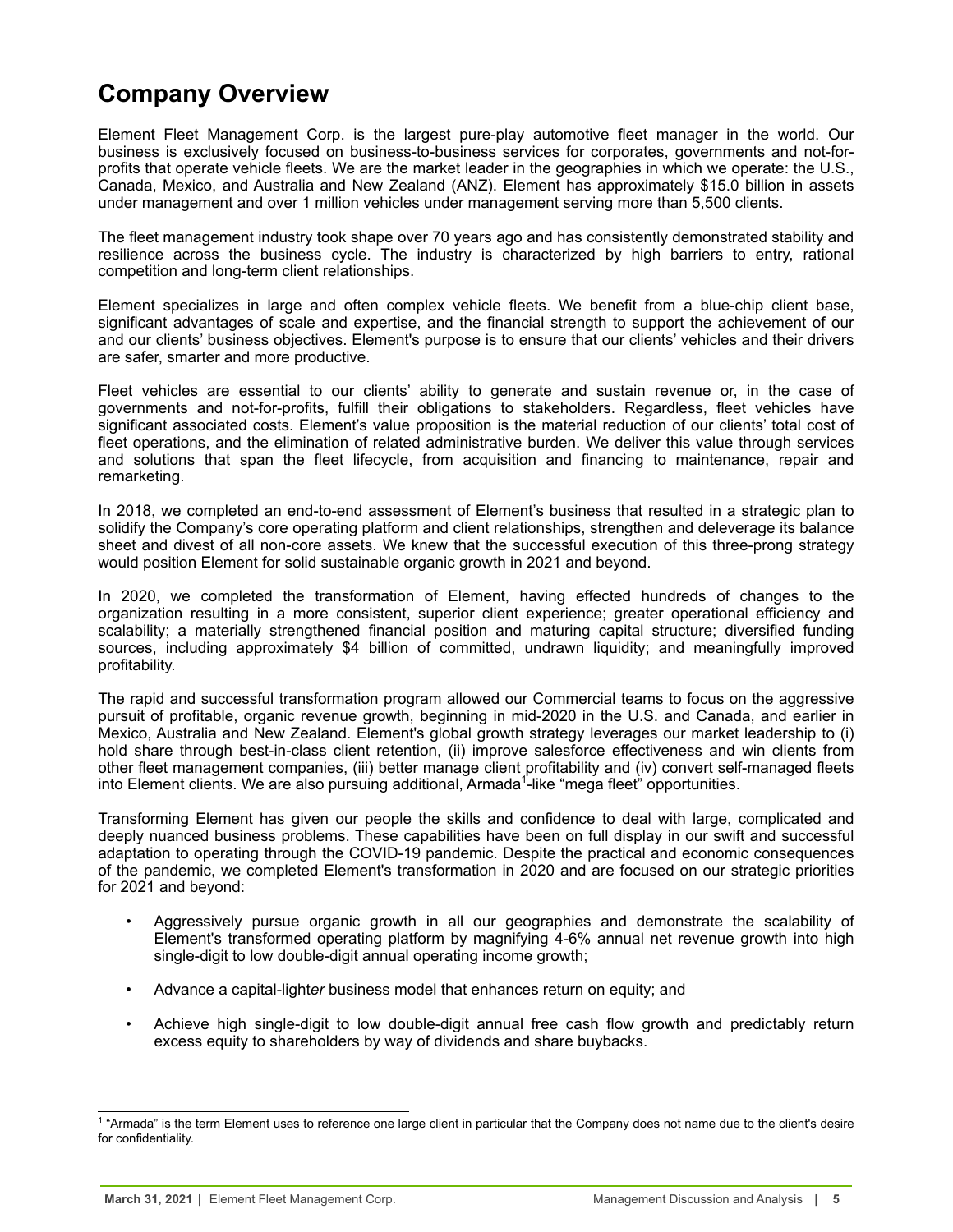With the release of Element's Q3 results in October 2020, we announced:

- a 44% increase to the common dividend, from \$0.18 to \$0.26 annually per share, representing approximately 30% of the Company's last twelve months' adjusted earnings per share, which is the mid-point of the 25% to 35% payout range the Company plans to maintain going forward; and
- the establishment of a normal course issuer bid (NCIB) to repurchase EFN common shares over the ensuing 12 months – the first year of what is envisioned to be a regular, ongoing program by the Company.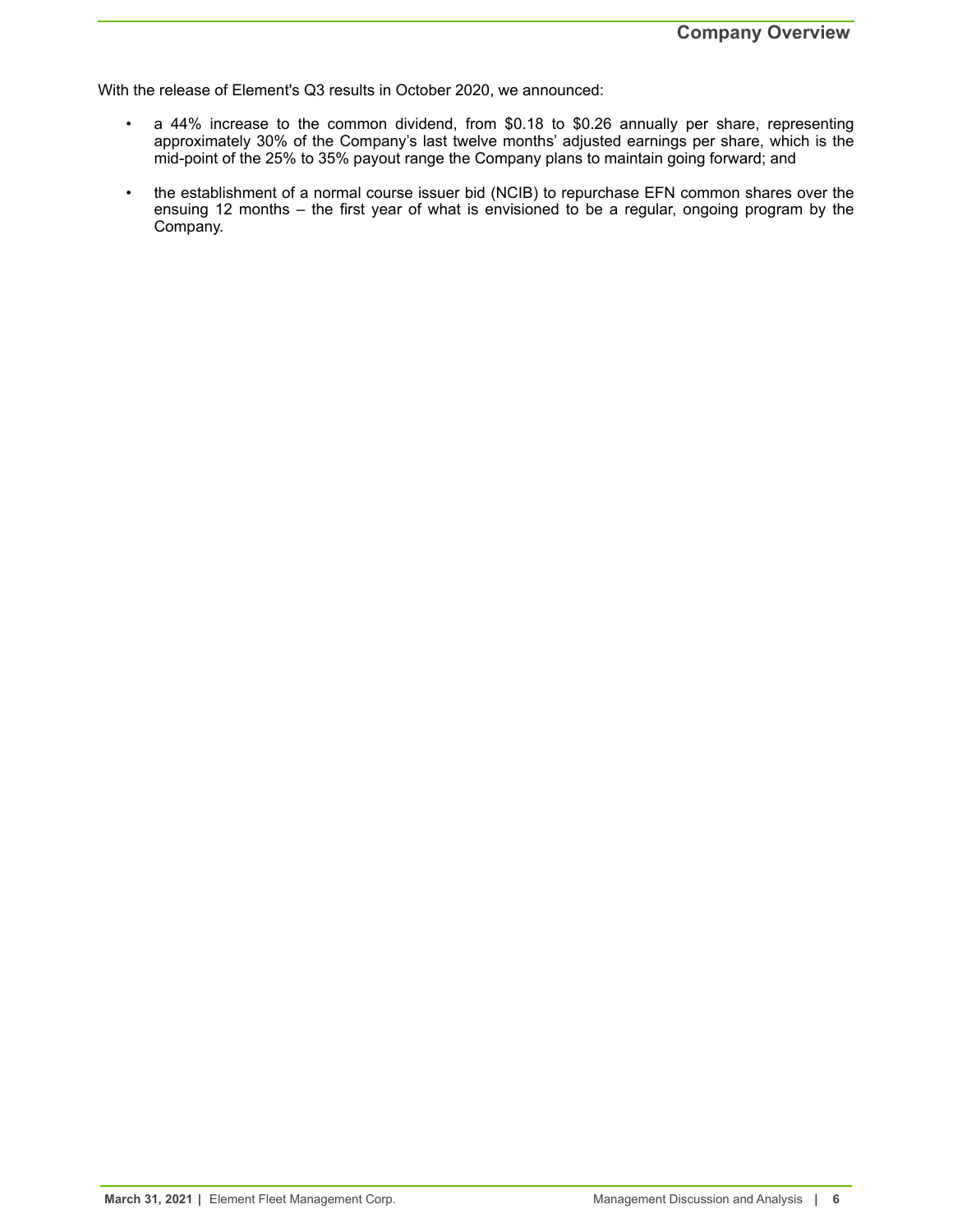# <span id="page-6-0"></span>**Select Q1 2021 Results**

|                               | <b>Net</b><br>Earnings / share<br>revenue |    |                            | After-tax adjusted<br>operating<br>income / share |                                         | Free cash flow / share |                                                 |
|-------------------------------|-------------------------------------------|----|----------------------------|---------------------------------------------------|-----------------------------------------|------------------------|-------------------------------------------------|
| \$                            | 249 M                                     | \$ | 0.20                       | S                                                 | 0.22                                    | S                      | 0.23                                            |
| Average net earning<br>assets |                                           |    | Assets under<br>management |                                                   | Return on common<br>equity <sup>2</sup> |                        | Pre-tax return on<br>common equity <sup>3</sup> |
|                               | 10.1 B                                    |    | 15.0 B                     |                                                   | 8.0%                                    |                        | 14.3%                                           |

## **Income Summary**

| (in \$000's for stated values, except per share amounts) | For the three-month period ended March 31, 2021 |
|----------------------------------------------------------|-------------------------------------------------|
| Net financing revenue                                    | \$<br>111,020                                   |
| Servicing income, net                                    | 114,489                                         |
| Syndication revenue, net                                 | 23,089                                          |
| Net revenue                                              | 248,598                                         |
| Adjusted operating expenses                              | 111,297                                         |
| Total operating expenses                                 | 117,409                                         |
| Total other expenses                                     | 6,105                                           |
| Net income before taxes                                  | 125,084                                         |
| Earnings per share [basic]                               | 0.20                                            |
| Adjusted operating income before taxes                   | 137,301                                         |
| After-tax adjusted operating income per share [basic]    | 0.22                                            |

 $^2$  Return on common equity is an IFRS measure calculated as the sum of net income, minus preferred share dividends, for each of the current and three preceding quarters; divided by average total equity for the current quarter and same quarter prior year, minus current quarter preferred share capital.<br><sup>3</sup> Abbreviated "pROcE" for pre-tax return on common equity, the formula is: The sum of (before-tax adjusted operating income, minus

preferred share dividends) for the current and three preceding quarters; divided by (the average of (total equity for the current quarter and same quarter prior year), minus current quarter preferred share capital).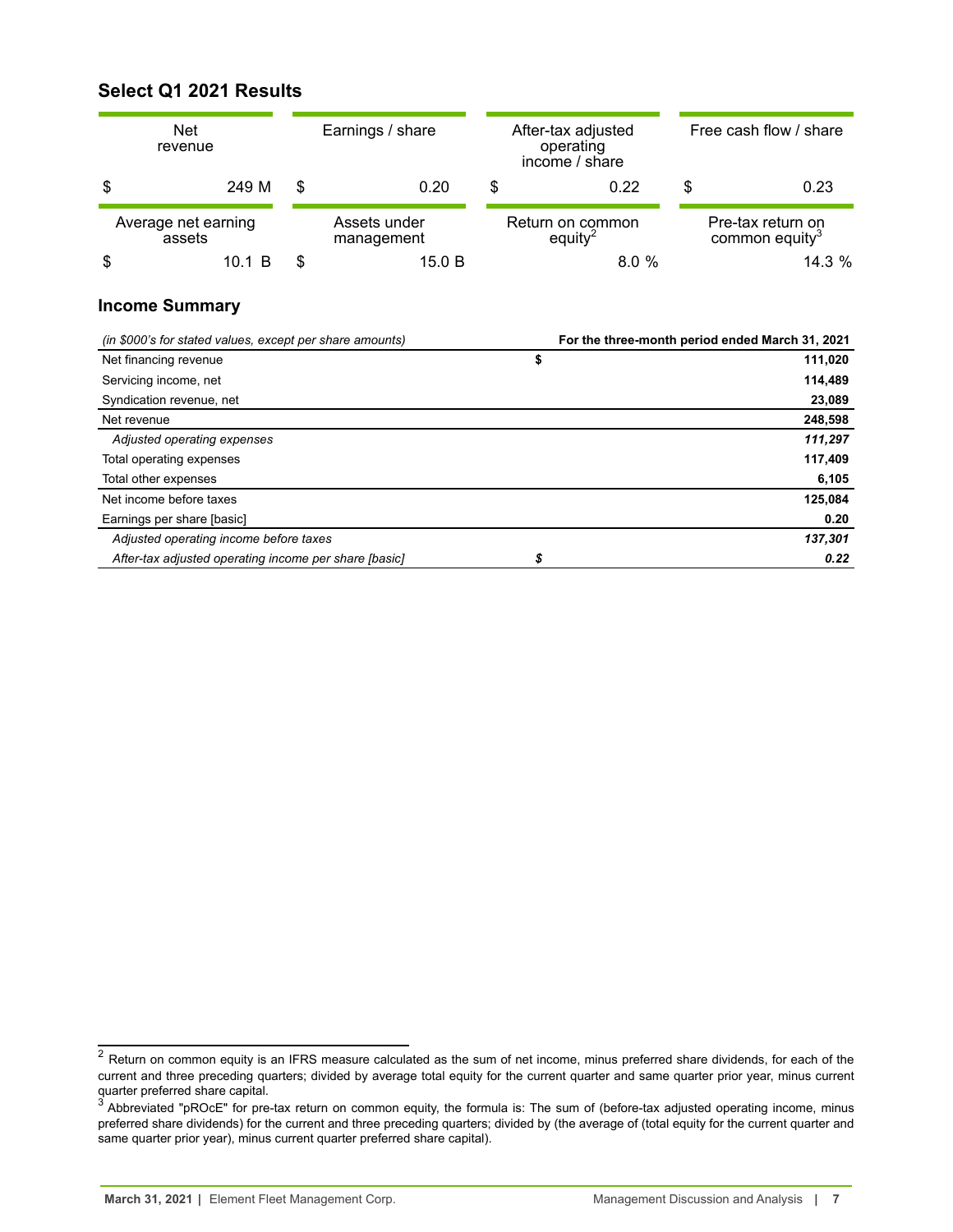# <span id="page-7-0"></span>**Balanced Scorecard**

Element uses a balanced scorecard strategy and performance management system, which forges tighter alignment and provides greater focus throughout the Company, resulting in the rapid advancement of our strategic objectives. The balanced scorecard frames the business in four dimensions: Element's clients, business, people and investors.

Our new 2021 Global Balanced Scorecard ("Global BSC") is largely consistent with 2020 as the facts and assumptions that underpin our strategy continue to hold true, and – when coupled with the results we have achieved to date – validate the continuation of our strategic direction and priorities.

Included for 2021 are three new strategic objectives and measures, which support our overall ambitions. We raised the bar significantly for Element's performance in 2021 as measured by our balanced scorecard, with many metric targets even well above 2020 results.



Element's Q1 2021 Global Balanced Scorecard results were as follows:

**Our continued focus is manifesting itself in improved quarter-over-quarter performance across all four dimensions of our BSC.** Q1 results reflect a solid start to the year as we continue to advance our strategy as outlined in our 2021 Global BSC of achieving 4-6% net revenue growth as a focal point for 2021.

**Our Clients** value the consistent, superior service experience at Element as reflected in our global Net Promoter Score ("NPS") which has improved considerably year-over-year despite falling just shy of our expectations in the quarter; are fulfilled by our transformed operating platform; and are benefiting greatly from our ability to identify \$504M of cost savings in 1Q21. A global NPS of 22 – inclusive of a record high score for the U.S. and Canada combined – confirms that we are successfully earning our clients' loyalty.

**Our Business** continues to attest to the benefits of Transformation and our ongoing commitment to continuous improvement, witnessing strong and enduring operational effectiveness and efficiency performance across all regions in Q1. Our inaugural ESG performance metric and new composite risk metric both confirm an on-target start to the year.

**Our People** responded well to our "Count Me In" campaign with 77% of our North American employees selfidentifying demographics – a boost from 37% previously. Element has clear line-of-sight to meeting its objective of building a more diverse and inclusive workforce in 2021.

**Our Investor** efforts and outcomes are addressed throughout this document.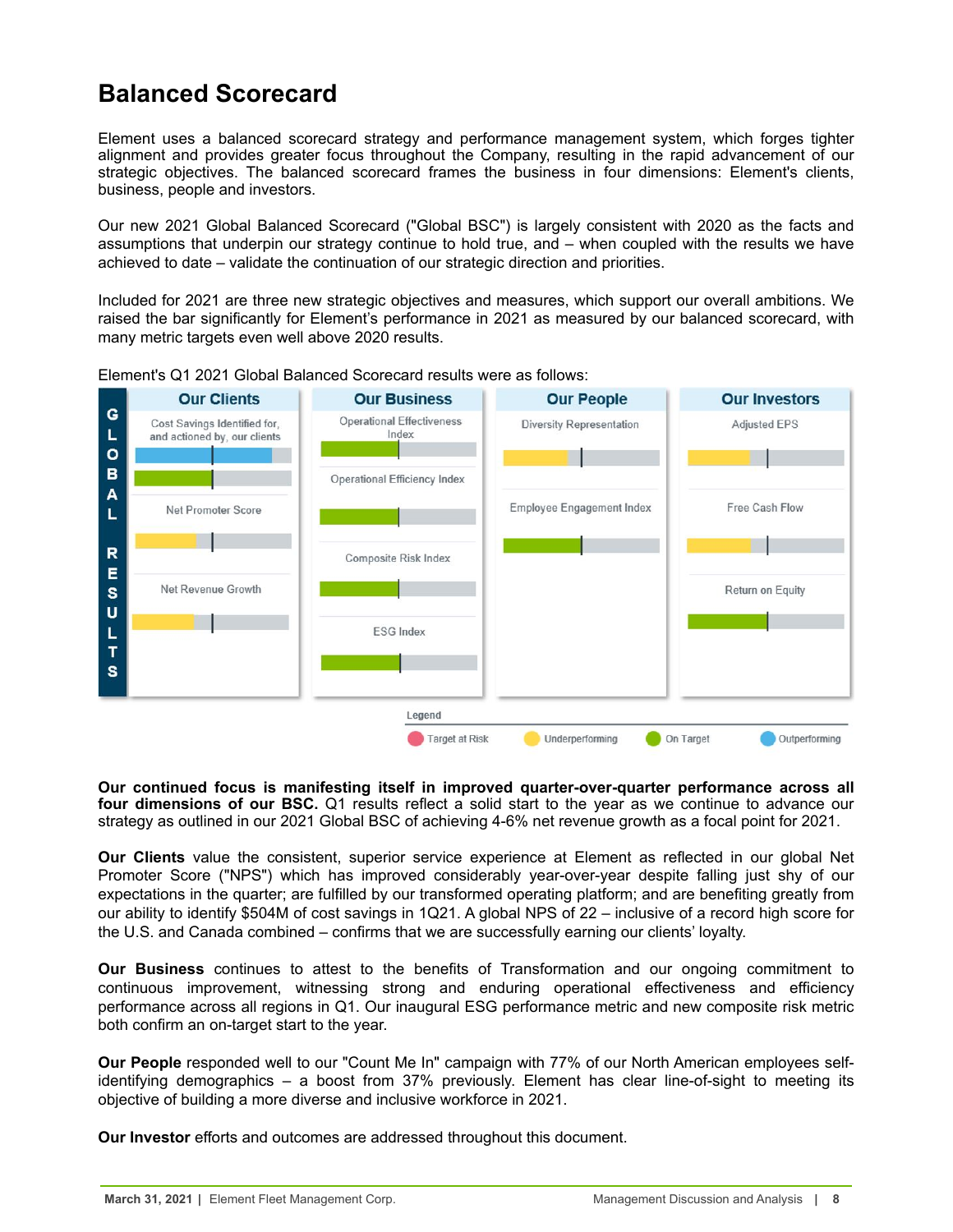# <span id="page-8-0"></span>**Achievements and Initiatives in the Period**

# **Our Clients**

# **Achievements**

### New and growing client relationships

Our commercial teams in all our geographies are advancing Element's multi-faceted growth strategy, generating early and encouraging results. We closed 55 deals with new clients in the quarter globally, representing nearly 11,000 new vehicles to be brought under Element's management, and over 57,000 service units. (By comparison, we did 42 deals in Q1 2020 for a total of ~6,500 new vehicles and ~16,000 service units; and 39 deals in Q4 2020 for ~4,000 new vehicles and ~10,700 service units.) We were also successful in renewing client relationships and expanding share of wallet in the quarter. Further details are broken out in our Supplementary Information document, available on Element's website.

### Deepening client relationships

Amid the opportunities and challenges our clients face as economies gradually re-open in the regions where we operate, we continue to value the chance to work closely and deepen relationships with our clients. We are fortunate to be in the position of a trusted business advisor to our clients in respect of an essential, integral dimension of their business – namely their vehicle fleets.

Our strategic consulting services team has identified \$504 million of cost-saving opportunities for our clients so far this year, which we do on a proactive basis. Approximately one fifth of those identified opportunities have been actioned year-to-date, and we expect that proportion to increase as client activity grows. In 2020, clients acted on approximately one quarter of the \$1.5 billion in cost savings opportunities we identified over the course of the year.

### Earning our clients' loyalty

Our global NPS is a weighted average of trailing-four-quarter NPS's in each of our geographies. In the first month of Q1, we saw our NPS for the U.S. and Canada reach an all-time high as a result of the improvements we have made to deliver a consistent, superior client experience.

Having completed our client-centric Transformation at the end of 2020, the higher NPS reflects the impacts of our focus on much-needed investments, bolstering of our talent roster and automation of processes. The increase in NPS also reflects the agility and efforts of the Client Experience Team to adapt to changing needs, as well as increased engagement with our clients.

### Creating compelling value for our clients

One of the ways we have increased client service and satisfaction is through our Request Centre – a digital self-service product in the cloud. Clients submit requests on the platform, which automatically directs the query to the appropriate team to ensure a quick and complete response. This enables faster follow-up in the right product area.

Request Centre was launched in Q4 2020 and usage is ramping up steadily since implementation. The product, which replaces heavily manual processes, is scalable and provides a digital platform for growth. The increased use of digital tools has contributed to positive engagement from clients and has also led to outperforming cycle times.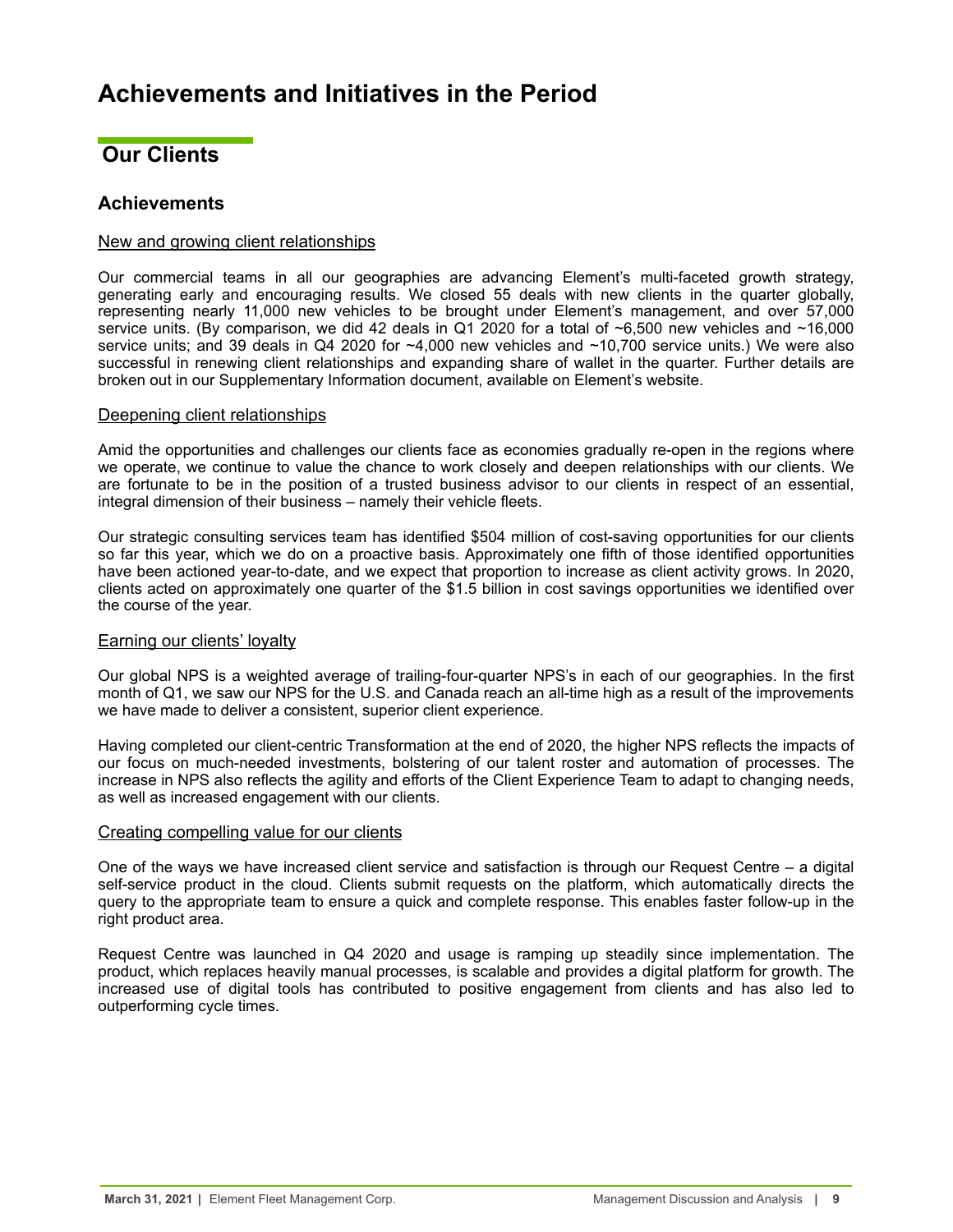# <span id="page-9-0"></span>**Initiatives**

### End-to-end client experience and solutions team

The aforementioned gain in NPS set a new benchmark; however, there are still improvements we can make. With Transformation over, we are focusing our full attention on being proactive and consultative to drive client satisfaction even higher.

We are creating an end-to-end Client Experience and Solutions Team that will bring together Fleet Partnership Solutions, Client and Driver Experience, Product Strategy, Xcelerate, and Connected Solutions (digitization solutions through telematics) under one umbrella. By encompassing client experience and solutions on one team, we will create a wing-to-wing journey for our clients that will nurture the success of existing client relationships and drive retention.

We have augmented our team with a new vice president who is leading these changes and will oversee the new end-to-end Client Experience and Solutions Team.

# **Our Business**

## **Achievements**

### Electric vehicle ("EV") offerings

As previously disclosed, Custom Fleet reached an agreement with Origin Energy, a leading energy retailer in Australia, to provide Origin's business clients with fully managed electric fleet vehicles and accompanying services through a new offering called Origin 360 EV Fleet. These will be bundled with Origin's charging infrastructure, carbon offsets and energy solutions.

The partnership demonstrates Element's leadership in the region; in New Zealand, the Company's EV+ offering is the only integrated end-to-end EV solution available from a fleet management company.

The complexity of EV adoption fits Element's ability to "make the complex simple" for our clients across all of our geographies. Element's unsurpassed ability to build service and fueling networks, as well as the Company's strong balance sheet to finance EV adoption, position Element to be the long-term winner once that adoption begins to accelerate.

Element also reached an agreement with AYRO, a designer and manufacturer of light-duty, short-haul, and last-mile delivery electric vehicles, to support the deployment of large fleets of AYRO electric delivery vehicles over the next four years. The partnership will offer management services that span the vehicle lifestyle.

Through the partnership, Element will provide AYRO clients with strategic consulting to help select, finance, and optimize their fleets for cost savings, driver safety, and reduced environmental impact, and access to its industry-leading service partner network to ensure client satisfaction and real-time support. In doing so, Element will support AYRO clients through the gradual electrification of automotive fleets over the next decade.

The partnership will initially serve clients in the U.S. and Canada over the next four years but the supply chain capabilities and resources of the two companies can also be leveraged to meet potential future demand across global markets.

### Fostering positive environmental and social outcomes and maintaining good governance

In 2020 we built our ESG strategy, aligned to our balanced scorecard and informed by leading ESG reporting frameworks. In Q1 2021, we produced our Inaugural ESG report, which is available on our website.

To inform our strategy, we engaged leading external resources to help us understand the ESG landscape, and we talked to investors to gain a deeper understanding of their priorities. We also discussed with clients the ESG solutions most important to them and encouraged our people to continuously improve.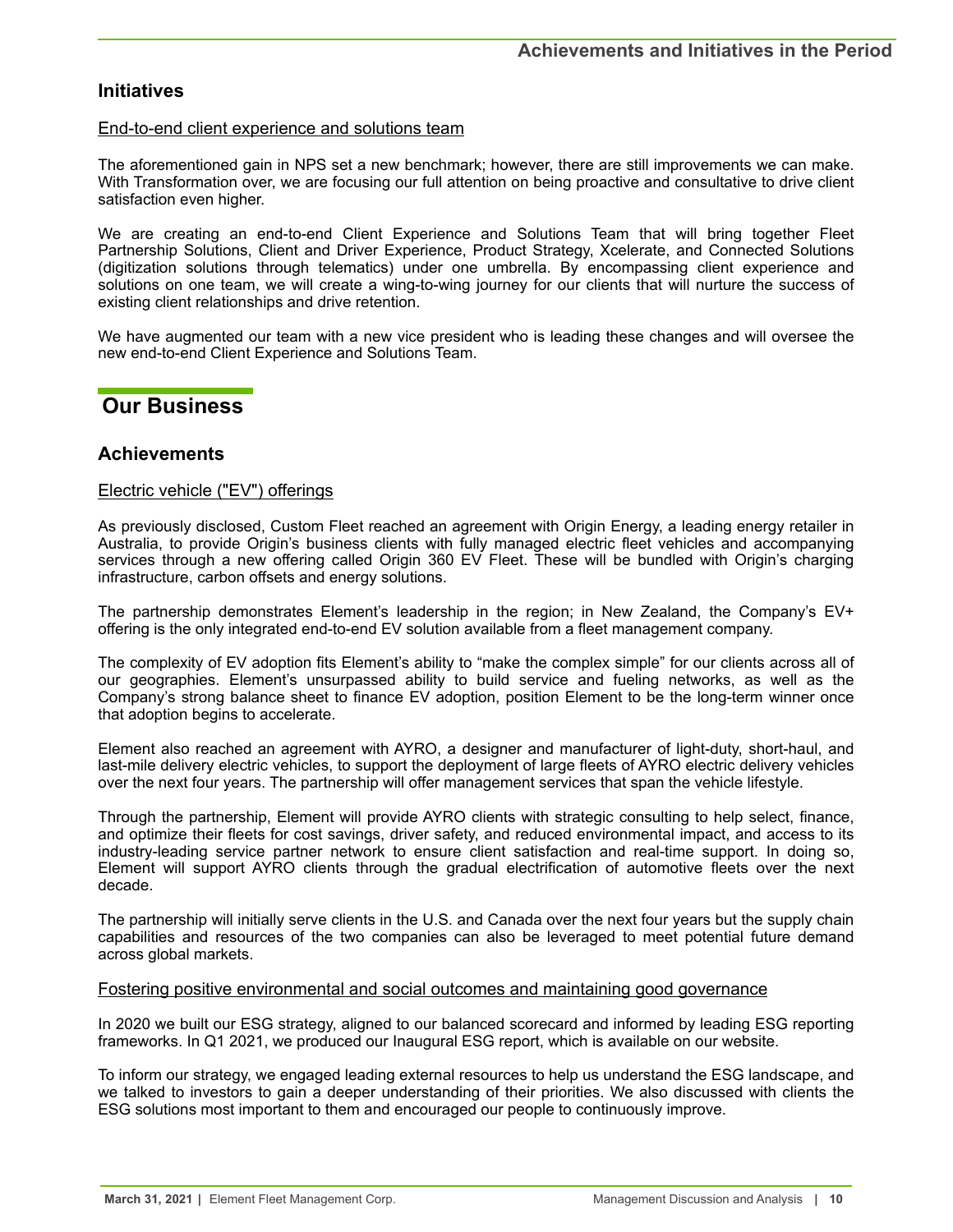# **Achievements and Initiatives in the Period**

We worked with our executive team and the internal 'owners' of each of the four ESG pillars we are emphasizing to understand what work was already underway, what we wanted to accomplish and how we could best measure success.

The result is a focused and actionable ESG strategy that we believe is the right one for Element and all our stakeholders, and that we can build on for years to come.

The strategy is based on four key pillars:

- Sustainability: Our core objective is to reduce carbon emissions, focusing on expanding our EV offerings and offering consulting services to help our clients optimize the efficiency of their fleets.
- Diversity & Inclusion (D&I): We are committed to doing more to being an organization wherein mutual respect and mutual trust are absolute and where each of us is respected and has an equal opportunity to thrive.
- Satisfaction & Safety: We have set meaningful targets for Safety & Satisfaction for our clients and employees. Our goals include fostering higher enrollment in safety programs, reducing accidents by clients, maintaining a Global Employee Engagement Score of 86% and targeting a Global NPS of 23 in 2021.
- Governance: We will continue to evolve our board composition and our ESG reporting to maintain the continued high-standing we have become known for.

### Prudently managing our risks

With the launch of the 2021 global balanced scorecard, we introduced Element's first Enterprise Composite Risk Index ("ECRI"). The ECRI will create a more risk-aware organization, leading to more-informed, better decision-making.

Beginning last year, we undertook a comprehensive examination of enterprise risks with a view to replacing the existing enterprise risk management process. In line with best practices and through over 50 workshops, interviews and executive alignment sessions facilitated by a leading global professional services firm with distinct risk management expertise, Element has:

- defined and refined the risk universe and key risks,
- developed detailed Risk Appetite Statements (RAS) for the 6 key risk types,
- developed RAS metrics with thresholds and
- refined and developed our risk index methodology: the ERCI.

Year to date, the ERCI is on target as reported in our global balanced scorecard above.

While the ERCI is functioning as planned, further refinements will take shape as we continue to deepen our understanding of our risk universe and the interconnectivity of risks. The ERCI is also allowing us to build stronger risk awareness within the organization, helping us move from a siloed and binary view of risk to a more transversal / interconnected set of perspectives.

### Continuous improvement

Our Transformation program established a new strand of organizational DNA in the ongoing, active pursuit of ways to deliver an ever-more consistent and superior service experience to our clients, while lowering costs to serve through Continuous Improvement.

To this end, we stood up a Continuous Improvement Group at Element in Q2 2020 and began to make related skills and mindset training programs available to all employees. One example of such programs is Continuous Improvement in Action, which is focused on continuous improvement development opportunities that will help employees action and achieve our growth objectives.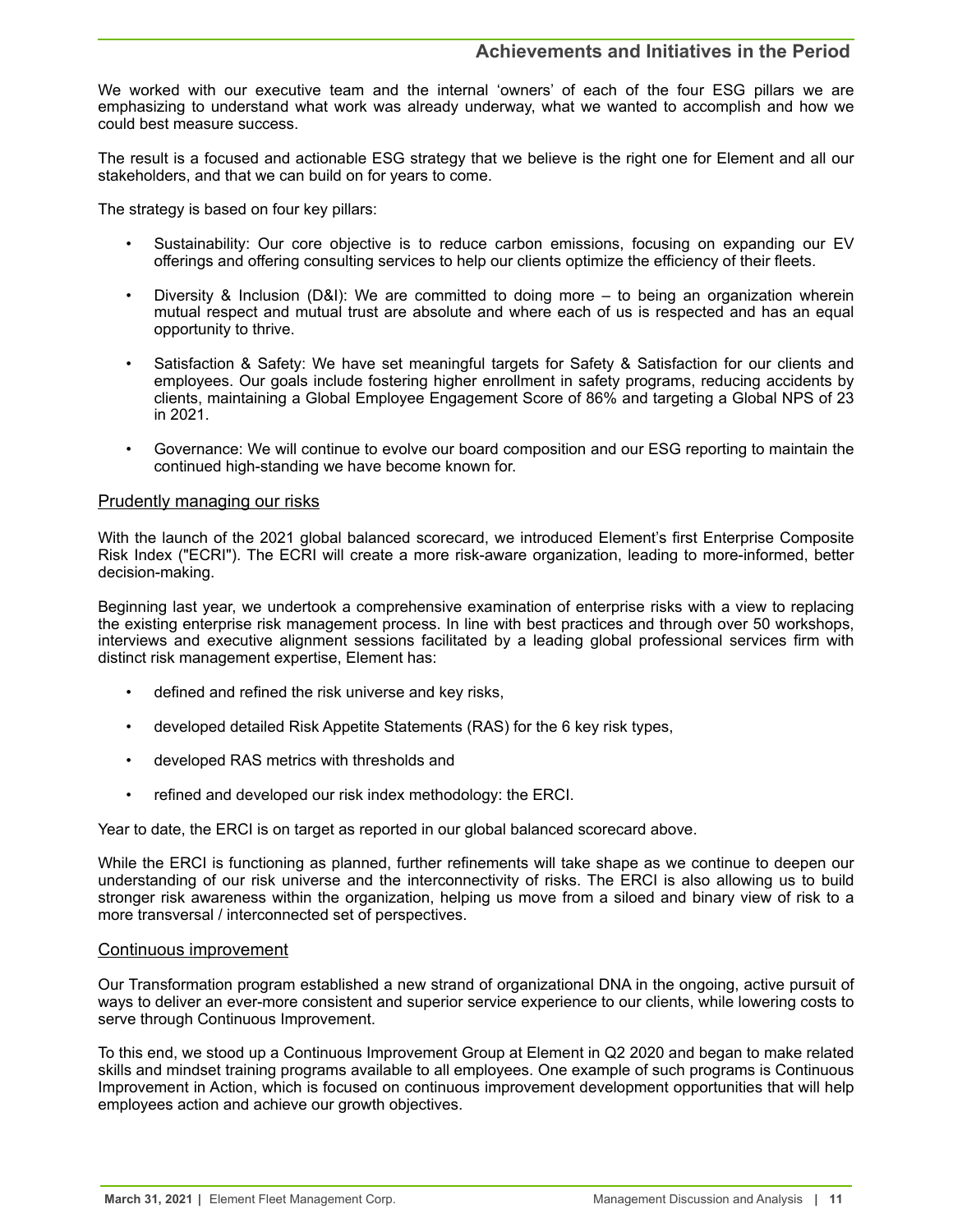<span id="page-11-0"></span>In Q1 2021, the Continuous Improvement Group made progress against three key priorities:

- i. We assembled a team of dedicated resources to drive Continuous Improvement at Element:
	- The Continuous Improvement Group is staffed with 12 experienced black belts.
	- We developed a 24-month rotational assignment for Element employees to gain black belt certification while working on high priority projects. The first position will be filled in the second quarter.
	- We have launched two new yellow belt certification cohorts in North America and Mexico which allow candidates to develop Lean Six Sigma skills in a four-month program. We expect to graduate 80-100 participants in 2021.
	- We have deployed three new online Microlearnings which teach data-based problem solving skills such as process mapping and using data to make decisions. The Microlearnings are available to all Element employees.
- ii. We implemented a scoring model to evaluate where and how black belt staffers will be deployed to different projects across Canada and the U.S. We use the model to score and track the percentage of projects that are considered high-value, indicating that deployment to the area will deliver meaningful improvements in service and lower cost. Our goal for 2021 is to have had at least 70% of our projects score above the high-value threshold.
- iii. We developed and implemented a total of 12 automation solutions by leveraging RPA (Robotic Process Automation) "bots" and other light-touch tools. Our total library of automations now contain 87 solutions accounting for over 500,000 transactions processed and 12,000 hours saved for our employees in Q1 2021 alone. These automation solutions decrease cycle times and provide increased accuracy, leading to a superior employee and customer experience.

## **Initiatives**

### Evolving Operations leadership

In the first quarter, we evolved the Operations leadership structure to ensure continued success by elevating growth, encouraging curiosity and developing a continuous improvement mindset. As part of this evolution, we stood up a team focused primarily on Ordering and Collateral Services – to ensure a consistent, superior client experience with those related processes – and we made changes to our Operational Excellence team, increasing the size and ensuring this work receives the dedicated resources it needs to grow.

# **Our People**

# **Achievements**

### A strong kick-off to 2021

Element kicked off 2021 with our people through a series of dynamic, virtual events centered around our rallying cry "Driven for Growth". Beginning with our leaders and cascading to the rest of our company, we dedicated time in January to preparing our people to take advantage of the unprecedented window of opportunity we have in 2021.

### Connecting pay to performance

With an established pay-for-performance culture, Element's BSC serves as the foundation for how we prioritize and resource work across our organization. Our 2021 Global BSC is cascaded throughout the organization, and further enabled by 8 functional and 3 regional scorecards that guide our teams to focus on the work that matters most and track performance.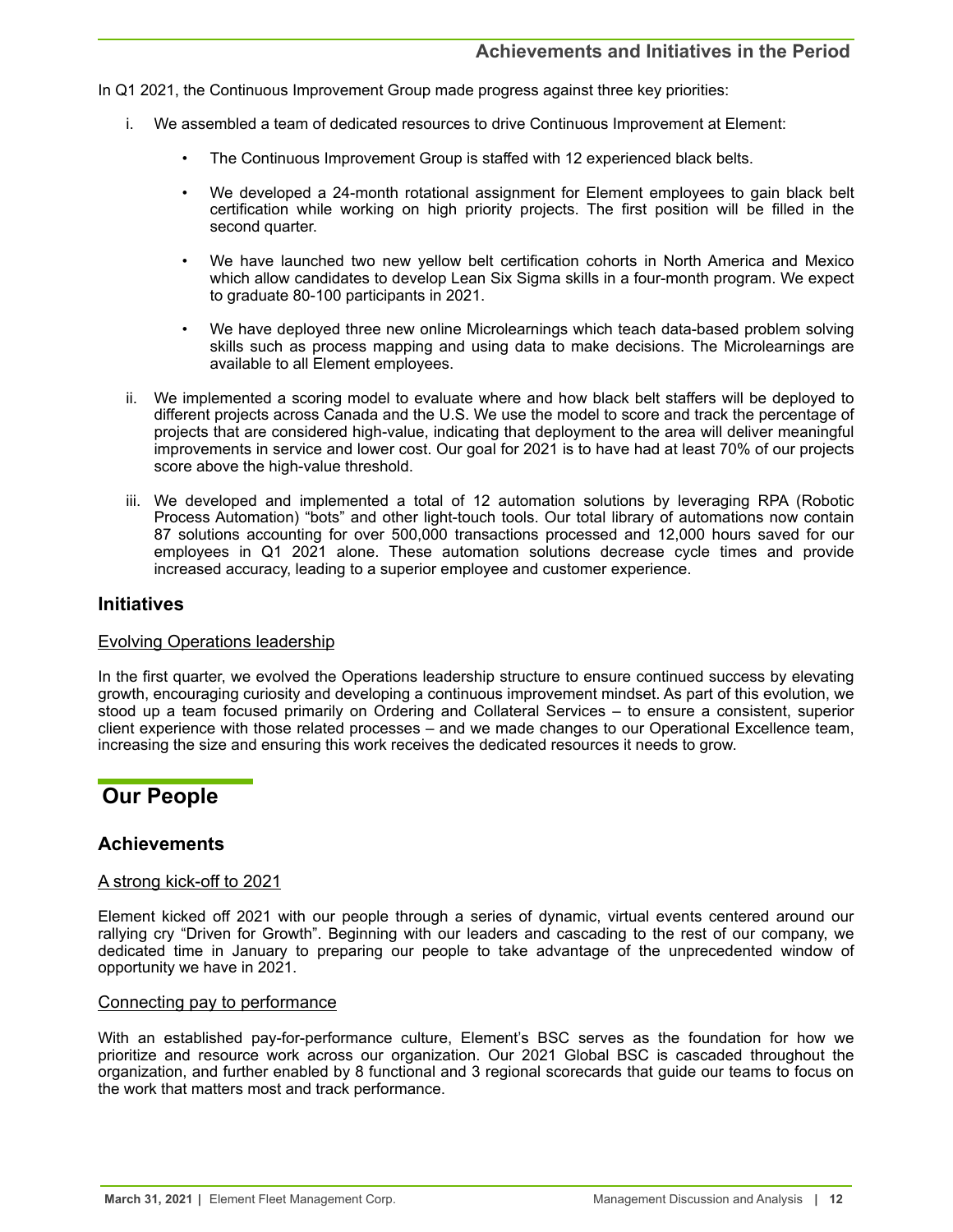# **Achievements and Initiatives in the Period**

Ensuring a strong connection between pay and performance (as indicated by our BSC) is a cornerstone of the Element employee experience and requires strong leadership. To foster that, we also launched new senior leadership capabilities for our company Vice Presidents in Q1. Designed as an extension of our Ways of Working, our new VP capabilities include curiosity, talent development, leading strategically, influencing others and driving results. Our leaders will be coached and measured on these behaviors as part of their career development and performance assessment.

With our balanced scorecard forging tight alignment between our strategy and performance and our leaders well equipped, our people are focused on clear goals to drive a successful 2021.

### **Initiatives**

### Diversity and Inclusion: Counting our people in

Diversity and Inclusion ("D&I") has continued its rise to the top of our collective agenda at Element. In 2021, it has also been noticeably elevated in our internal communications where we are encouraging more conversations, greater awareness and – ultimately – more action to ensure real progress is made in building the diverse and inclusive Element we envision.

As we often say at Element, 'what gets measured, gets done' and like we did through Transformation, this applies to our D&I strategic objective, which is now featured on our 2021 Global BSC. Our Q1 measure for D&I overall landed at 77 which sits just below our target of 80. Our Global Diversity representation showed strong improvement in BIPOC hires in the U.S. and Canada with women hires not far behind. Thanks to a strong March, we expect to see an improvement in this measure next quarter.

In the spirit of further measurement, we also launched our first ever "Count Me In" campaign to better understand the diversity of our people today: our ethnicity, working and thinking styles, sexual orientation, and abilities.

This voluntary and confidential self-identification campaign ran for our Canada, U.S., and Mexico employees. With 77% of our people participating, these results will be used to inform our future D&I strategies with a focus on attraction and development of talent to build a diverse Element.

### Employee experience

The Element employee experience is the value proposition for our talent and the road map to making this a great place to work. It is manifested in the way we work and the environment we foster through our approach to major initiatives impacting the careers and well- being of our people.

While we continue to learn from our experiences and plan for the future, we put in place some mission-critical initiatives that will help ensure a safe re-entry to our workplaces.

A foundational dimension of a safe return to the office is vaccinations. At Element, we openly recognize vaccinations as a safe and recommended approach to the effective prevention of COVID-19 and the spread of mild or severe illness. And, we share the view of our public health authorities that they are the best opportunity at ending this pandemic. It is for this reason we are advocating, educating and facilitating vaccinations for our people by encouraging those who can safely be vaccinated to do so – and ensuring people have the time off to attend to their vaccination.

As always, we continue to ask our people to adhere to public health recommendations in their personal lives by continuing to wear a mask, maintain social distancing, wash their hands frequently, avoid large crowds, and stay informed on the latest news and updates on the pandemic.

In addition to promoting public health measures, we are enacting our own Element system to facilitate an eventual safe return to a hybrid working environment. Using technology to remain agile, connected and transparent about the health and safety of our people, we launched a new Element Emergency Alert System ("EEAS"). Launched in March, EEAS is a critical tool in ensuring a safe return to office. This custom designed application is now a mandatory download for our employee's phones. It includes a health assessment for use in daily screenings before entering a work site and features an emergency notification tool to quickly inform people about potential exposures, or changes to the status of working conditions.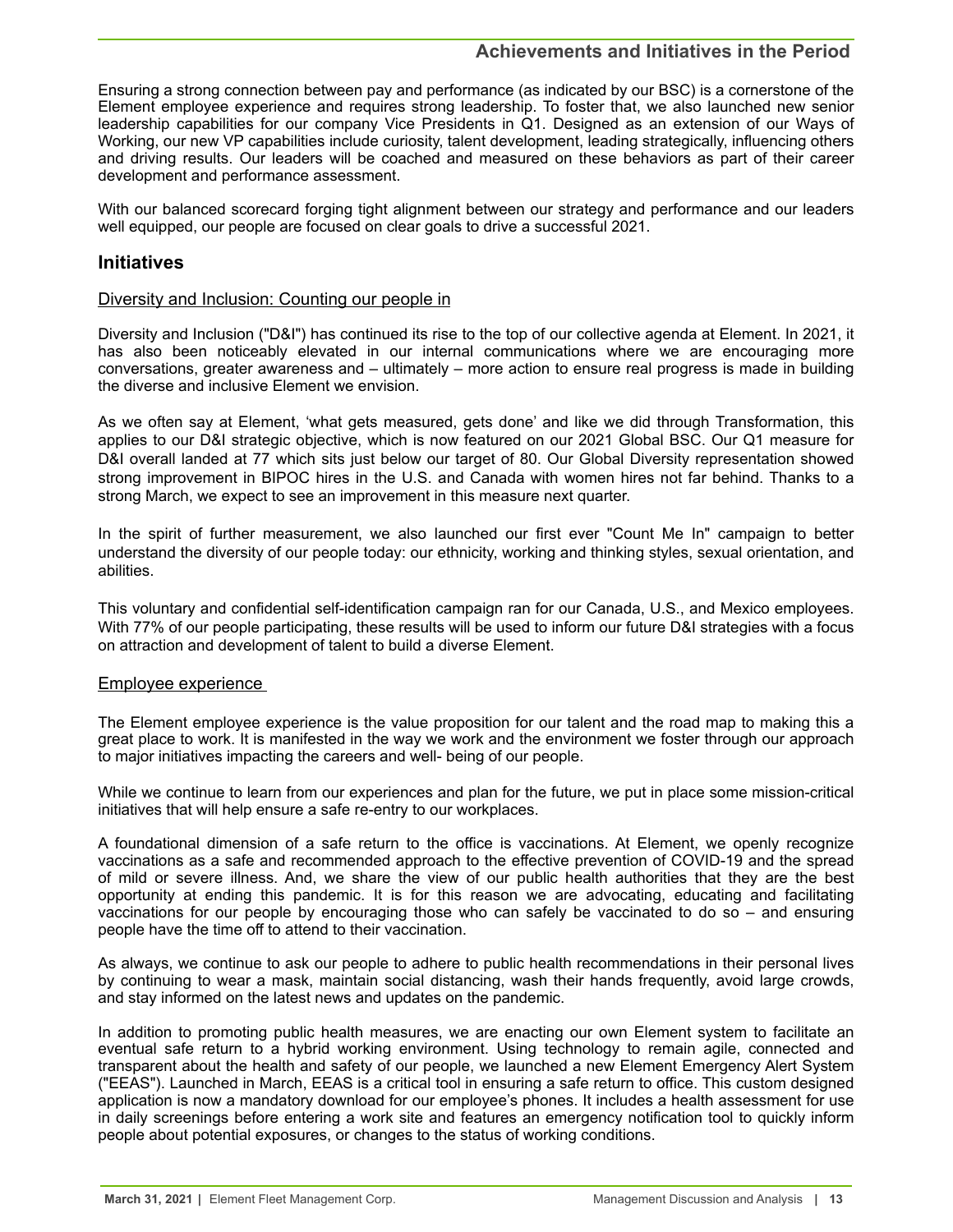# <span id="page-13-0"></span>**Our Investors**

# **Achievements**

### Return of capital to shareholders

We returned \$104.5 million in cash to Element shareholders in the quarter by repurchasing 7,844,886 common shares for cancellation pursuant to our normal course issuer bid (NCIB). Subsequent to quarter-end, we returned an additional \$50.0 million to common shareholders by way of 3,486,300 more shares repurchased in the month of April.

The NCIB allows us to repurchase up to 31,836,308<sup>4</sup> more of Element's common shares before November 9, 2021 – the end of the first year of what we envision to be a regular, ongoing return of capital strategy through share buybacks and growing common dividends.

### U.S. senior unsecured and ABS term note issuances

As previously communicated, we intend Element to be a programmatic issuer in the U.S. debt capital markets so as to maintain ready access to ample, cost-efficient liquidity and to mature our capital structure. In the first quarter, we priced the Company's sophomore issuance in those markets (which closed subsequent to quarter-end): US \$500 million of 3-year 1.60% senior unsecured notes – a notably tighter spread than our inaugural U.S. senior unsecured issuance in June 2020.

Further, Element securitized US \$750 million of finance receivables in Q1 under our Chesapeake vehicle management asset-backed debt facility – at record low pricing – and used the proceeds to pay down variable funding notes outstanding.

The vehicle funding cost savings that will result from these issuances will continue to buoy Element's net financing revenue yield throughout 2021.

# **Change in Reporting Presentation - Elimination of "Non Core"**

Following the sale of 19<sup>th</sup> Capital on May 1, 2020, Element's operations are exclusively focused on providing services and financing solutions for commercial vehicle fleets, and "Non Core" segment reporting is no longer necessary.

Since Q2 2020, Element's results of operations and financial position have been presented as a single business and comparative periods reflect the same.

We continue to break out certain information by geographic location with no change.

 $^4$  As of April 30, 2021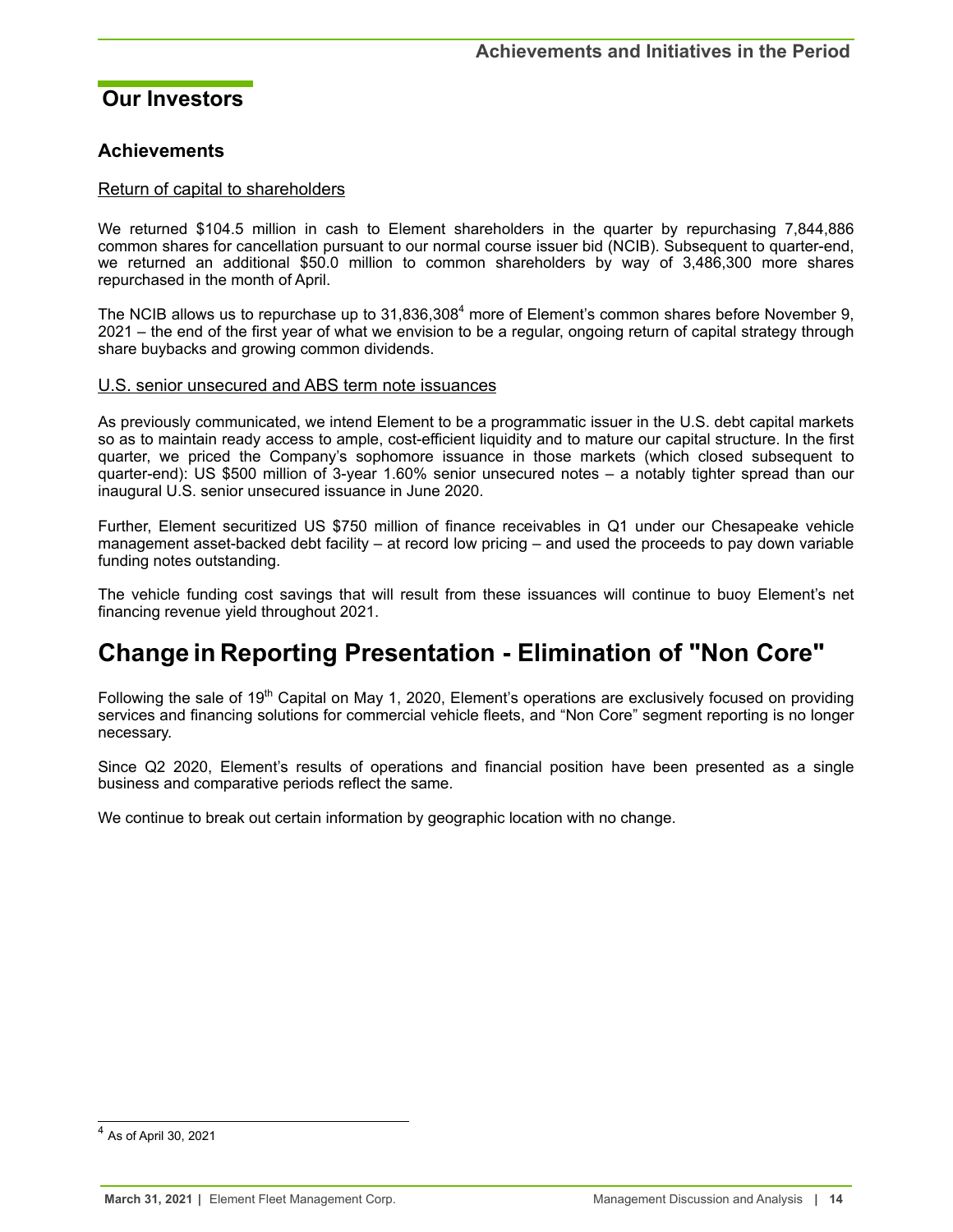# <span id="page-14-0"></span>**Selected Quarterly Financial Information**

| As at and for the three-month periods ended                  |                   |                      |                   |  |
|--------------------------------------------------------------|-------------------|----------------------|-------------------|--|
| (in \$000's for stated values, except per share amounts)     | March 31,<br>2021 | December 31,<br>2020 | March 31,<br>2020 |  |
|                                                              | \$                | \$                   | \$                |  |
| Net revenue                                                  | 248,598           | 247,099              | 247,239           |  |
| Net income                                                   | 95,529            | 78,362               | 79,358            |  |
| <b>Total assets</b>                                          | 14,033,707        | 14,991,388           | 18,220,355        |  |
| Total debt                                                   | 9,259,492         | 10,018,603           | 13,115,461        |  |
| After tax adjusted operating income <sup>(1)</sup>           | 105,173           | 108,089              | 105,397           |  |
| Earnings per share                                           |                   |                      |                   |  |
| Basic                                                        | 0.20              | 0.16                 | 0.16              |  |
| <b>Diluted</b>                                               | 0.20              | 0.16                 | 0.16              |  |
| After tax adjusted operating income per share <sup>(1)</sup> |                   |                      |                   |  |
| Basic                                                        | 0.22              | 0.23                 | 0.22              |  |
| Pro forma Diluted                                            | 0.22              | 0.22                 | 0.21              |  |
| Dividends declared, per share                                |                   |                      |                   |  |
| Common share                                                 | 0.065000          | 0.065000             | 0.045000          |  |
| Preferred Shares, Series A                                   | 0.433313          | 0.433313             | 0.433313          |  |
| Preferred Shares, Series C                                   | 0.388130          | 0.388130             | 0.388130          |  |
| Preferred Shares, Series E                                   | 0.368938          | 0.368938             | 0.368938          |  |
| Preferred Shares, Series G                                   |                   |                      | 0.406250          |  |
| Preferred Shares, Series I                                   | 0.359375          | 0.359375             | 0.359375          |  |

*(1) For additional information, see "Description of Non-IFRS Measures" section.*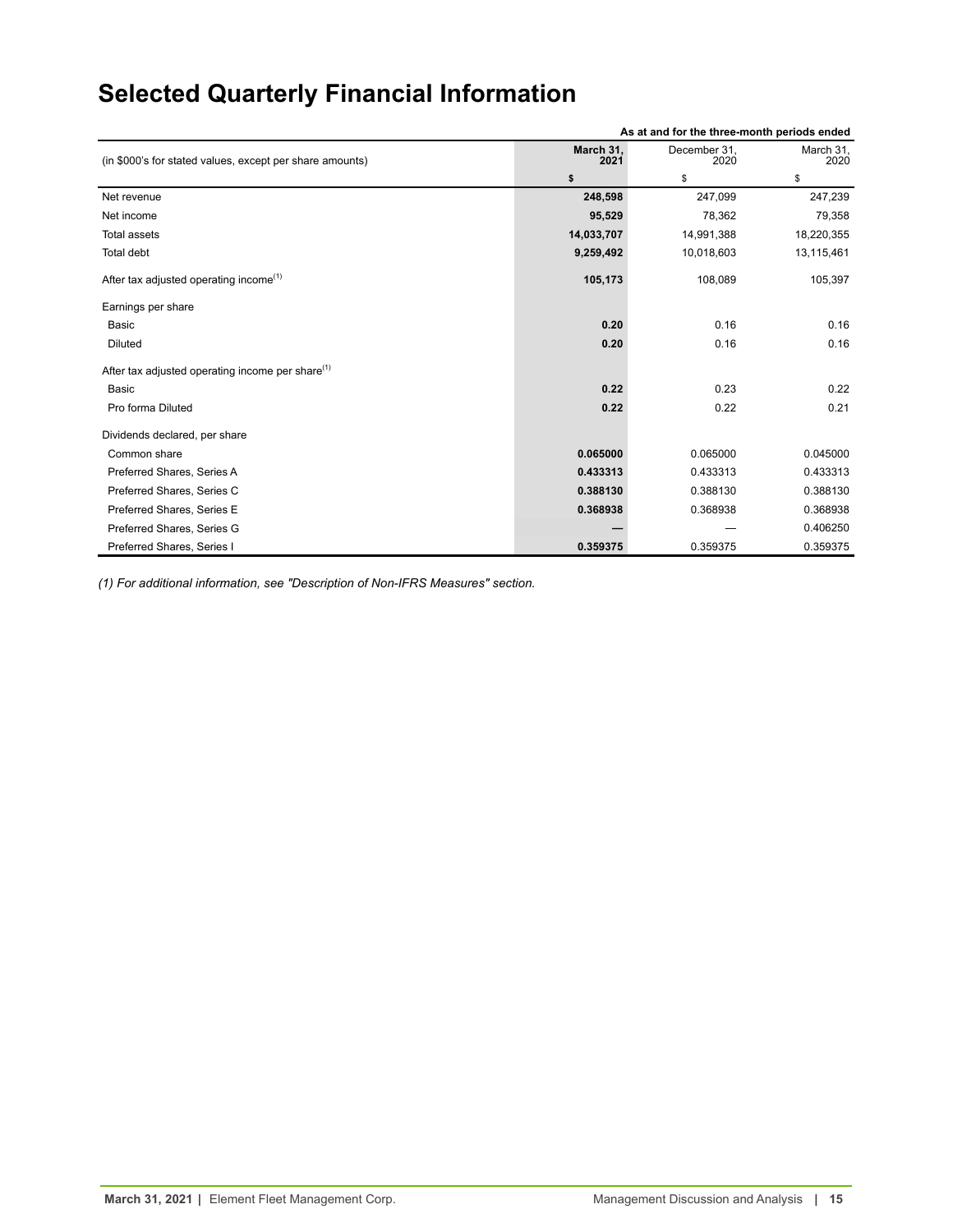# <span id="page-15-0"></span>**Quarterly Results of Operations**

|                                                          | For the three-month periods ended |                      |                   |  |  |
|----------------------------------------------------------|-----------------------------------|----------------------|-------------------|--|--|
| (in \$000's for stated values, except per share amounts) | March 31,<br>2021                 | December 31,<br>2020 | March 31,<br>2020 |  |  |
|                                                          | \$                                | \$                   | \$                |  |  |
| Net revenue                                              |                                   |                      |                   |  |  |
| Net interest income and rental revenue                   | 165,214                           | 175,674              | 200,317           |  |  |
| Interest expense                                         | 54,194                            | 69,219               | 105,012           |  |  |
| Net financing revenue                                    | 111,020                           | 106,455              | 95,305            |  |  |
| Servicing income, net                                    | 114,489                           | 116,758              | 125,847           |  |  |
| Syndication revenue, net                                 | 23,089                            | 23,886               | 26,087            |  |  |
| Net revenue                                              | 248,598                           | 247,099              | 247,239           |  |  |
| <b>Operating expenses</b>                                |                                   |                      |                   |  |  |
| Salaries, wages and benefits                             | 73,625                            | 77,518               | 75,470            |  |  |
| General and administrative expenses                      | 27,146                            | 27,166               | 31,791            |  |  |
| Depreciation and amortization                            | 10,526                            | 10,357               | 10,656            |  |  |
| <b>Adjusted operating expenses</b>                       | 111,297                           | 115,041              | 117,917           |  |  |
| Amortization of convertible debenture discount           | 872                               | 858                  | 2,555             |  |  |
| Share-based compensation                                 | 5,240                             | 19,578               | 5,437             |  |  |
| <b>Total operating expenses</b>                          | 117,409                           | 135,477              | 125,909           |  |  |
| Other expenses                                           |                                   |                      |                   |  |  |
| Amortization of intangible assets from acquisition       | 8,906                             | 9,070                | 10,223            |  |  |
| Restructuring and transformation costs                   |                                   | 19,637               | 14,995            |  |  |
| (Gain) loss on investments                               | (2,801)                           | (3,261)              | 57                |  |  |
| <b>Total other expenses</b>                              | 6,105                             | 25,446               | 25,275            |  |  |
| Net income before taxes                                  | 125,084                           | 86,176               | 96,055            |  |  |
| Income tax expense                                       | 29,555                            | 7,814                | 16,697            |  |  |
| Net income for the period                                | 95,529                            | 78.362               | 79,358            |  |  |
| Weighted average number of shares outstanding [basic]    | 438,503                           | 440,243              | 437,299           |  |  |
| Earnings per share [basic]                               | 0.20                              | 0.16                 | 0.16              |  |  |

Element earned net income of \$95.5 million in the first quarter, a 21.9% or \$17.2 million improvement over Q4 2020 and 20.4% or \$16.2 million improvement over Q1 2020.

Quarter-over-quarter improvement was a function of:

- Net revenue growth (of \$1.5 million), which was driven by higher net financing revenue (by \$4.6 million) partially offset by lower servicing income (down \$2.3 million);
- Favourable adjusted operating expenses (down \$3.7 million) led by lower salaries, wages and benefits;
- Lower share-based compensation (by \$14.3 million), with Q4 2020 having reflected better-than-target performance of certain 2018 and 2019 performance stock units; and
- No restructuring and transformation costs (\$19.6 million in Q4 2020) given the successful completion of transformation at year-end 2020, partially offset by
- a \$21.7 million increase in the provision for income taxes reflecting the increase in net income before taxes and a higher effective tax rate.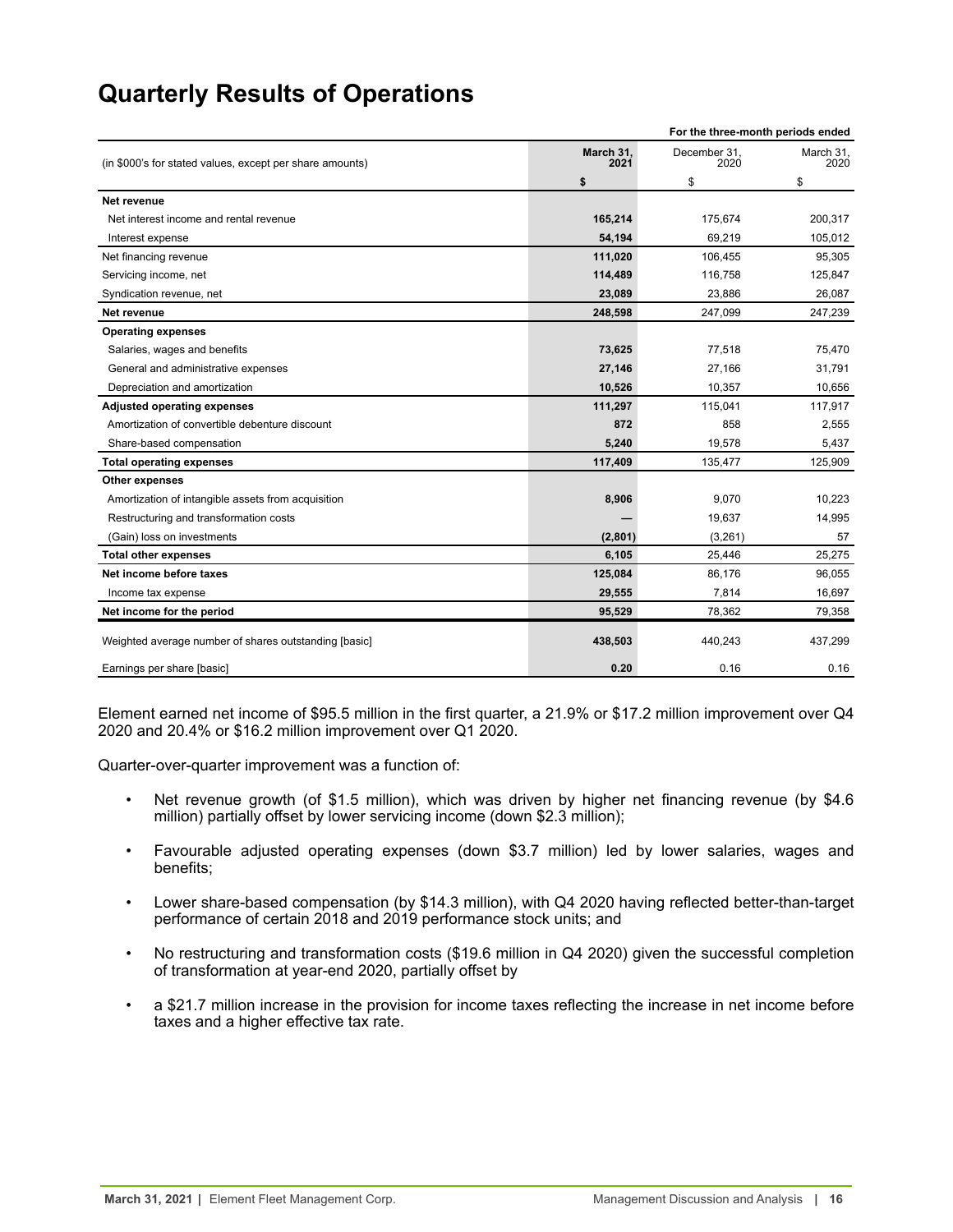Year-over-year net income improvement was driven by:

- Net revenue growth (of \$1.4 million), which included:
	- Net financing revenue improvement of \$15.7 million largely arising from changes in the Allowance for Credit Losses, partly offset by
	- Lower servicing income (\$11.4 million due to COVID-19) and syndication revenue (down \$3.0 million);
- Reduced adjusted operating expenses (down \$6.6 million) as a result of the transformation program; and
- The absence of restructuring and transformation costs (\$15.0 million in Q1 2020) given the completion of same in 2020, partially offset by
- a \$12.9 million increase in the provision for income taxes reflecting the increase in net income before taxes and a higher effective tax rate.

## **Quarterly Adjusted Operating Results**

| For the three-month periods ended                                           |                   |                      |                   |  |
|-----------------------------------------------------------------------------|-------------------|----------------------|-------------------|--|
| (in \$000's for stated values, except per share amounts)                    | March 31.<br>2021 | December 31,<br>2020 | March 31,<br>2020 |  |
|                                                                             | \$                | \$                   | \$                |  |
| <b>Originations</b>                                                         | 1,286,506         | 1,386,792            | 2,030,988         |  |
| Assets under management (1)                                                 | 15,045,231        | 15,652,493           | 17,780,139        |  |
| Net financing revenue                                                       | 111,020           | 106,455              | 95,305            |  |
| Servicing income, net                                                       | 114,489           | 116,758              | 125,847           |  |
| Syndication revenue, net                                                    | 23,089            | 23,886               | 26,087            |  |
| Net revenue                                                                 | 248,598           | 247,099              | 247,239           |  |
| Salaries, wages and benefits                                                | 73,625            | 77,518               | 75,470            |  |
| General and administrative expenses                                         | 27,146            | 27,166               | 31,791            |  |
| Depreciation and amortization                                               | 10,526            | 10,357               | 10,656            |  |
| Adjusted operating expenses (1)                                             | 111,297           | 115,041              | 117,917           |  |
| Adjusted operating income (1)                                               | 137,301           | 132,058              | 129,322           |  |
| Provision for taxes applicable to adjusted operating income                 | 32,128            | 23.969               | 23,925            |  |
| Cumulative preferred share dividends                                        | 8,103             | 8,103                | 10,906            |  |
| After-tax adjusted operating income attributable to common shareholders (1) | 97,070            | 99,986               | 94,491            |  |
| Weighted average number of shares outstanding [basic]                       | 438,503           | 440,243              | 437,299           |  |
| After-tax adjusted operating income per share (1) [basic]                   | 0.22              | 0.23                 | 0.22              |  |

*(1) For additional information, see "Glossary of Terms" section.*

Element's adjusted operating income ("AOI") for the quarter was \$137.3 million (equivalent to \$0.22 on a per share basis), which is a \$5.2 million or 4% increase from Q4 2020 and an \$8 million or 6.2% increase over Q1 2020.

The quarter-over-quarter AOI improvement was driven by increased net financing revenue and lower adjusted operating expenses, offset partially by lower servicing income and syndication revenue. The year-over-year increase in AOI stemmed from higher net financing revenues and lower adjusted operating expenses, offset partially by pandemic-related declines in servicing income. We address these results in more detail below.

### **Originations**

We originated \$1.3 billion of assets in the quarter – a \$100 million or 7.2% decline quarter-over-quarter and \$744 million or 36.7% decline year-over-year.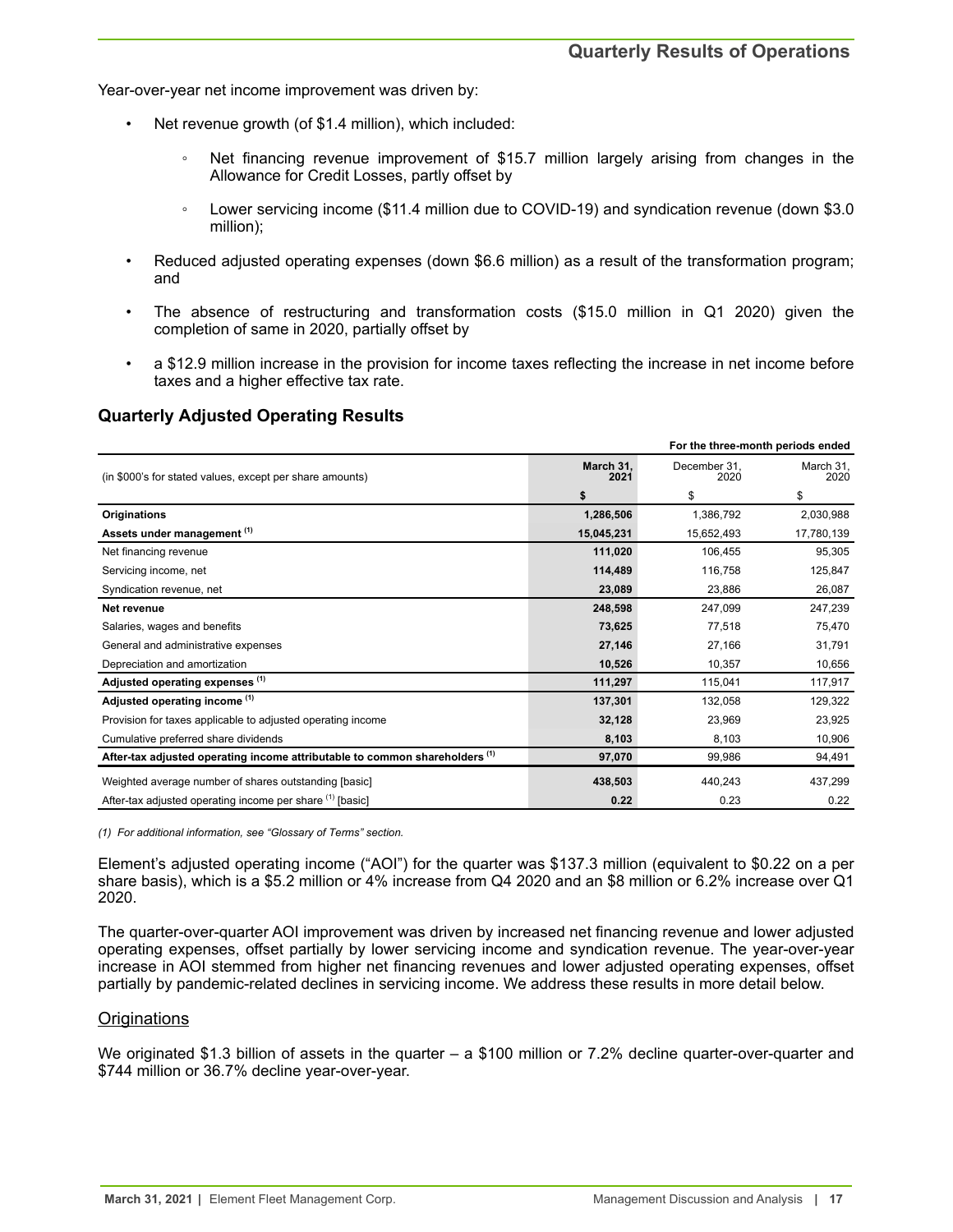# **Quarterly Results of Operations**

Historically, Q1 originations have been lower than the immediately preceding Q4, and Q1 originations tend to be low points for the year. Further, Q1 2021 global originations were impacted by client order deferrals in 2020 resulting from COVID-19, which translated into lower originations in the quarter. The strengthening of the Canadian dollar against the U.S. dollar and Mexican peso also softened reported origination volumes in Q1 compared to Q4 2020 and Q1 2020.

As previously disclosed, we received record numbers of orders in Q1 2021, which will be reflected in Q2 and subsequent quarters' origination results. The global shortage of microchips may further stretch the order-toorigination timeframe and is being monitored by our teams daily.

The year-over-year originations comparison for Q1 is impacted by the timing of Armada origination volumes this year – virtually none in Q1 2021 – and the aforementioned strengthening of the Canadian dollar against both the USD and Mexican peso, which had an even greater impact year-over-year than quarter-over-quarter. With a strong Armada order book for 2021, the absence of originations in Q1 will translate into higher originations for this client in the remaining three quarters.

The table below sets out the geographic distribution of Element's originations for the following three-month periods ended.

| (in \$000's for stated values) | March 31, 2021 |        | December 31, 2020 |        | March 31, 2020 |        |
|--------------------------------|----------------|--------|-------------------|--------|----------------|--------|
|                                | $\%$           |        |                   | $\%$   |                | %      |
| United States and Canada       | 1.000.042      | 77.73  | 1.080.626         | 77.92  | 1.742.215      | 85.78  |
| Mexico                         | 172.893        | 13.44  | 166.020           | 11.97  | 184.176        | 9.07   |
| Australia and New Zealand      | 113.571        | 8.83   | 140.146           | 10.11  | 104.597        | 5.15   |
| Total                          | 1.286.506      | 100.00 | 1.386.792         | 100.00 | 2.030.988      | 100.00 |

### Assets under management

Our assets under management ("AUM") at quarter-end totaled \$15.0 billion, down 3.9% or \$0.6 billion quarterover-quarter given decreased origination volumes as discussed above. As set out in our Supplementary Information document, amortization, dispositions and FX lowered quarter-end AUM by over \$0.6 billion.

### Servicing income, net

Servicing income decreased 1.9% or \$2.3 million from Q4 2020 and 9.0% or \$11.4 million from Q1 2020.

On a quarter-over-quarter basis, strong service revenue growth in ANZ (up 20%) and Mexico (up 28%) was offset by:

- modestly lower service revenue in the U.S. and Canada;
	- Historically, service revenue has been higher in fourth quarters (driven by vehicle maintenance in preparation for North American winter) than the immediately subsequent first quarters; and
- the strengthening of the Canadian dollar.

Controlling for FX globally, Q1 2021 servicing income was up 0.1% or \$0.1 million from Q4 2020.

On a year-over-year basis, the 9% (\$11.4 million) decline in servicing income was largely driven by two factors:

- lower vehicle usage due to COVID-19 , although we saw vehicle usage rates improve over the course of the quarter and that trend has continued post-quarter-end, and
- FX.

Controlling for FX globally, Q1 2021 servicing income was down 5.2% or \$6.2 million compared to Q1 2020.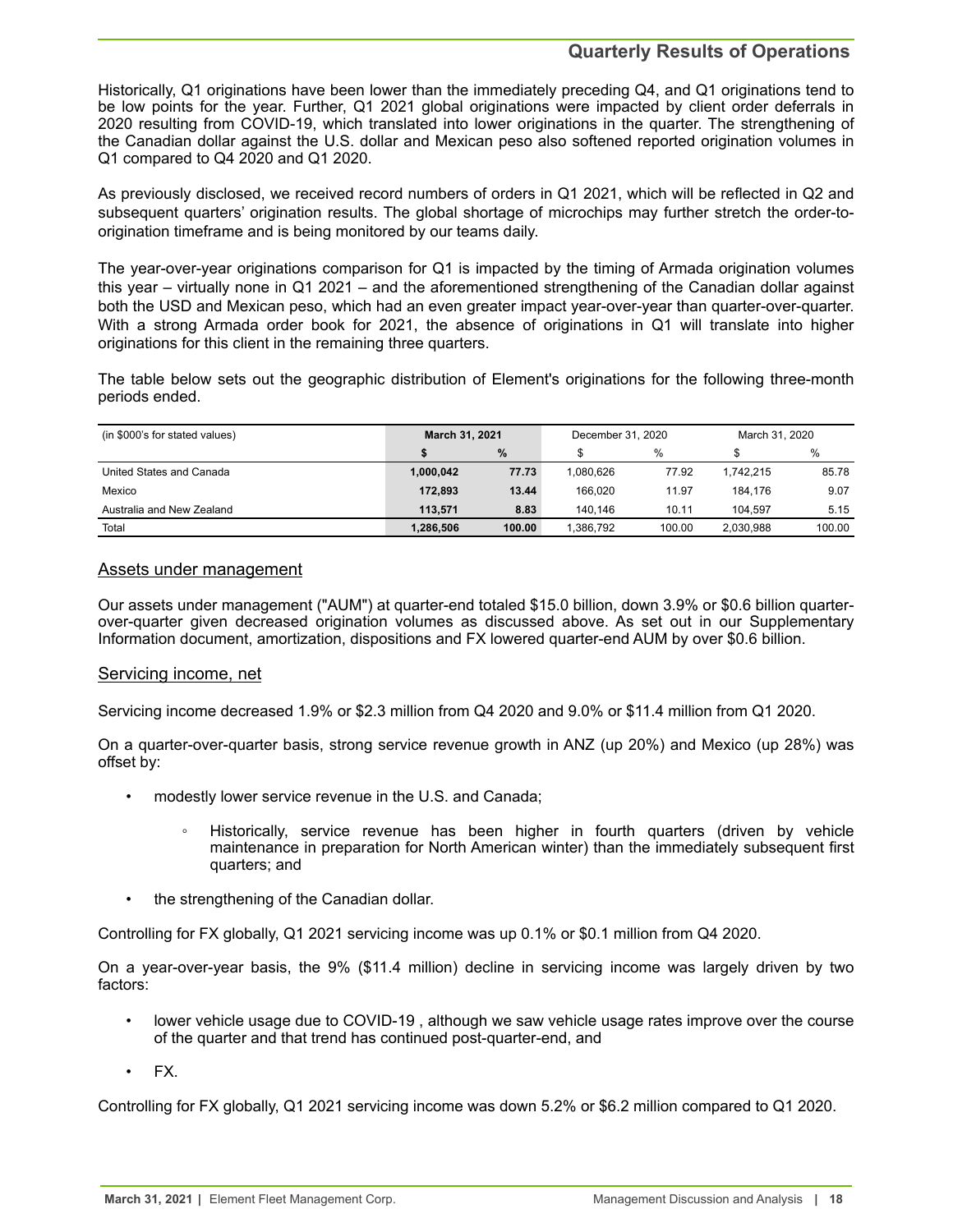### Net financing revenue

Net financing revenue increased by \$4.6 million or 4.3% quarter-over-quarter despite a 4.8% reduction in average net earning assets resulting from syndication. This growth was primarily driven by:

- lower interest expense (which includes funding costs in addition to pure interest expenses) which decreased \$15 million quarter-over-quarter, more than offsetting the \$10.5 million decrease in net interest income and rental revenue (as we syndicate leases that earn net interest income to further our capital-lighter business model), and
- the Q1 2021 release of \$3.5 million in the provision for credit losses ("PCL"), offset by
- FX headwinds arising from a strong Canadian dollar.

Excluding global FX impacts, net financing revenue increased by \$5.6 million or 5.4% quarter-over-quarter.

Net financing revenue increased \$15.7 million year-over-year, largely on account of our PCL:

- We recorded a \$12.1 million PCL in Q1 2020 based on the impact of the COVID-19 pandemic on our credit loss risk models; and
- We released \$3.5 million of this provision in the quarter based on the strong credit and collections performance of the portfolio over the last twelve months (as described further in note 3 of our Q1 2021 Financial Statements).

Controlling for FX globally, net financing revenue grew \$18.3 million (19.7%).

# Net financing revenue yield on average net earning assets

| For the three-month periods ended                         |   |                |     |                   |   |                |
|-----------------------------------------------------------|---|----------------|-----|-------------------|---|----------------|
| (in \$000's for stated values)                            |   | March 31, 2021 |     | December 31, 2020 |   | March 31, 2020 |
| Average net earning assets                                |   | 10,148,697     | S   | 10,664,938        | S | 11,909,612     |
| Net interest income and rental revenue                    |   | 6.52%          |     | 6.59%             |   | 6.73%          |
| Interest expense                                          |   | 2.14%          |     | 2.60%             |   | 3.53%          |
| Net financing revenue yield on average net earning assets |   | 4.38 %         |     | 3.99%             |   | 3.20%          |
| Average debt outstanding                                  | 5 | 9,777,382      | - 5 | 10.426.959        | S | 13,056,159     |
| Average cost of debt (Interest expense / average debt)    |   | 2.22%          |     | 2.66 %            |   | 3.22%          |
| Average 1-Month LIBOR rates                               |   | 0.12%          |     | 0.15%             |   | 1.41%          |

Average net earning assets decreased 4.8% or \$516.2 million quarter-over-quarter and 14.8% or \$1.8 billion year-over-year.

At the same time, net financing revenue yield on average net earning assets has improved 118 basis points year-over-year and 39 basis points quarter-over-quarter, reflecting:

- Lower interest expenses, as we have substantially deleveraged our balance sheet and lowered the costs of funding the remaining indebtedness;
- The growth of net earning assets in Mexico and ANZ as a percentage of total net earning assets; and
- Strong gain on sale performance in ANZ.

### Syndication revenue, net

We syndicated \$1,016 million of assets in the quarter – \$397 million more than in Q4 2020 and \$182 million more than in Q1 2020 – and generated \$23.1 million of syndication revenue; a \$0.8 million or 3.3% decrease quarter-over-quarter and \$3.0 million or 11.5% decrease year-over-year. Q1 2021 syndication revenue is likely to be the quarterly high-point for this revenue line item this year as we took advantage of a strong match of supply and demand in the marketplace to bring forward syndication volume.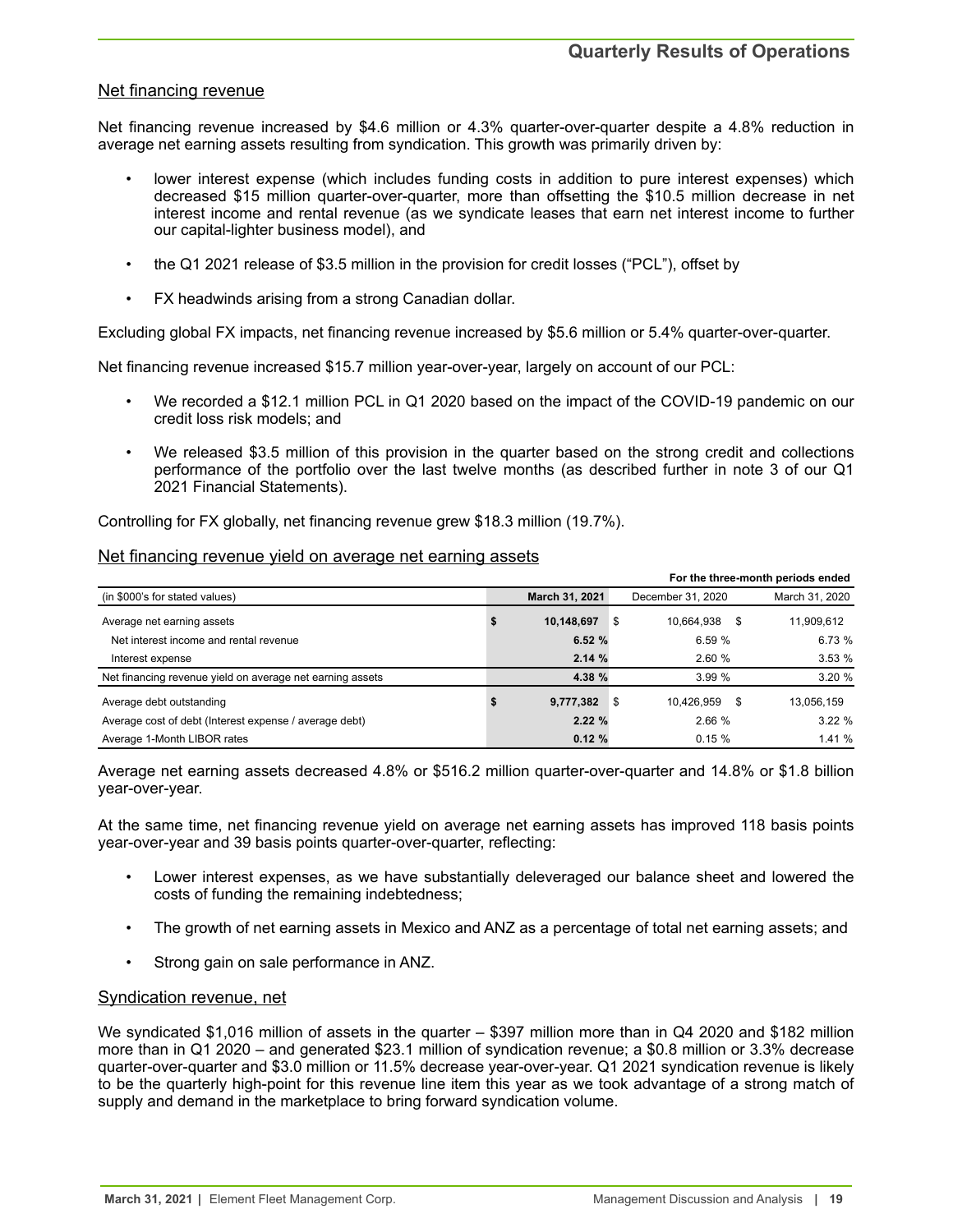Syndication revenue yield on asset volumes syndicated was lower in Q1 2021 than both prior quarter and same quarter prior year as a result of:

- Unusually strong Q4 2020 yield, driven by the release of pent-up demand caused by ultra-low interest rates in Q2 and Q3 2020, which constrained syndication buyers in those earlier quarters of 2020; and
- A lower level of Armada assets in Q1 2021 syndication volumes, whereas materially higher volumes of Armada assets formed part of both Q4 2020 and Q1 2020 syndications.

As previously communicated, we continue to expect syndication revenue yield to vary quarter to quarter based on the mix (client credit rating, remaining lease term, etc.) of assets syndicated in the period. However, we believe the Q1 2021 result represents a relatively normalized yield for the balance of this year, all else equal.

### Adjusted operating expenses

Adjusted operating expenses of \$111.3 million amount to a \$3.7 million or 3.3% decrease quarter-over-quarter and a \$6.6 million or 5.6% decrease year-over-year. The quarter-over-quarter improvement is largely driven by the strengthening of the Canadian dollar and our ability to scale our platform without a commensurate increase in operating costs. The year-over-year improvement is a combination of Transformation, the diligent cost controls put into place as a result of the COVID-19 environment, and even more favourable FX (\$2.8 million).

Operating margin for the quarter expanded 179 basis points quarter-over-quarter and 292 basis points yearover-year to 55.2% due in part to the favorable evolution in our PCL. While we expect year-over-year expansion of operating margins, the increase we saw in the first quarter likely resulted in a high-point for 2021.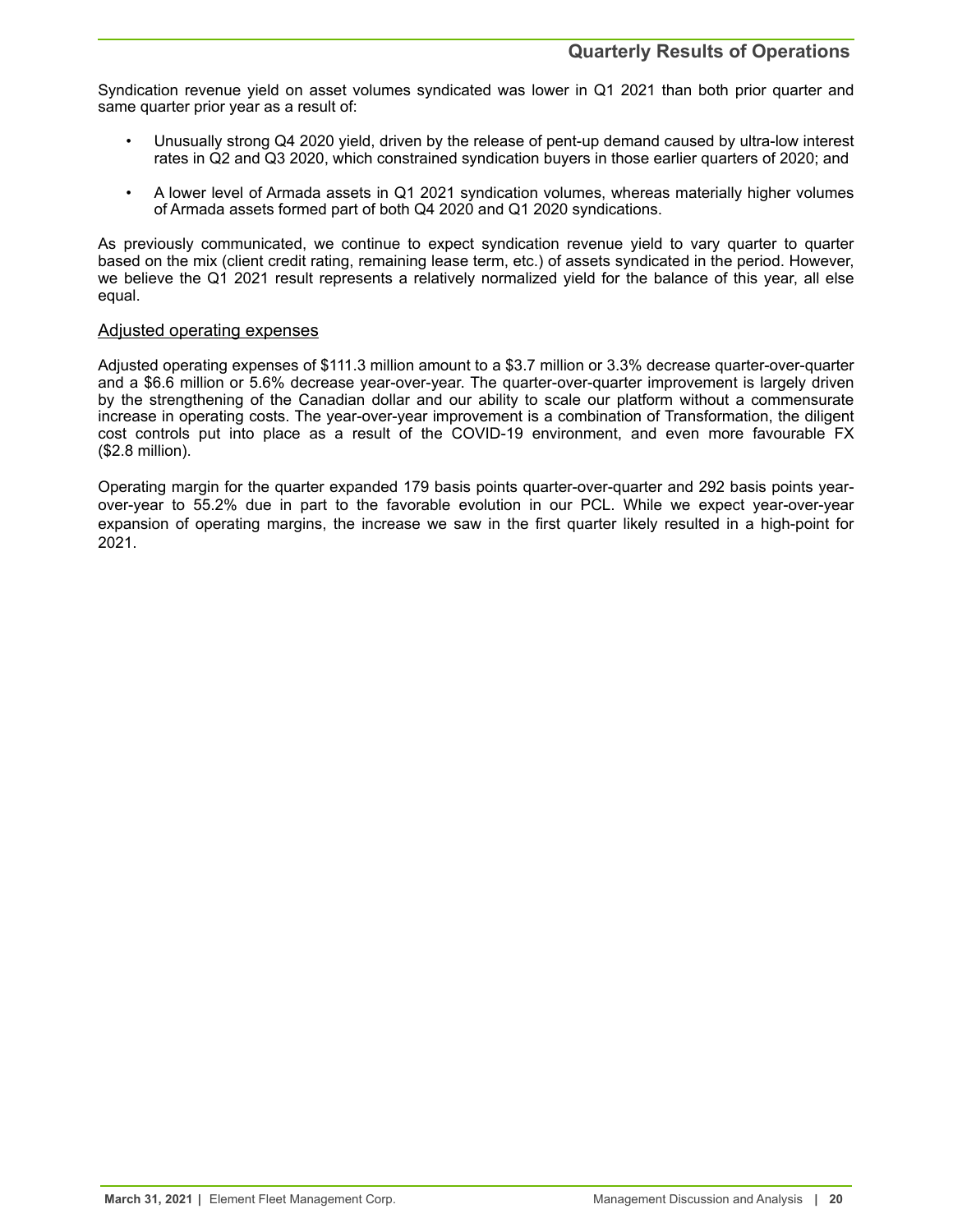# <span id="page-20-0"></span>**Summary of Quarterly Information**

The following table sets out selected financial information for each of the eight most recent quarters, the latest of which ended March 31, 2021. This information has been prepared on the same basis as the Company's audited consolidated financial statements, and all necessary adjustments have been included in the amounts stated below to present fairly the unaudited quarterly results when read in conjunction with the audited consolidated financial statements of the Company and the related notes to those statements.

| (in \$000's for stated values, except per share amounts<br>and ratios)            | Q1 2021   | Q4 2020    | Q3 2020    | Q2 2020    | Q1 2020    | Q4 2019    | Q3 2019    | Q2 2019    |
|-----------------------------------------------------------------------------------|-----------|------------|------------|------------|------------|------------|------------|------------|
| Net revenue                                                                       | 248.598   | 247,099    | 243,252    | 225,503    | 247,239    | 256,509    | 245,796    | 249,570    |
| Adjusted operating income (1)                                                     | 137,301   | 132,058    | 128,985    | 111,144    | 129,322    | 138,386    | 127,650    | 125,976    |
| After-tax adjusted operating income (1)                                           | 105,173   | 108,089    | 107,058    | 93,361     | 105,397    | 112,797    | 105,311    | 101,411    |
| Net income (loss)                                                                 | 95,529    | 78,362     | 70,778     | 58,594     | 79,358     | (116, 978) | 70,145     | 64,061     |
| Earnings (loss) per share, basic                                                  | 0.20      | 0.16       | 0.14       | 0.11       | 0.16       | (0.29)     | 0.14       | 0.12       |
| Earnings (loss) per share, diluted                                                | 0.20      | 0.16       | 0.14       | 0.11       | 0.16       | (0.29)     | 0.13       | 0.12       |
| Adjusted operating income per share, basic <sup>(1)</sup>                         | 0.29      | 0.28       | 0.27       | 0.23       | 0.27       | 0.29       | 0.27       | 0.26       |
| After-tax adjusted operating income per share, basic <sup>(1)</sup>               | 0.22      | 0.23       | 0.22       | 0.19       | 0.22       | 0.23       | 0.22       | 0.21       |
| After-tax pro forma diluted adjusted operating income<br>per share <sup>(1)</sup> | 0.22      | 0.22       | 0.22       | 0.19       | 0.21       | 0.22       | 0.21       | 0.22       |
| Net earning assets                                                                | 9,426,863 | 10,465,983 | 10,750,218 | 11,025,581 | 11.999.636 | 11,783,853 | 12,388,224 | 12,714,943 |
| Loan and lease originations                                                       | 1,286,506 | 1,386,792  | 1,279,263  | 1.306.804  | 2.030.988  | 2.225.909  | 2.106.603  | 1,806,515  |
| Allowance for credit losses                                                       | 13,676    | 17,718     | 18,829     | 20,000     | 20,000     | 8,432      | 7,810      | 8,183      |
| As a % of total finance receivables before allowance                              | 0.16      | 0.18       | 0.19       | 0.18       | 0.16       | 0.07       | 0.06       | 0.07       |
| Senior revolving credit facilities                                                | 1,250,957 | 1,551,939  | 1,354,470  | 1,774,086  | 1,869,919  | 1,703,507  | 1,824,014  | 2,372,370  |
| <b>Borrowings</b>                                                                 | 7,853,095 | 8,312,397  | 9,380,815  | 9,984,649  | 10,529,564 | 10,189,354 | 10,329,638 | 9,828,447  |
| Convertible debentures                                                            | 155,440   | 154,267    | 153,113    | 151,976    | 715,978    | 711,791    | 715,399    | 711,305    |

*(1) For additional information, see "Description of Non-IFRS Measures" section.*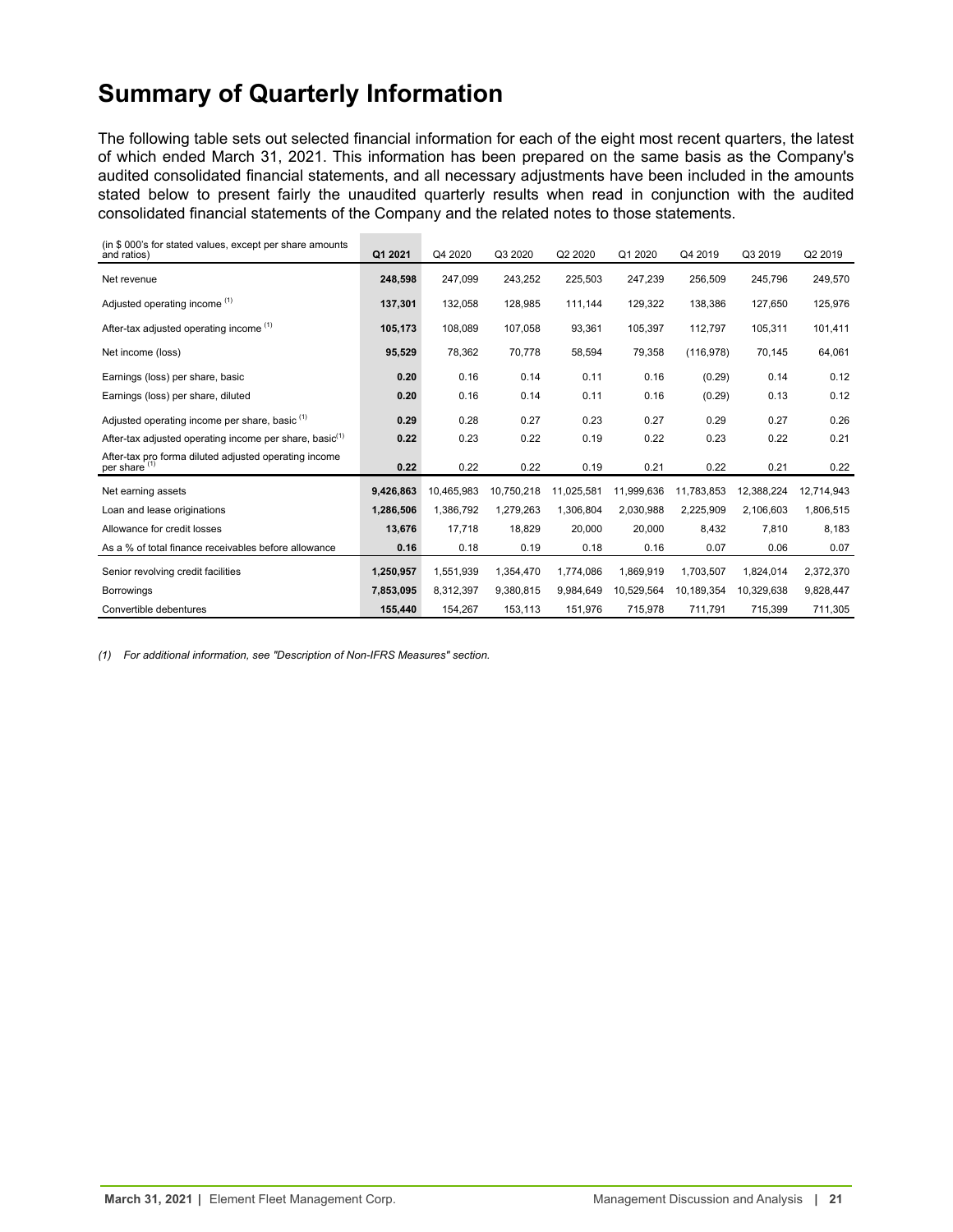# <span id="page-21-0"></span>**Effect of Foreign Currency Exchange Rate Changes**

We are exposed to fluctuations in certain foreign currencies from operations we conduct in Australia, New Zealand, Mexico and, predominantly, the United States where, as at March 31, 2021, 12%, 5%, 12% and 57% of the net finance receivables and equipment under operating leases were located, respectively. While Element has certain designated hedges that partially mitigate the effects of FX exposure, our assets, liabilities, and foreign operating results do fluctuate as a result of fluctuations in these currencies against the reporting currency, being the Canadian dollar.

The following table sets forth a summary of the Company's results on a **constant currency** basis. We provide further details in our Supplementary Information document (available on the Company's website) regarding results for the quarter before the impact of changes in FX.

|                                                  |                   | For the three-month periods ended |                   |
|--------------------------------------------------|-------------------|-----------------------------------|-------------------|
| (in \$000's for stated values)                   | March 31.<br>2021 | December 31,<br>2020              | March 31,<br>2020 |
|                                                  | \$                | \$                                | \$                |
| Interest income, net                             | 104,111           | 116,834                           | 134,186           |
| Rental revenue and other                         | 172,995           | 166,717                           | 175,658           |
| Depreciation of equipment under operating leases | (111, 892)        | (109, 913)                        | (116, 116)        |
|                                                  | 165,214           | 173,638                           | 193,728           |
| Interest expense                                 | 54,194            | 68,260                            | 100,992           |
| Net financing revenue                            | 111,020           | 105,378                           | 92,736            |
| Fleet service revenue                            | 125,814           | 126,081                           | 132,191           |
| Direct costs of fixed rate service contract      | (11, 325)         | (11, 697)                         | (11, 457)         |
| Servicing income, net                            | 114,489           | 114,384                           | 120,734           |
| Syndication revenue, net                         | 23,089            | 23,216                            | 24,580            |
| Net revenue                                      | 248,598           | 242,978                           | 238,050           |
|                                                  |                   |                                   |                   |
| Salaries, wages and benefits                     | 73,625            | 76,519                            | 72,937            |
| General and administrative expenses              | 27,146            | 26,664                            | 30,781            |
| Depreciation and amortization                    | 10,526            | 10,117                            | 10,423            |
| <b>Adjusted operating expenses</b>               | 111,297           | 113,300                           | 114,141           |
| Adjusted operating income                        | 137,301           | 129,678                           | 123,909           |
|                                                  |                   |                                   |                   |
| After-tax adjusted operating income              | 105,173           | 103,094                           | 102,262           |
| <b>Net earning assets</b>                        | 9,426,863         | 10,310,715                        | 11,277,769        |
| Average net earning assets                       | 10,148,697        | 10,514,434                        | 11,204,016        |
|                                                  |                   |                                   |                   |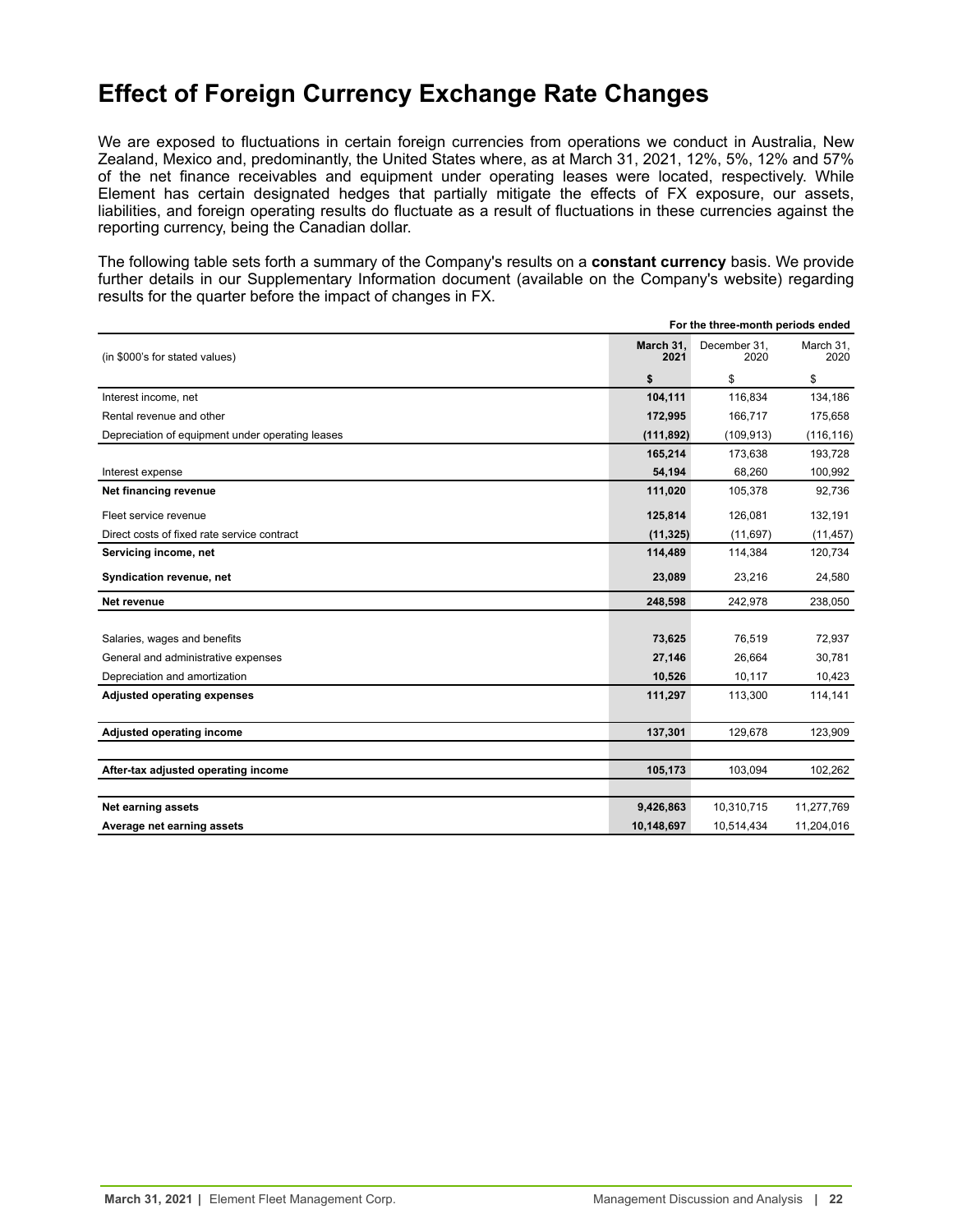# <span id="page-22-0"></span>**Financial Position**

The following table presents a summary of the Company's comparative financial positions, as at:

| (in \$000's for stated values)                 | March 31, 2021 | December 31, 2020 | March 31, 2020 |
|------------------------------------------------|----------------|-------------------|----------------|
|                                                | \$             | \$                | \$             |
|                                                |                |                   |                |
| <b>ASSETS</b>                                  |                |                   |                |
| Cash                                           | 40,537         | 8,789             | 90,845         |
| <b>Restricted funds</b>                        | 475,982        | 388,978           | 541,948        |
| Finance receivables                            | 8,560,958      | 9,561,622         | 12,451,057     |
| Equipment under operating leases               | 2,129,823      | 2,157,227         | 2,017,498      |
| Accounts receivable and other current assets   | 220,874        | 226,952           | 227,605        |
| Derivative financial instruments               | 41,951         | 53,629            | 93,966         |
| Property, equipment and leasehold improvements | 105,985        | 112,352           | 145,703        |
| Intangible assets                              | 812,392        | 814,378           | 847,157        |
| Deferred tax assets                            | 433,633        | 444,120           | 463,353        |
| Goodwill                                       | 1,211,572      | 1,223,341         | 1,341,223      |
|                                                | 14,033,707     | 14,991,388        | 18,220,355     |
|                                                |                |                   |                |
| <b>LIABILITIES AND SHAREHOLDERS' EQUITY</b>    |                |                   |                |
| <b>Liabilities</b>                             |                |                   |                |
| Accounts payable and accrued liabilities       | 972,148        | 1,062,610         | 991,607        |
| Derivative financial instruments               | 50,376         | 68,282            | 118,763        |
| <b>Borrowings</b>                              | 9,104,052      | 9,864,336         | 12,399,483     |
| Convertible debentures                         | 155,440        | 154,267           | 715,978        |
| Deferred tax liabilities                       | 61,706         | 57,776            | 46,246         |
|                                                | 10,343,722     | 11,207,271        | 14,272,077     |
| Shareholders' equity                           | 3,689,985      | 3,784,117         | 3,948,278      |
|                                                | 14,033,707     | 14,991,388        | 18,220,355     |

Total assets and liabilities decreased by \$957,681 and \$863,549, respectively, over December 31, 2020. 62% of Element's assets are U.S. dollar-denominated, as a result of which movements in the value of the U.S. compared to the Canadian dollar have an impact on our balance sheet. We also have assets denominated in Mexican pesos and Australian and New Zealand dollars, although these are smaller tranches of our portfolio. In Q1 2021, the quarter-over-quarter decrease in total assets and liabilities was driven by a strengthening Canadian dollar against the U.S. dollar and Mexican peso as well as a decrease in earning assets. The net impact of all currency variations flows through to Shareholders' Equity as Other Comprehensive Income.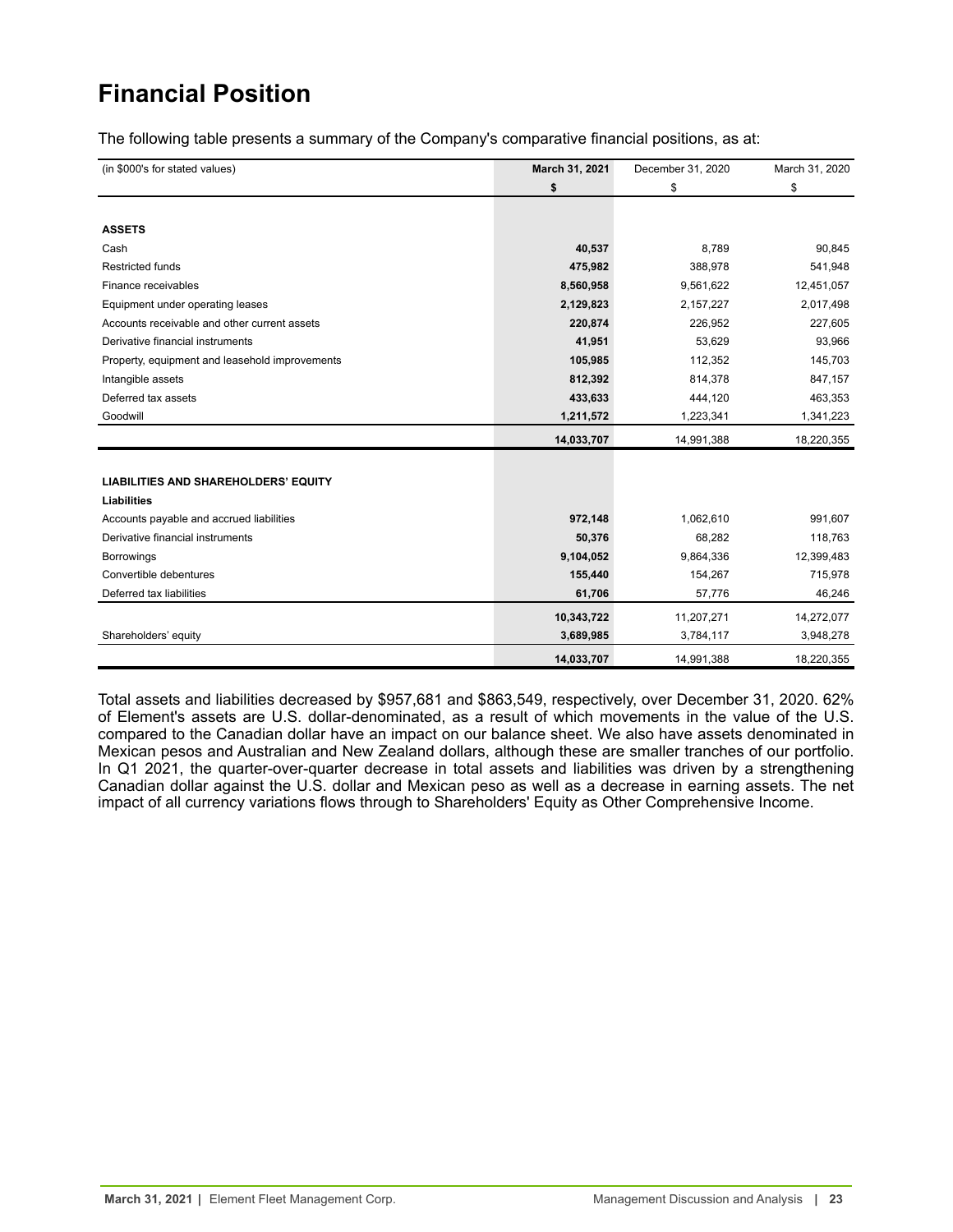# <span id="page-23-0"></span>**Portfolio Details**

# **Total finance receivables**

The following table breaks down the Company's total finance receivables, which were \$1.0 billion lower on March 31, 2021 than on December 31, 2020, driven by the cumulative impact of syndication and below average origination volumes in Q1 2021.

| (in \$000's for stated values, except ratios)  | March 31,<br>2021 | December 31,<br>2020 |
|------------------------------------------------|-------------------|----------------------|
|                                                | \$                | \$                   |
| Net investment in finance receivables          | 7,297,040         | 8,308,756            |
| Impaired receivables - at net realizable value | 16,722            | 25,463               |
|                                                | 7,313,762         | 8,334,219            |
| Unamortized origination costs and subsidies    | (67, 183)         | (78, 396)            |
| Net finance receivables                        | 7,246,579         | 8,255,823            |
| Prepaid lease payments and Security deposits   | (49, 441)         | (85,025)             |
| Interim funding                                | 550,267           | 625,778              |
| Fleet management service receivables           | 488,278           | 505,506              |
| Other                                          | 338,951           | 277,258              |
|                                                | 8,574,634         | 9,579,340            |
| Allowance for credit losses                    | 13,676            | 17,718               |
| Total finance receivables                      | 8,560,958         | 9,561,622            |

# **Allowance for credit losses and charge-offs, net of recoveries**

Credit losses and provisions as at and for the three-month period March 31, 2021 and the year-ended December 31, 2020 are as follows.

|                                                                                   | March 31, 2021 | December 31, 2020 |
|-----------------------------------------------------------------------------------|----------------|-------------------|
| (in \$000's for stated values, except ratios)                                     |                |                   |
| Allowance for credit losses, beginning of period                                  | 17,718         | 8,432             |
|                                                                                   |                |                   |
| Provision for credit losses                                                       | (3, 516)       | 11,652            |
| Charge-offs, net of recoveries                                                    | (263)          | (1,629)           |
| Impact of foreign exchange rates                                                  | (263)          | (737)             |
| Allowance for credit losses, end of period                                        | 13,676         | 17,718            |
| Ratios                                                                            |                |                   |
| Charge-offs, net of recoveries, as a % of total finance receivables               | $-$ %          | 0.02%             |
| Allowance for credit losses, as a % of total finance receivables before allowance | 0.16%          | $0.18 \%$         |

Element's policy is to assess the credit risk of specific client defaults by performing detailed assessments of the value of the underlying security and the client's financial condition and ability to service the debt, both at loan inception and throughout the term of the loan.

While it remains challenging to perform these assessments in the current environment given the persistence of the pandemic, our experience and activity over the last three quarters has been instructive. We reviewed inputs to our expected credit loss model throughout the quarter. There were positive changes to the portfolio and improvement in the amounts likely to be recovered in the event of default. We also consider forwardlooking macroeconomic information in light of COVID-19, such as overall default rates and the impact potential upward or downward trends in GDP would have on our lease and loan portfolio. Given the continued uncertainty of the pandemic – namely as it relates to new strains of the virus and potential delays in vaccinations – and based on forward-looking macroeconomic expectations, we have maintained an allowance for credit losses of \$13.7 million at March 31, 2021; a \$4.0 million decrease from December 31, 2020.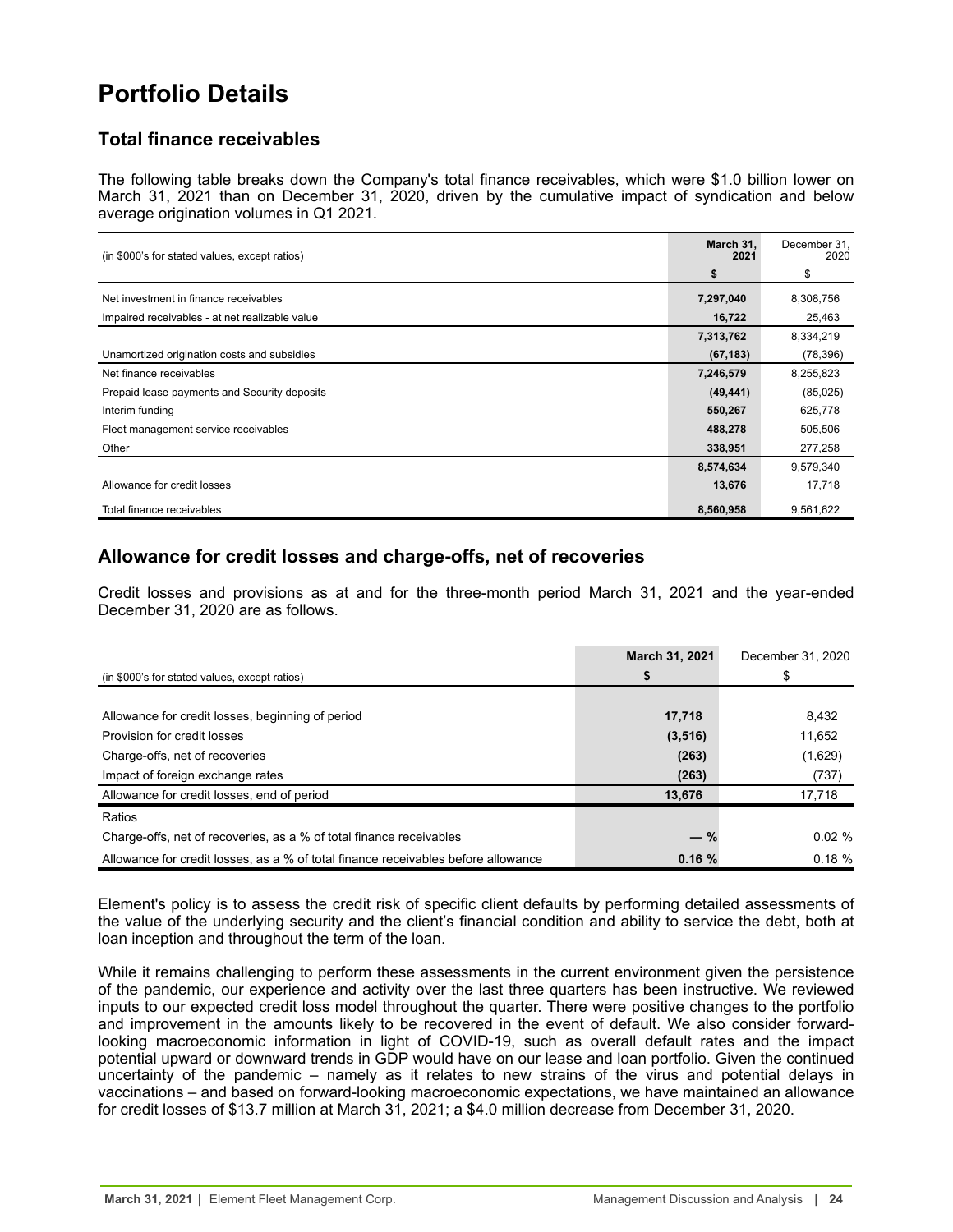# **Impaired receivables**

Total impaired receivables were \$17 million on March 31, 2021, which is a \$9 million or 34% decrease from December 31, 2020. As anticipated, Element was able to recuperate the outstanding balance on one client account in the quarter that had been impaired since 2019.

No clients newly entered bankruptcy in Q1 2021.

Subsequent to quarter-end, a client that entered bankruptcy in 2020 emerged therefrom and assumed all related liabilities to Element, further reducing our total impaired receivables balance to under \$4 million at April 30, 2021 – well below pre-COVID-19 levels of impairment.

#### Classifying receivables as impaired

Accounts over 120 days past due are automatically considered impaired, fully provisioned net of any anticipated recoveries and recorded at their net realizable value.

Accounts that are contractually delinquent less than 120 days may nonetheless be assessed as impaired. Individual impairment is assessed by examining contractual delinquency and the client's financial condition, such as the identification of an approaching bankruptcy or the client being in the process of legal or collateral repossession proceedings with a debtor. Impairments of this nature are provisioned by applying probabilityweighted assumptions consistent with industry standards and our experience with respect to the probability of an identified account resulting in a client default.

We believe the impaired receivables figure in the table above appropriately reflects the net realizable value of the finance receivables before any allowance for credit losses.

# **Portfolio Distribution by Geography**

The table below sets forth the geographical distribution of the Company's portfolio of net finance receivables and equipment under operating leases, as at:

| (in \$000's for stated values)        |                   | March 31, 2021 |            | December 31, 2020 |  |
|---------------------------------------|-------------------|----------------|------------|-------------------|--|
|                                       | \$                | %              | \$         | %                 |  |
| United States and Canada              | 6,671,808         | 71.2           | 7,681,953  | 73.8              |  |
| Australia and New Zealand             | 1,572,148<br>16.7 |                | 1,632,065  | 15.7              |  |
| Mexico                                | 1,132,446         | 12.1           |            | 10.5<br>1,099,032 |  |
| Total                                 | 9,376,402         | 100.0          |            | 100.0             |  |
| Allocated as:                         |                   |                |            |                   |  |
| Net finance receivables               | 7,246,579         | 77.3           | 8,255,823  | 79.3              |  |
| Equipment under operating leases, net | 2,129,823         | 22.7           | 2,157,227  | 20.7              |  |
| Total                                 | 9,376,402         | 100.0          | 10,413,050 | 100.0             |  |

The table below sets forth the geographical distribution of the Company's assets under management, as at:

| (in \$000's for stated values) | March 31, 2021 |       |            |       |   | December 31, 2020 |
|--------------------------------|----------------|-------|------------|-------|---|-------------------|
|                                | $\%$           |       |            |       | S | %                 |
| United States and Canada       | 12,315,216     | 81.9  | 12,814,311 | 81.9  |   |                   |
| Australia and New Zealand      | 1,571,278      | 10.4  | 1.625.718  | 10.4  |   |                   |
| Mexico                         | 1,158,737      | 7.7   | 1.212.464  | 7.7   |   |                   |
| Assets under management        | 15,045,231     | 100.0 | 15,652,493 | 100.0 |   |                   |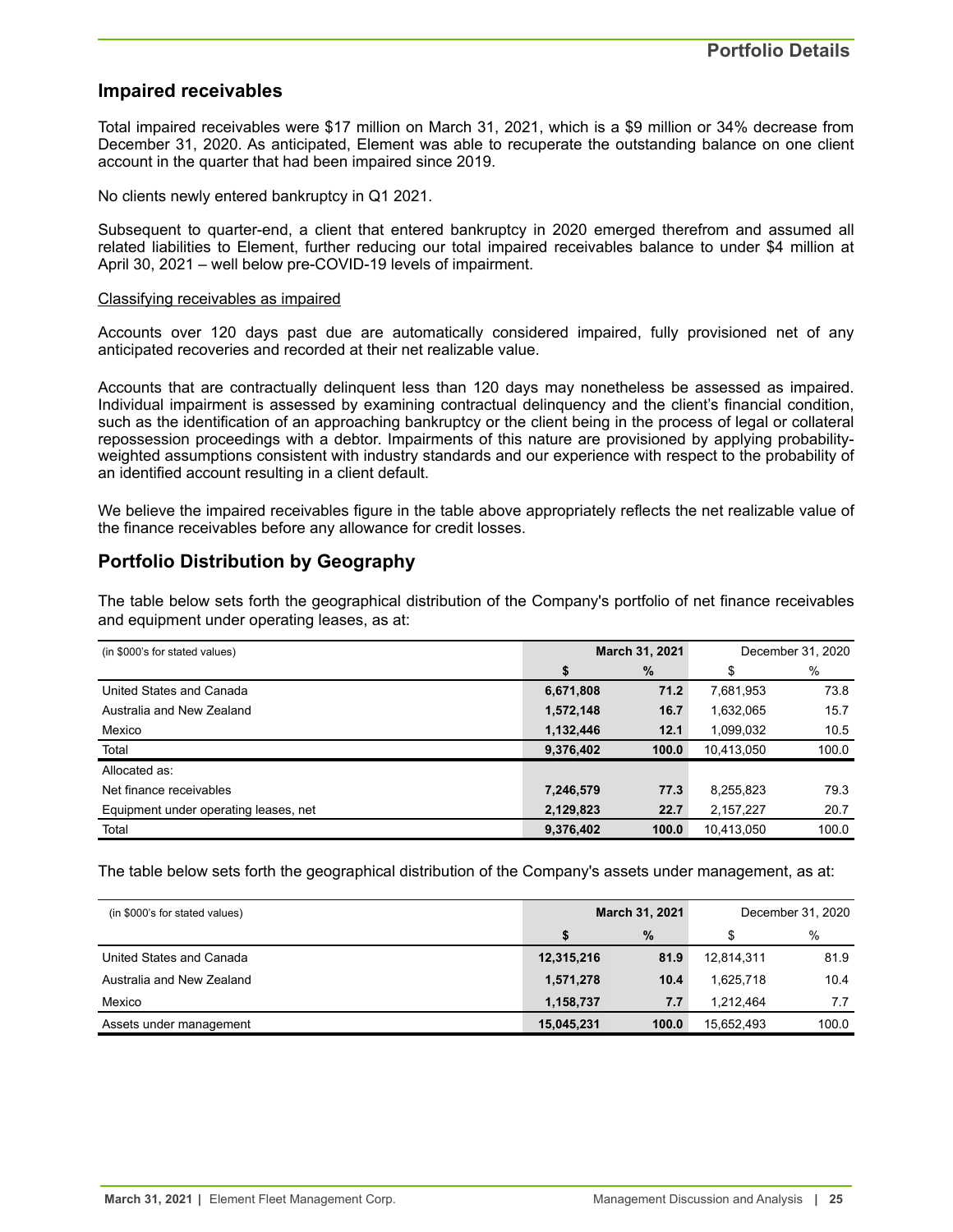# <span id="page-25-0"></span>**Liquidity**

Element's primary sources of liquidity are daily operating cash flows from servicing, financing, leasing and syndication, and committed credit and debt facilities. Our primary uses of cash are the funding of service receivables, finance receivables and operating leases, and working capital.

# **Cash Flow**

### Daily cash flow / liquidity

As part of our business continuity planning in Q1 2020 - in anticipation of the potential scale and consequences of COVID-19 at the time - we instituted a global cash management office to assess and proactively manage Element's liquidity position by ensuring we have robust controls over every source and use of cash flow. The global cash management office also conducted a comprehensive series of stress-tests to identify early indications, risks and sensitivities in maintaining that cash flow and forward funding capacity, all of which confirmed the stability and sustainability of same.

Learnings from the global cash management office's work informed several strategic right-sizings of our funding facilities in Q4 2020. In aggregate, we reduced the scale of our committed, undrawn liquidity by approximately \$2.4 billion during 2020, which has and will continue to drive meaningful funding cost savings without compromising our ability to serve our clients.

Notwithstanding our dependable operating cash flows and approximately \$4 billion of committed, undrawn capital at year-end, we are working to sustainably enhance our dynamic liquidity management capabilities, including data analysis capacity and forecasting.

### Free cash flow

We present our (i.e. management's) view of Element's free cash flow in our Supplementary Information document available on the Company's website.

### Statement of cash flows

Cash provided by operating activities for the three-month period ended March 31, 2021 - as presented in our unaudited interim condensed consolidated financial statements - was \$920.2 million, an increase of \$611.8 million from the \$308.4 million provided by operating activities for the three-month period ended March 31, 2020. The increase was primarily the result of (i) lower investments in finance leases and equipment under operating leases resulting from postponed orders and delayed originations driven by COVID-19 and (ii) an increase in syndications of finance receivables, offset by (iii) continued syndication of our finance receivables in conjunction with our leverage strategy resulting in lower repayments of finance receivables.

Cash used in investing activities for the three-month period ended March 31, 2021 was \$20.4 million compared to the \$14.8 million of cash provided by investing activities for the three-month period ended March 31, 2020. The primary reason for the change is an increase in current year-to-date purchases of computer software compared to the prior year.

Cash used in financing activities for the three-month period ended March 31, 2021 was \$893.0 million, compared to \$304.6 million used in financing activities for the three-month period ended March 31, 2020. The year-over-year increase is primarily due to (i) the repurchase of common shares, (ii) an increase in the repayment of borrowings by comparison to the three-month period ended March 31, 2020, and (iii) and an increase in dividends paid from the prior year.

# **Credit and debt facilities**

Maintaining ready access to diversified sources of cost-efficient capital is a strategic imperative for Element.

We had \$4.0 billion of contractually committed, undrawn liquidity across our revolving unsecured (\$1.4 billion) and vehicle management asset-backed (\$2.6 billion) facilities at March 31, 2021. Commitments under these facilities are provided by syndicates of leading Canadian, U.S. and international banks.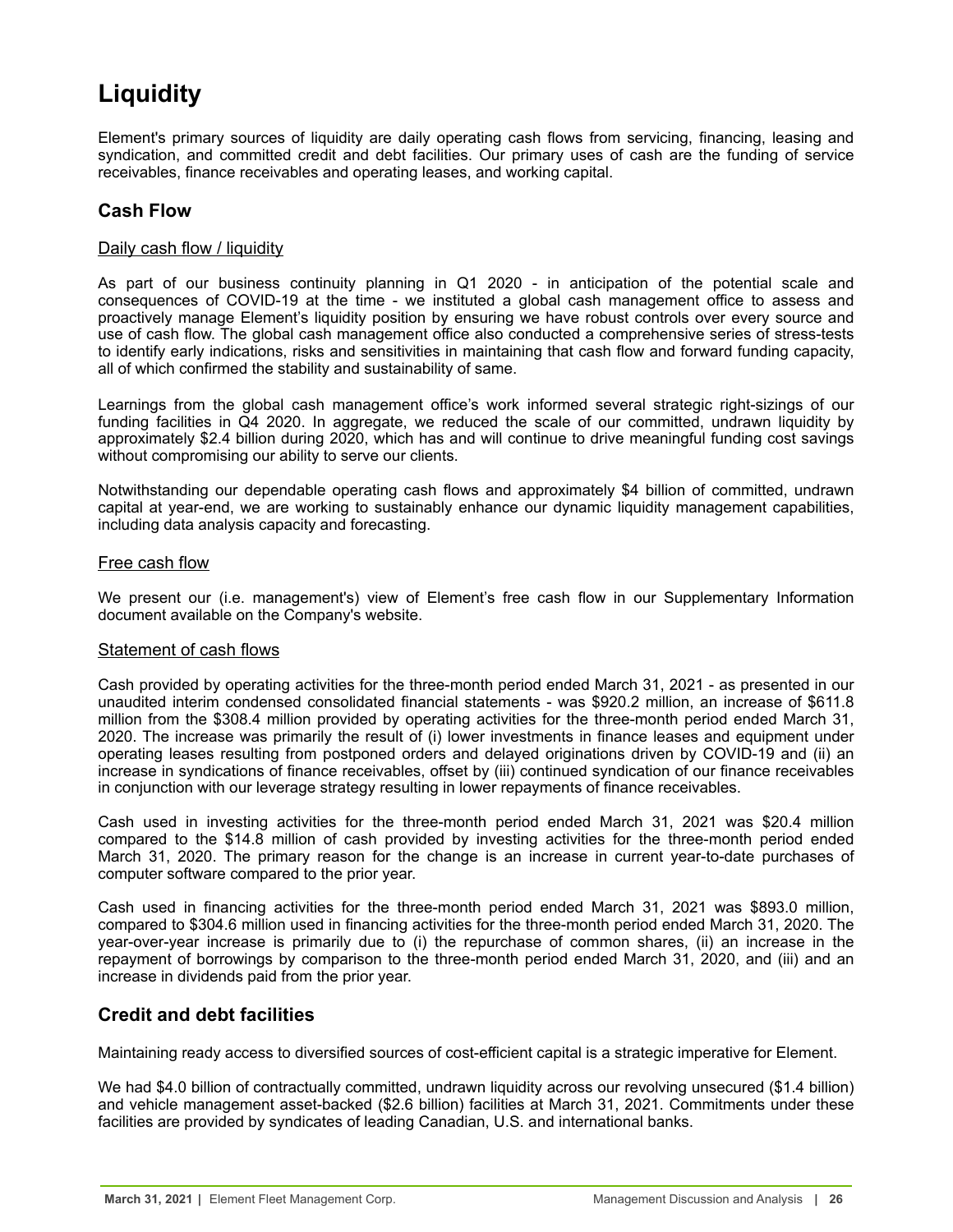These sources of financing were as follows:

| As at                                             |                      | March 31, 2021        |           |              |
|---------------------------------------------------|----------------------|-----------------------|-----------|--------------|
| (in \$000's for stated values)                    | \$                   | %                     | \$        | \$           |
|                                                   | <b>Facility size</b> | <b>Undrawn amount</b> |           | Drawn amount |
| Senior unsecured revolving credit facilities      | 2,644,503            | 52.7                  | 1,393,546 | 1,250,957    |
| <b>Senior notes</b>                               | 503,715              |                       |           | 503,715      |
| Vehicle management asset-backed debt facilities   |                      |                       |           |              |
| Revolving term notes in amortization              | 4,267,287            |                       |           | 4,267,287    |
| Variable funding notes                            | 5,626,197            | 45.6                  | 2,565,727 | 3,060,470    |
| Other                                             | 42,826               |                       |           | 42,826       |
| Total vehicle management asset-backed debt        | 9,936,310            | 25.8                  | 2,565,727 | 7,370,583    |
| <b>Total cash</b>                                 |                      |                       | 40,537    |              |
| Total capital available for continuing operations |                      |                       | 3,999,810 |              |
|                                                   |                      |                       |           |              |
| $\Lambda$ $\sim$ $\Lambda$ +                      |                      | Dosechess 24.2020     |           |              |

| As at                                             | December 31, 2020 |                      |                |           |              |
|---------------------------------------------------|-------------------|----------------------|----------------|-----------|--------------|
| (in \$000's for stated values)                    | \$                |                      | %              | \$        | \$           |
|                                                   |                   | <b>Facility size</b> | Undrawn amount |           | Drawn amount |
| Senior unsecured revolving credit facilities      |                   | 2,672,670            | 41.9           | 1,120,731 | 1,551,939    |
| <b>Senior notes</b>                               |                   | 509,080              |                | 0<br>\$   | 509,080      |
| Vehicle management asset-backed debt facilities   |                   |                      |                |           |              |
| Revolving term notes in amortization              |                   | 4,005,371            |                |           | 4,005,371    |
| Variable funding notes                            |                   | 5,678,982            | 33.6           | 1,910,587 | 3,768,395    |
| Other                                             |                   | 44,841               |                |           | 44,841       |
| Total vehicle management asset-backed debt        |                   | 9,729,194            | 19.6           | 1,910,587 | 7,818,607    |
| <b>Total cash</b>                                 |                   |                      |                | 8,789     |              |
| Total capital available for continuing operations |                   |                      |                | 3.040.107 |              |

On March 23, 2021, Element issued US \$750 million of term notes, at an initial weighted average interest rate of 0.51%, under our Chesapeake Funding II LLC vehicle management asset-backed debt facility. The proceeds received at the time of closing were used to pay down variable funding notes outstanding.

On April 6, 2021, Element completed its issuance of US \$500 million, 1.60% senior unsecured investmentgrade notes due April 6, 2024. The proceeds received at the time of closing will be used for working capital and general corporate purposes.

These issuances align with our strategic priorities to continue to strengthen Element's investment-grade balance sheet and diversify our access to cost-efficient capital. These issuances also brought our pro-forma, contractually committed, undrawn liquidity to \$4.6 billion at April 6, 2021.

We believe the \$4.6 billion of liquidity available to the Company as at April 6, 2021 coupled with our durable operating cash flow is sufficient to fund Element's business throughout 2021, as well as to pay dividends at current rates to all preferred and common shareholders.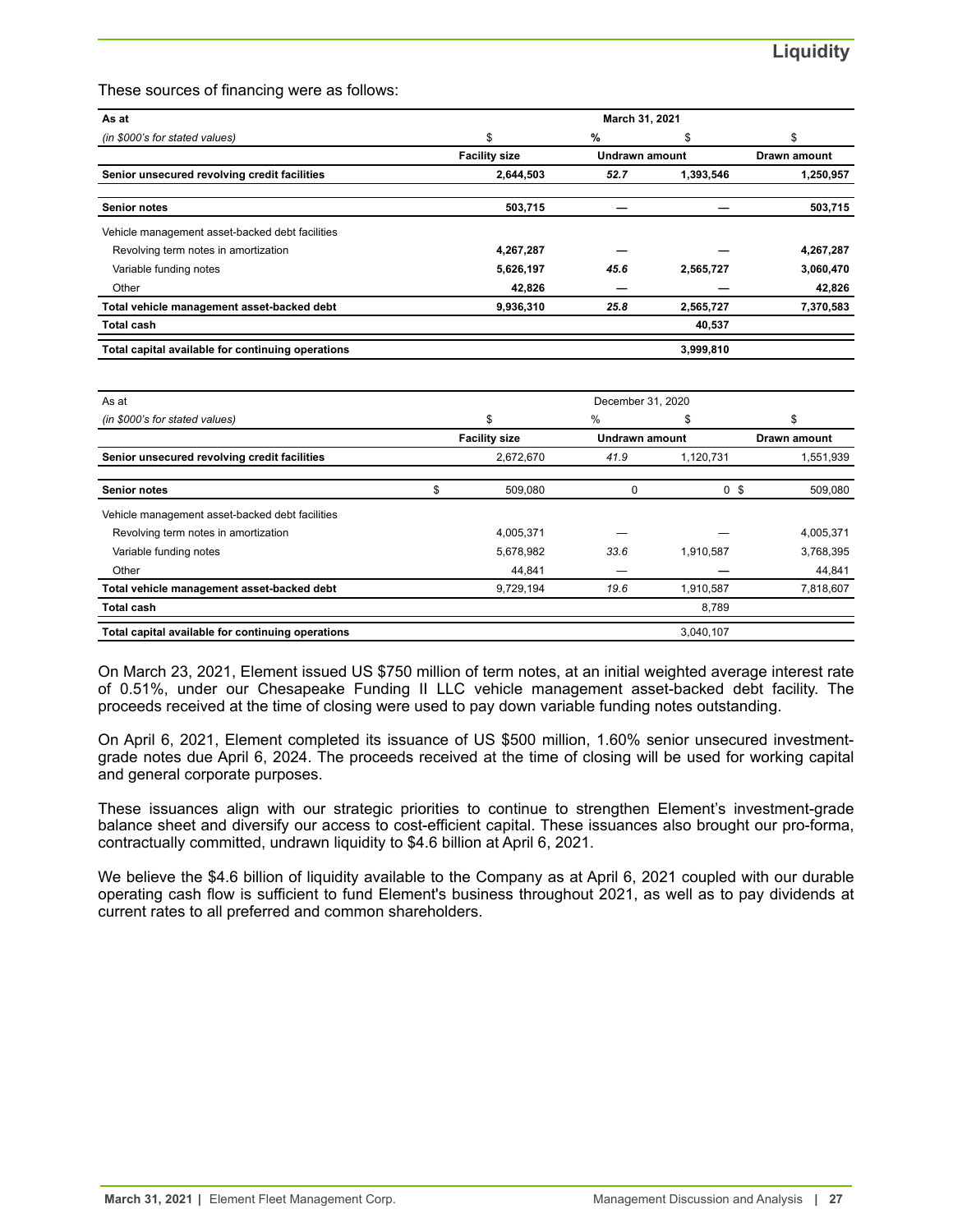# <span id="page-27-0"></span>**Capital Resources**

# **Capitalization**

Element's funding activities are well diversified by facility, geography, currency, investor and lender and include both secured and unsecured sources.

The Company's capitalization is calculated as follows:

| As at                                   | March 31, 2021 | December 31, 2020 |
|-----------------------------------------|----------------|-------------------|
| (in \$000's)                            | \$             | \$                |
| Cash                                    | 40,537         | 8,789             |
| Unsecured debt                          |                |                   |
| Senior credit facilities                | 1,250,957      | 1,551,939         |
| 4.250% Convertible Debentures due 2024  | 155,440        | 154,267           |
| 3.850% Senior Notes due 2025            | 503,715        | 509,080           |
| Vehicle Management Asset-Backed Debt    |                |                   |
| Revolving term notes in amortization    | 4,267,287      | 4,005,371         |
| Variable funding notes                  | 3,060,470      | 3,768,395         |
| Other                                   | 42,826         | 44,841            |
| Deferred financing costs                | (31, 614)      | (29, 911)         |
| Hedge accounting fair value adjustments | 10,411         | 14,621            |
| <b>Total debt</b>                       | 9,259,492      | 10,018,603        |
| Shareholders' equity                    |                |                   |
| Common share capital                    | 3,152,865      | 3,180,379         |
| Preferred share capital                 | 511,869        | 511,869           |
| Other                                   | 25,251         | 91,869            |
| <b>Total Shareholders' Equity</b>       | 3,689,985      | 3,784,117         |
| <b>Total Capitalization</b>             | 12,949,477     | 13,802,720        |

Growing profitability, free cash flow and syndication all contribute to the de-leveraging of Element's balance sheet, which created the capacity to execute the \$172.5 million redemption of Series G preferred shares in full on September 30, 2020. With this redemption, we have cumulatively eliminated or replaced over \$1 billion of high-cost hybrid instruments from Element's capital structure since April 2019, simplifying and strengthening the Company's investment-grade balance sheet.

On March 23, 2021, Element issued US \$750 million of term notes, at an initial weighted average interest rate of 0.51%, under our Chesapeake Funding II LLC vehicle management asset-backed debt facility. The proceeds received at the time of closing were used to pay down variable funding notes outstanding.

On April 6, 2021, Element completed its issuance of US \$500 million, 1.60% senior unsecured investmentgrade notes due April 6, 2024. The proceeds received at the time of closing will be used for working capital and general corporate purposes.

# **Normal Course Issuer Bid**

On November 4, 2020, the TSX approved Element's notice of intention to commence a NCIB. The NCIB allows us to repurchase on the open market (or as otherwise permitted), at the Company's discretion during the period commenced November 10, 2020 and until the earlier of November 9, 2021 or the completion of purchases under the NCIB, up to 43,929,594 common shares, subject to the normal terms and limitations of such bids, which include the number of common shares purchased in any 12 month period being limited to 10% of the common shares outstanding at the commencement of such period. Under this bid, for the threemonth period ended March 31, 2021, 7,844,886 common shares have been repurchased for cancellation, for approximately \$104 million including commission, at a volume weighted average price of \$13.01 per share. Element applies trade date accounting in determining the date on which the share repurchase is reflected in our consolidated financial statements. Trade date accounting is the date on which we commit the Company to purchase the shares. Shareholders may obtain a copy of the NCIB notice, without charge, by contacting Element.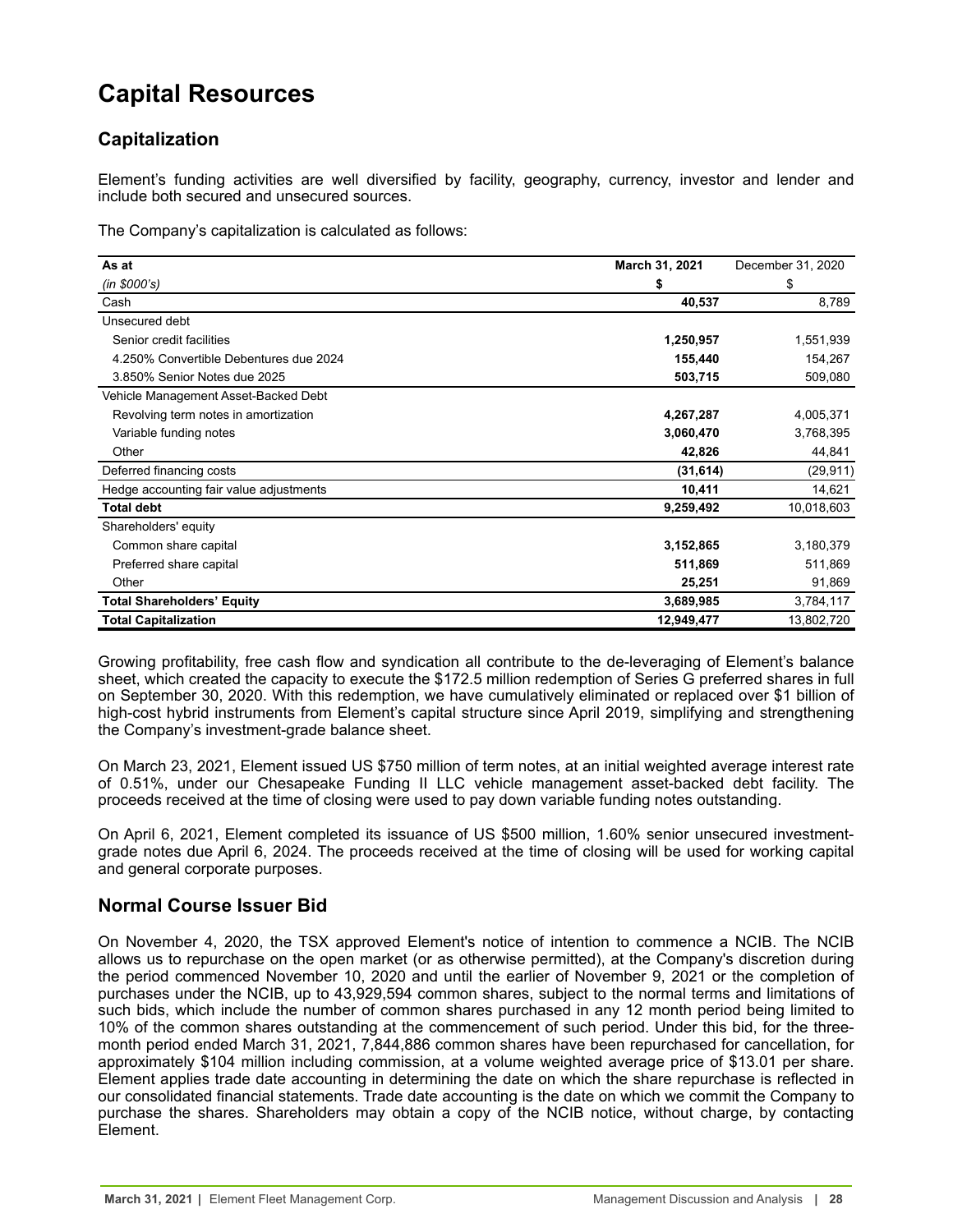# **Leverage**

We view both financial and tangible leverage as indicators of the strength of Element's financial position. At March 31, 2021, our financial leverage ratio was 2.51:1 and tangible leverage ratio was 5.56:1.

The Company's financial and tangible leverage is calculated as follows:

| As at                          |                 | March 31, 2021 | December 31, 2020 |
|--------------------------------|-----------------|----------------|-------------------|
| (in \$000's, except ratios)    |                 | \$             | \$                |
| <b>Borrowings</b>              |                 | 9,104,052      | 9,864,336         |
| Convertible debentures         |                 | 155,440        | 154,267           |
| Total debt                     | (a)             | 9,259,492      | 10,018,603        |
| Total shareholders' equity     | (b)             | 3,689,985      | 3,784,117         |
|                                |                 | 12,949,477     | 13,802,720        |
| Goodwill and intangible assets | (c)             | 2,023,964      | 2,037,719         |
| Financial leverage             | (a)/(b)         | 2.51           | 2.65              |
| Tangible leverage              | $(a)/[(b)-(c)]$ | 5.56           | 5.74              |

The Company was in compliance with all financial and reporting covenants with all of its lenders at March 31, 2021.

# **Credit ratings**

Our ability to access financing on a cost-efficient basis is largely dependent on maintaining strong investmentgrade credit ratings. Credit ratings and outlooks assigned by rating agencies reflect their views and methodologies. The credit ratings are subject to change based on several factors, including but not limited to our financial strength, competitive position, liquidity and other factors not entirely within our control.

| Credit Ratings <sup>(1)</sup> as at March 31, 2021 |                      |                |  |  |  |
|----------------------------------------------------|----------------------|----------------|--|--|--|
| <b>Rating agency</b>                               | <b>Issuer rating</b> | <b>Outlook</b> |  |  |  |
| DBRS, Inc.                                         | BBB (high)           | Stable         |  |  |  |
| <b>Fitch Ratings</b>                               | BBB+                 | Stable         |  |  |  |
| Kroll Bond Rating Agency                           | А-                   | Stable         |  |  |  |
| S&P Global Ratings                                 | <b>BBB</b>           | Stable         |  |  |  |

(1) Credit ratings are not recommendations to purchase, sell or hold a financial obligation in as much as they do not comment on market price or suitability for a particular investor. Ratings are determined by the rating agencies based on criteria established<br>from time to time by them and are subject to revision or withdrawal at any time by the r

In September 2020, Fitch Ratings affirmed its stable outlook and BBB+ investment-grade rating of Element, and in October 2020 credit rating agencies DBRS, Inc., Kroll Bond Rating Agency and Standard & Poor's affirmed their stable outlook and investment-grade ratings for Element: BBB (high), A- and BBB, respectively.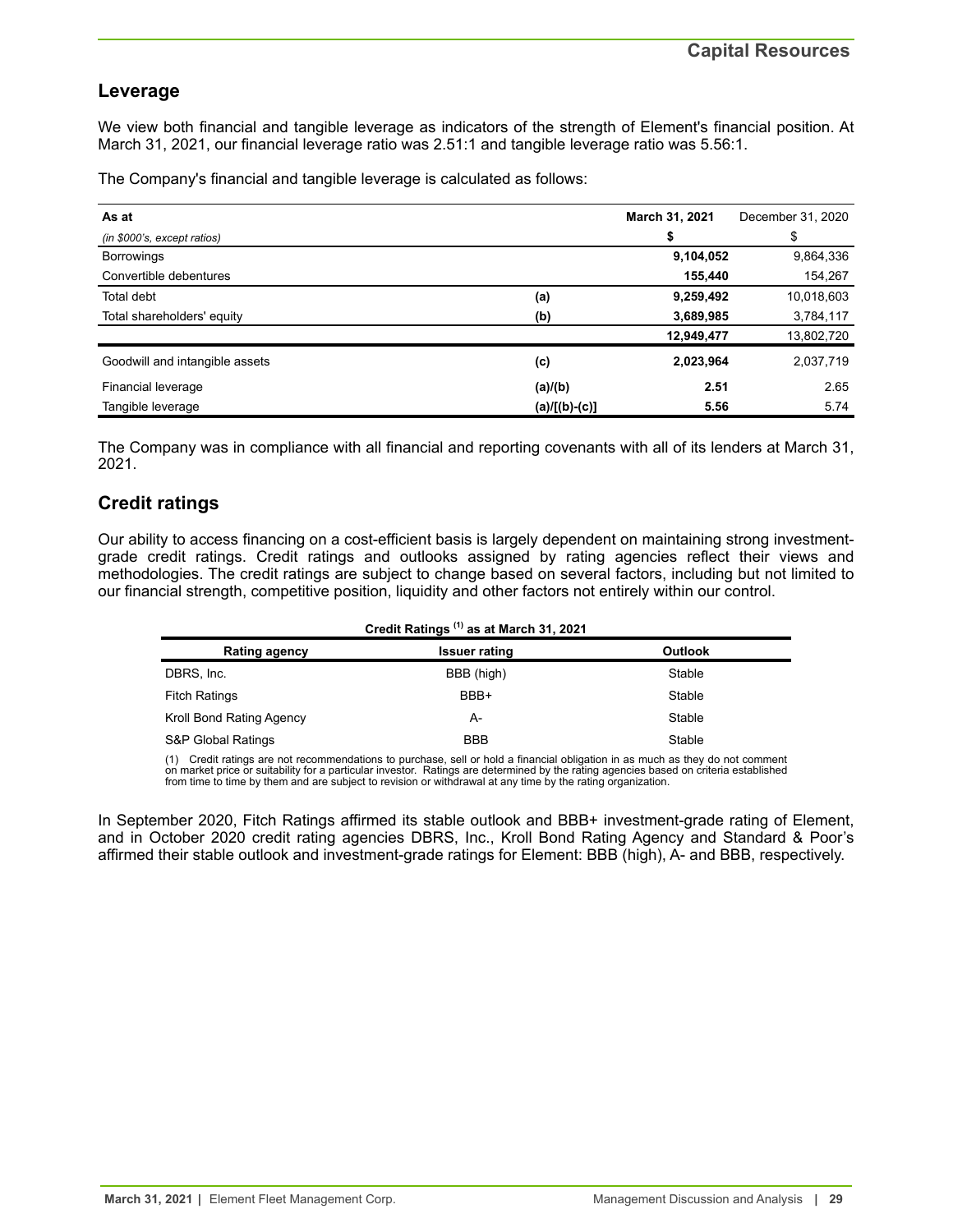# <span id="page-29-0"></span>**Outlook and Economic Conditions**

Having completed Element's Transformation program and begun the pivot to growth last year, we are perfectly positioned to focus on our strategic priorities for 2021 and beyond:

- Aggressively pursue organic growth in all our geographies, and demonstrate the scalability of Element's transformed operating platform by magnifying 4-6% annual organic net revenue growth into high single-digit to low double-digit annual operating income growth;
	- Given the unexpected strengthening of the Canadian dollar (CAD) thus far in 2021, and assuming the forecasts of continued CAD strength through year-end hold true, we are confident in 4-6% net revenue growth year-over-year in 2021 before giving effect to any impact of changes in FX;
- Advance a capital-lighter business model by increasing service penetration and strategically syndicating fleet assets, which enhances return on equity; and
- Achieve high single-digit to low double-digit annual free cash flow growth and predictably return excess equity to shareholders by way of growing common dividends and share buybacks.

It remains challenging to predict the specifics of economic recovery from the COVID-19 pandemic in North America, as well as the impact of the current global microchip shortage on our OEM partners. The shortage is slowing the ability of some OEMs to convert the significant volume of client orders that we have placed with them into delivery-ready vehicles. Consequently, there is the potential for up to ~\$200 million of originations to slip from Q2 to Q3 this year. Notwithstanding, our business remains resilient with client orders at all-time highs and our global footprint driving results that are consistent with our strategy.

We are encouraged by the success of Custom Fleet in Australia and New Zealand last year and this year to date. That region has been fortunate to emerge from the pandemic sooner than much of the world, and the local economy has performed healthily since. We expect to see the same resumption of robust economic activity in North America in due course.

The last 14 months have demonstrated that automotive fleet vehicles will (a) remain essential to our clients' ability to generate and sustain revenue – or, in the case of governments and public service clients, fulfill their obligations to stakeholders – and (b) continue to have significant associated costs, in both cases for the foreseeable future.

As a result, we are confident Element's value proposition – materially reducing our clients' total cost of fleet operations, and eliminating related administrative burden – remains relevant. In fact, we believe some of the economic consequences of the COVID-19 pandemic make Element's value proposition to new and existing clients even more compelling.

Our clients enjoy:

- the ability to materially reduce their total cost of fleet operations over time. Element has one of the deepest datasets in the automotive industry, based on which we identified over \$1.5 billion in fleetcost-saving strategies and opportunities for our clients in 2020; and
- ready access to cost-efficient capital, diversifying clients' sources of financing.

Transitioning to Element, new clients enjoy the ability to reduce their total cost of fleet operations by approximately 20% compared to the costs of self-managing a fleet, while eliminating the related administrative burden.

- Element is one of the largest buyers of vehicles and other automotive products and services everywhere we operate. We procure on behalf of our 5,500+ clients. We use our scale to negotiate lower prices for our clients.
- Our 2,500+ employees are dedicated to efficiently providing our clients a consistent, superior service experience at every step, allowing clients to focus their time and resources on their businesses' core strengths.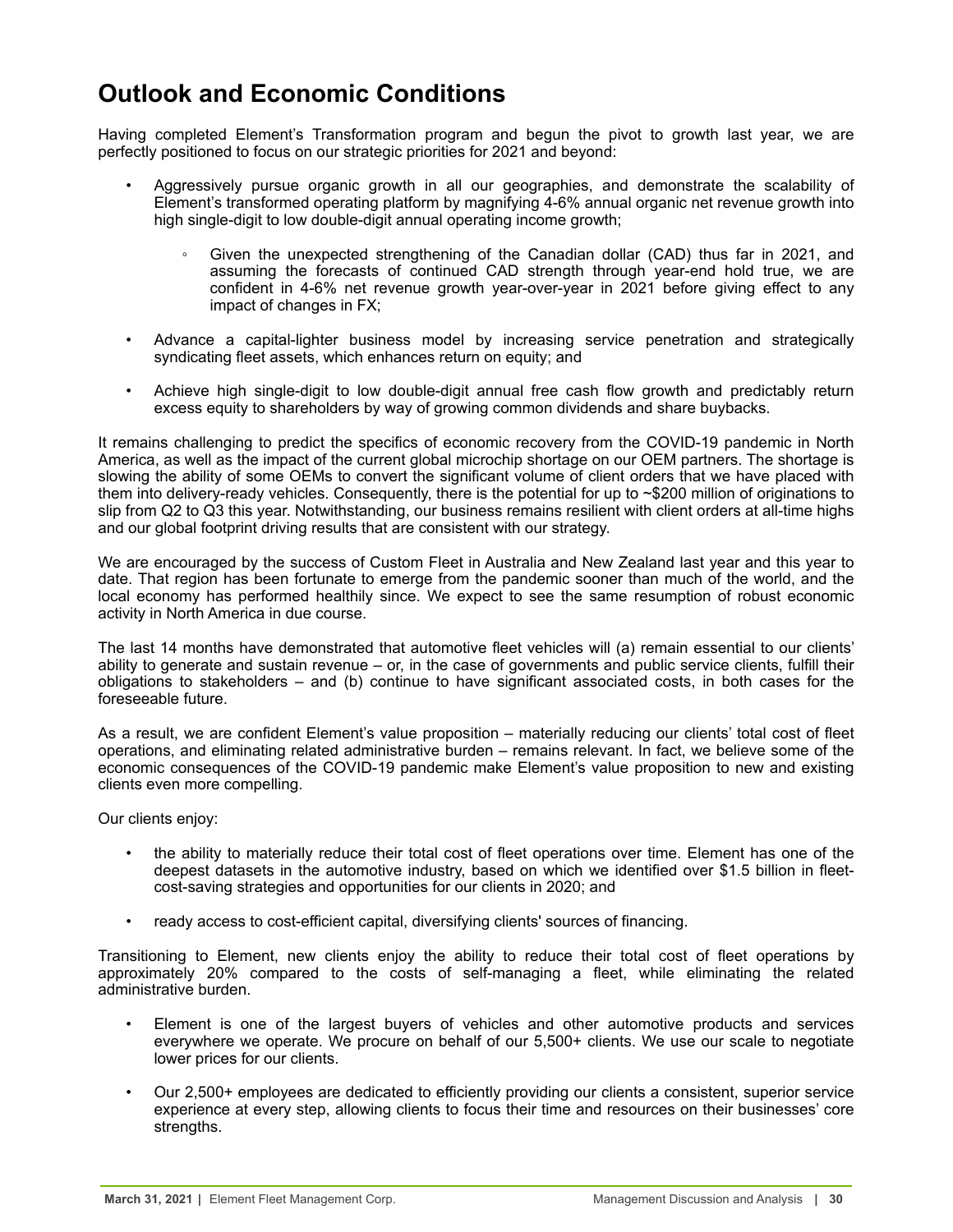<span id="page-30-0"></span>New and existing Element clients that own their fleet vehicles enjoy the option of a sizeable cash infusion from the sale and leaseback of those vehicles to and from Element.

• To the extent current fleet owners, including governments and public service agencies, wish to free-up balance sheet/budgetary capacity, we have the balance sheet capacity to welcome existing fleets onto our platform, and the syndication capabilities to manage any accompanying concentration risk to Element. We also have the liquidity to effect a sale-leaseback transaction with the current fleet owner, and the operating experience to execute a seamless transition of responsibility for their vehicles.

As working from home and social distancing appear to become greater societal norms as a result of COVID-19, we believe competition to serve 'stay at home'-oriented consumers will increase, accelerating prospective Element clients' interest in building "mega fleets" as retailers of all stripes recognize the attractiveness of being able to offer online shoppers the convenience of proprietary home delivery by the vendor.

Finally, with respect to EVs, we believe that the complexity and risk of gradually transitioning mission-critical automotive fleets from ICE-powered vehicles to EVs will increase demand for outsourced fleet management services and expertise. As the fleet solutions market leader everywhere we operate, Element is strategically well-positioned to support our clients and lead our industry through the gradual electrification of automotive fleets over the next decade.

# **Risk Management**

The Company has risk management processes in place to monitor, evaluate and manage the principal risks it assumes in conducting its business activities. These risks include credit, liquidity, foreign exchange, interest rate, and various sources of operational risk. The Company's primary risks have not changed materially from those described in the "Risk Management" section of the Company's 2020 Annual MD&A.

# **Critical Accounting Policies and Estimates**

Management's discussion and analysis of financial condition and results of operation are made with reference to the unaudited interim condensed consolidated financial statements for the three-month period ended March 31, 2021. A summary of the Company's significant accounting policies is presented in note 2 to the audited consolidated financial statements for the year ended December 31, 2020. Some of the Company's accounting policies, as required by IFRS, require management to make subjective, complex judgments and estimates to matters that are inherently uncertain. Accounting policies that require management's judgment and estimates are described in the "Critical Accounting Policies and Estimates" section of the December 31, 2020 MD&A.

# **Related Party Transactions**

The Company's related parties include the following persons and/or entities: (a) associates, or entities which are controlled or significantly influenced by the Company; (b) key management personnel, which are comprised of directors and/or officers of the Company and those persons having authority and responsibility for planning, directing and controlling the activities of the Company; and (c) entities controlled by key management personnel.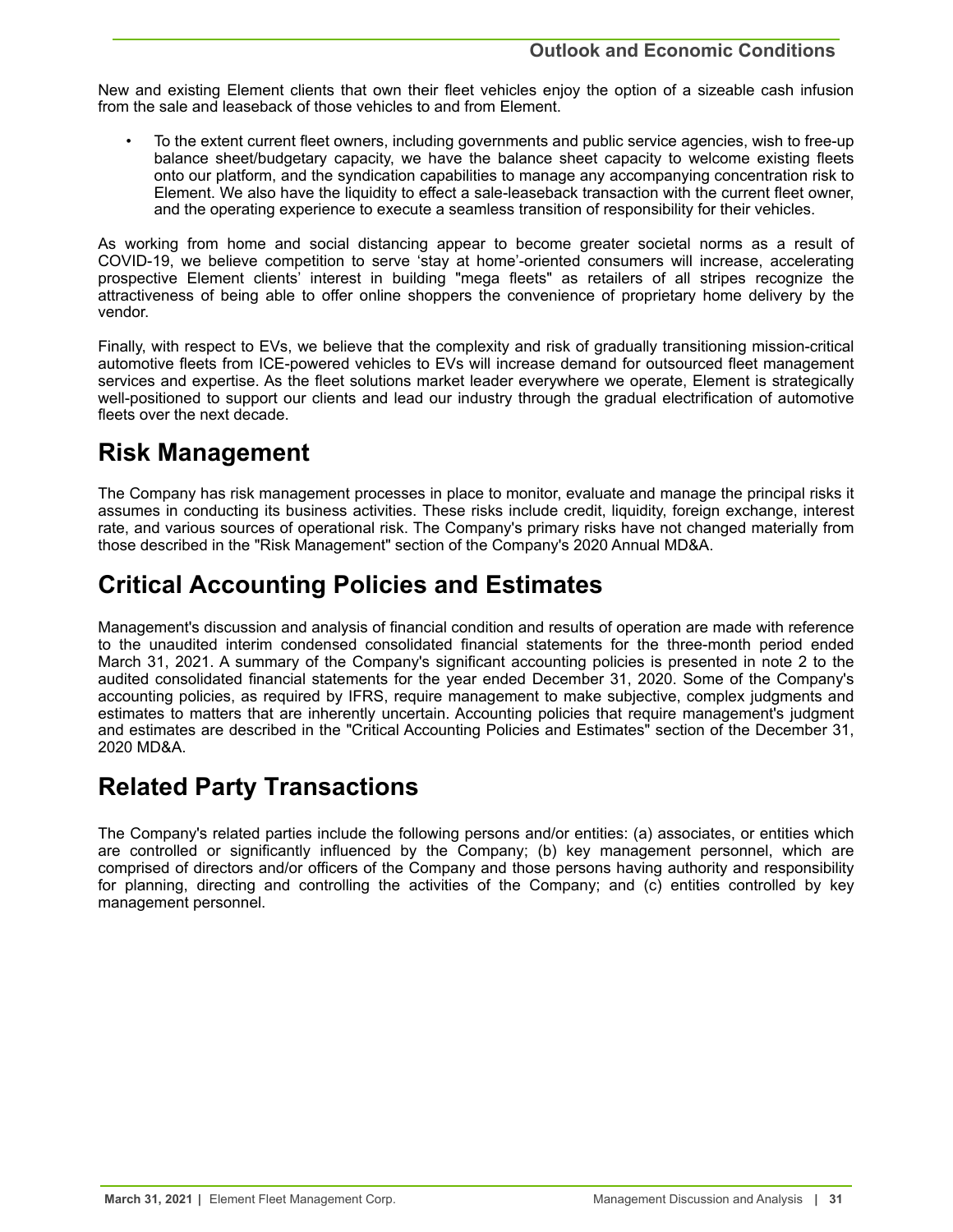# <span id="page-31-0"></span>**Recently Adopted Accounting Standards**

# **Interest Rate Benchmark Reform**

The Company adopted amendments ("Amendments") to IFRS 9, *Financial Instruments*, IAS 39 *Financial Instruments: Recognition and Measurement* and IFRS 7, *Financial Instruments: Disclosures (Amendments)*, applicable from November 1, 2019. These Amendments modify certain hedge accounting requirements to provide relief from the effect of uncertainty caused by interbank offered rate ("IBOR") reform ("the IBOR Reform") prior to the transition to alternative interest rates. The adoption of the Amendments had no impact to our unaudited interim condensed consolidated financial statements.

The Company adopted *Interest Rate Benchmark Reform - Phase 2: Amendments to IFRS 9, IAS 39, IFRS 7, IFRS 4, and IFRS 16* ("Phase 2 Amendments") effective January 1, 2021. The Phase 2 Amendments include additional disclosure requirements for financial instruments that have yet to transition to an alternative interest rate at the end of the reporting period.

The Company will cease to apply the Amendments and Phase 2 Amendments as IBOR based cash flows transition to new alternative interest rates or when the hedging relationships to which the relief is applied to are discontinued.

On March 5, 2021, the Financial Conduct Authority, LIBOR's regulator and administrator, announced that publication of the one-week and two-month USD LIBOR rates will cease after December 31, 2021, and the remaining USD LIBOR rates, including the 1-month and 3-month USD LIBOR rates, will cease after June 30, 2023, finalizing the end dates of USD LIBOR rates.

To manage the IBOR transition, the Company has established a cross functional initiative with dedicated work streams to evaluate and address the key areas of impact on the Company's leases, services, systems, documents, processes, models, funding and liquidity planning, risk management frameworks, and financial reporting with the intention of managing the impact through appropriate mitigating actions. The Company is progressing on its transition plan and incorporating market developments as they arise.

### **Hedge Accounting**

The Company's accounting policies relating to hedge accounting are described in note 2 and note 20 of the Company's consolidated financial statements for the year ended December 31, 2020. The Company applies hedge accounting when designated hedging instruments are highly effective in offsetting changes in the fair value or cash flows of the hedged items at inception and on an ongoing basis. Retrospective assessments are performed to demonstrate that the relationship has been effective since designation of the hedge and prospective assessments to evaluate whether the hedge is expected to be effective over the remaining term of the hedge. While uncertainty due to the IBOR Reform exists, the Company's prospective effectiveness testing is based on existing hedged cash flows or hedged risks. Any ineffectiveness arising from retrospective testing is recognized in net income.

In addition to potential sources of ineffectiveness outlined in note 20 of the Company's consolidated financial statements for the year ended December 31, 2020, the Reform may result in ineffectiveness as the transition of hedged items and related hedging instruments from IBORs to new risk-free rates may occur at different times. This may result in different impacts on the valuation or cash flow variability of hedged items and related hedging instruments.

### **Cash flow hedges**

The Company applies hedge accounting for cash flow hedges when the cash flows giving rise to the risk being hedged have a high probability of occurring. While uncertainty due to the IBOR Reform exists, the Company applies the relief provided by the Amendments that the IBOR benchmarks, on which the highly probable hedged cash flows are based, are not altered as a result of the Reform. In addition, associated cash flow hedge reserves are not recycled into net income solely due to changes related to the transition from IBOR to new risk-free rates.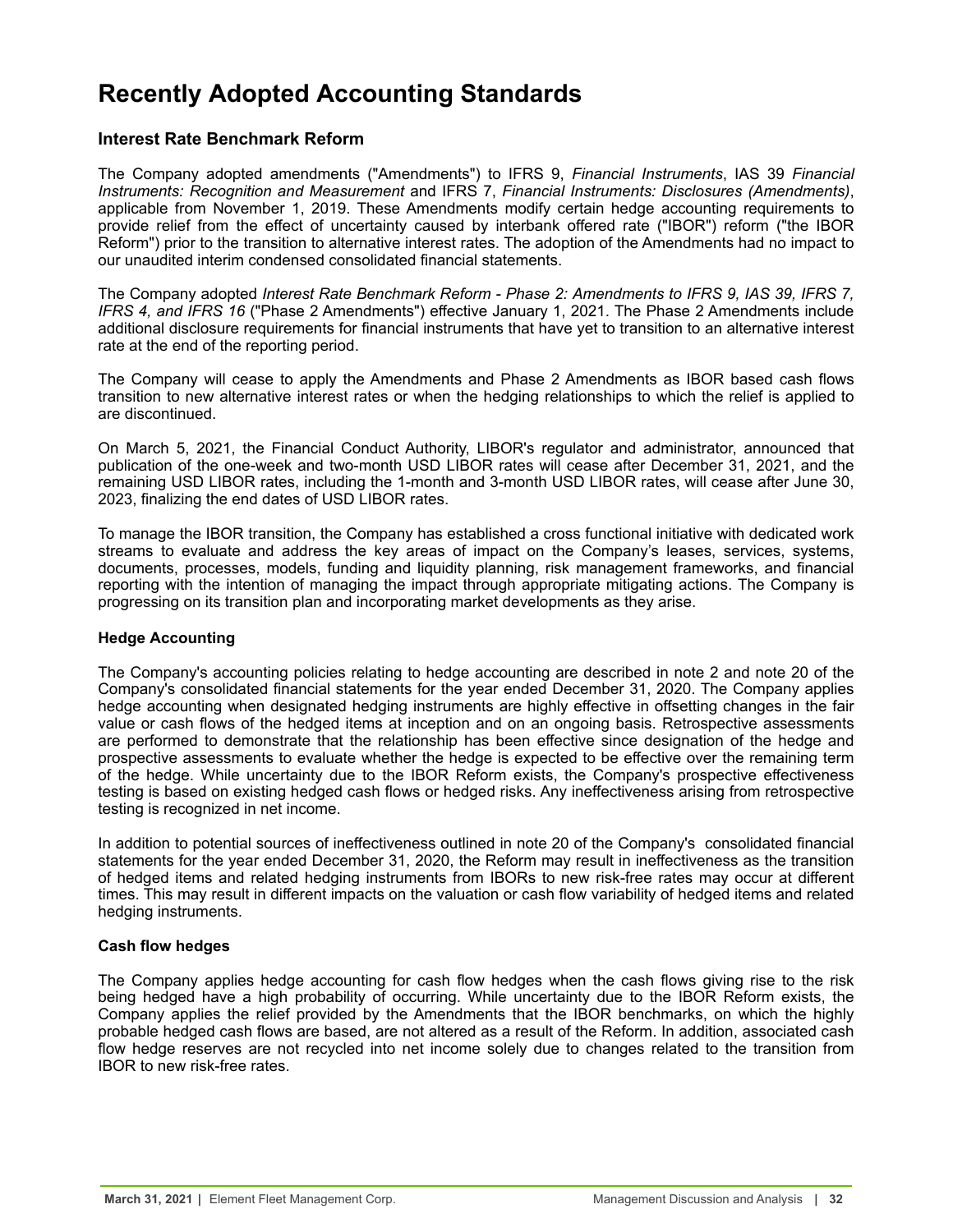### <span id="page-32-0"></span>**Hedging relationships impacted by interest rate benchmark reform**

The following table shows the Company's exposure at March 31, 2021 to IBOR subject to reform that have yet to transition to Secured Overnight Financing Rates. These exposures will remain outstanding until IBOR ceases and will therefore transition in the future:

|                     | Non-derivative financial<br>assets - carrying value | Non-derivative financial<br>liabilities - carrying value | <b>Notional/Principal</b><br>amount <sup>(1)</sup> |
|---------------------|-----------------------------------------------------|----------------------------------------------------------|----------------------------------------------------|
|                     |                                                     |                                                          |                                                    |
| USD LIBOR (1 month) | 2,188,528                                           |                                                          | 2,467,935                                          |
| USD LIBOR (3 month) | 664.991                                             |                                                          |                                                    |
|                     | 2,853,519                                           |                                                          | 2,467,935                                          |

1. Excludes interest rate contracts and non-derivative instruments which reference rates to multi-rate jurisdictions, including the Canadian Dollar Offered Rate ("CDOR"), Australian Bank Bill Swap Rates ("BBSW"), and New Zealand Bank Bill Rates ("BBR").

# **Future Accounting Changes**

All accounting standards effective for periods beginning on or after January 1, 2021 have been adopted by the Company.

# **Internal Control over Disclosure and Financial Reporting**

The Chief Executive Officer ("CEO") and the Chief Financial Officer ("CFO") are responsible for establishing and maintaining disclosure controls and procedures to ensure that material information is being recorded, processed, summarized, and reported to senior management, including the certifying officers and other members of the Board of Directors, on a timely basis, so that appropriate decisions can be made regarding public disclosure. In addition, the CEO and CFO are responsible for establishing and maintaining internal controls over financial reporting to a standard that provide reasonable assurance of the reliability of financial reporting and the preparation of financial statements for external purposes in accordance with IFRS.

### *Limitations on the effectiveness of disclosure controls and internal controls over financial reporting*

It should be noted that while the Company's CEO and CFO believe that the Company's internal control system and disclosure controls and procedures provide a reasonable level of assurance that the objectives of the control systems are met, they do not expect that the Company's control systems will prevent all errors and fraud. A control system, no matter how well conceived or operated, can provide only reasonable, not absolute, assurance that the objectives of the control system are met. The design of any system of controls is also based in part upon certain assumptions about the likelihood of future events, and there can be no assurances that any designs will succeed in achieving its stated goals under all potential conditions.

The Company has an established process in place which includes the continuous testing and reporting of the results to senior management and the Board of Directors on the effectiveness of the disclosure controls and internal controls over financial reporting.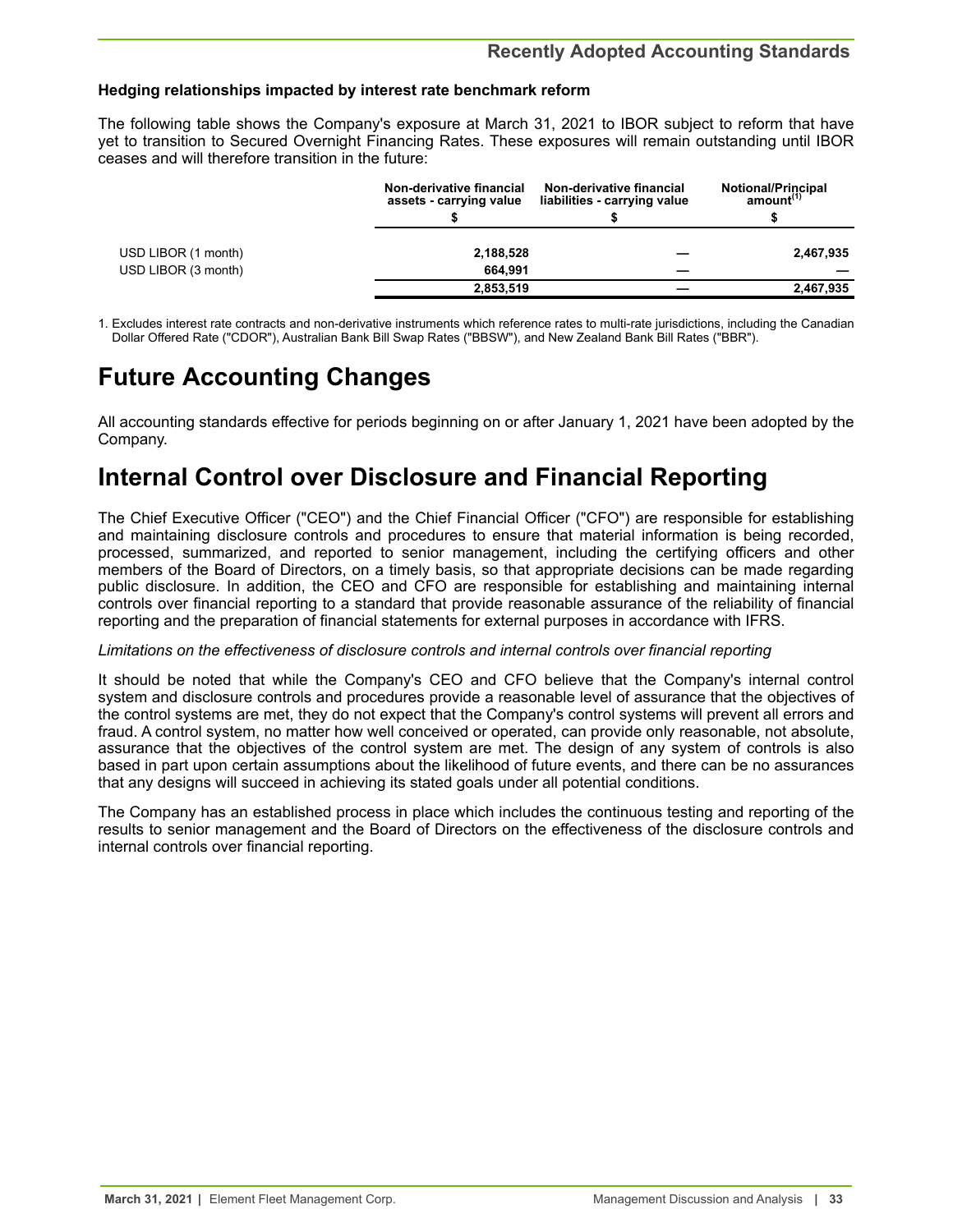# <span id="page-33-0"></span>**IFRS to Non-IFRS Reconciliations**

The following table provides a reconciliation of IFRS to non-IFRS measures related to the operations of the Company:

| As at and for the three-month<br>periods ended                          |              |                   |                      |                   |
|-------------------------------------------------------------------------|--------------|-------------------|----------------------|-------------------|
| (in \$000's for stated values)                                          |              | March 31,<br>2021 | December 31,<br>2020 | March 31,<br>2020 |
| Reported and adjusted income measures                                   |              |                   |                      |                   |
| Net income                                                              | Α            | 95,529            | 78,362               | 79,358            |
| Adjustments:                                                            |              |                   |                      |                   |
| Amortization of debenture discount                                      |              | 872               | 858                  | 2,555             |
| Share-based compensation                                                |              | 5,240             | 19,578               | 5,437             |
| Amortization of intangible assets from acquisitions                     |              | 8,906             | 9,070                | 10,223            |
| Restructuring and transformation costs                                  |              |                   | 19,637               | 14,995            |
| Provision of income taxes                                               |              | 29,555            | 7,814                | 16,697            |
| (Gain) loss on investments                                              |              | (2,801)           | (3,261)              | 57                |
| Before-tax adjusted operating income                                    | B            | 137,301           | 132,058              | 129,322           |
| Provision for taxes applicable to adjusted operating income             | C            | 32,128            | 23,969               | 23,925            |
| After-tax adjusted operating income                                     | $D = B - C$  | 105,173           | 108.089              | 105,397           |
| Cumulative preferred share dividends during the period                  | Y            | 8,103             | 8,103                | 10,906            |
| After-tax adjusted operating income attributable to common shareholders | $D1=$<br>D-Y | 97,070            | 99,986               | 94,491            |
| Selected statement of financial position amounts                        |              |                   |                      |                   |
| Total Finance receivables, before allowance for credit losses           | Ε            | 8,574,634         | 9,579,340            | 12,471,057        |
| Allowance for credit losses                                             | F            | 13,676            | 17,718               | 20,000            |
| Net investment in finance receivable                                    | G            | 7,297,040         | 8,308,756            | 9,982,138         |
| Equipment under operating leases                                        | н            | 2,129,823         | 2,157,227            | 2,017,498         |
| Net earning assets                                                      | $I = G + H$  | 9,426,863         | 10,465,983           | 11,999,636        |
| Average net earning assets                                              | J            | 10,148,697        | 10,664,938           | 11,909,612        |
| Goodwill and intangible assets                                          | Κ            | 2,023,964         | 2,037,719            | 2,188,380         |
| Average goodwill and intangible assets                                  | L            | 2,036,773         | 2,067,491            | 2,118,833         |
| <b>Borrowings</b>                                                       | М            | 9,104,052         | 9,864,336            | 12,399,483        |
| Unsecured convertible debentures                                        | N            | 155,440           | 154,267              | 715,978           |
| <b>Total debt</b>                                                       | $O=M+N$      | 9,259,492         | 10,018,603           | 13,115,461        |
| Average debt                                                            | P            | 9,777,382         | 10,426,959           | 13,056,159        |
| Total shareholders' equity                                              | Q            | 3,689,985         | 3,784,117            | 3,948,278         |
| Preferred shares                                                        | R            | 511,869           | 511,869              | 680,412           |
| Common shareholders' equity                                             | $S = Q - R$  | 3,178,116         | 3,272,248            | 3,267,866         |
| Average common shareholders' equity                                     | Т            | 3,239,665         | 3,311,538            | 3,254,520         |
| Average total shareholders' equity                                      | U            | 3,751,533         | 3,823,407            | 3,934,931         |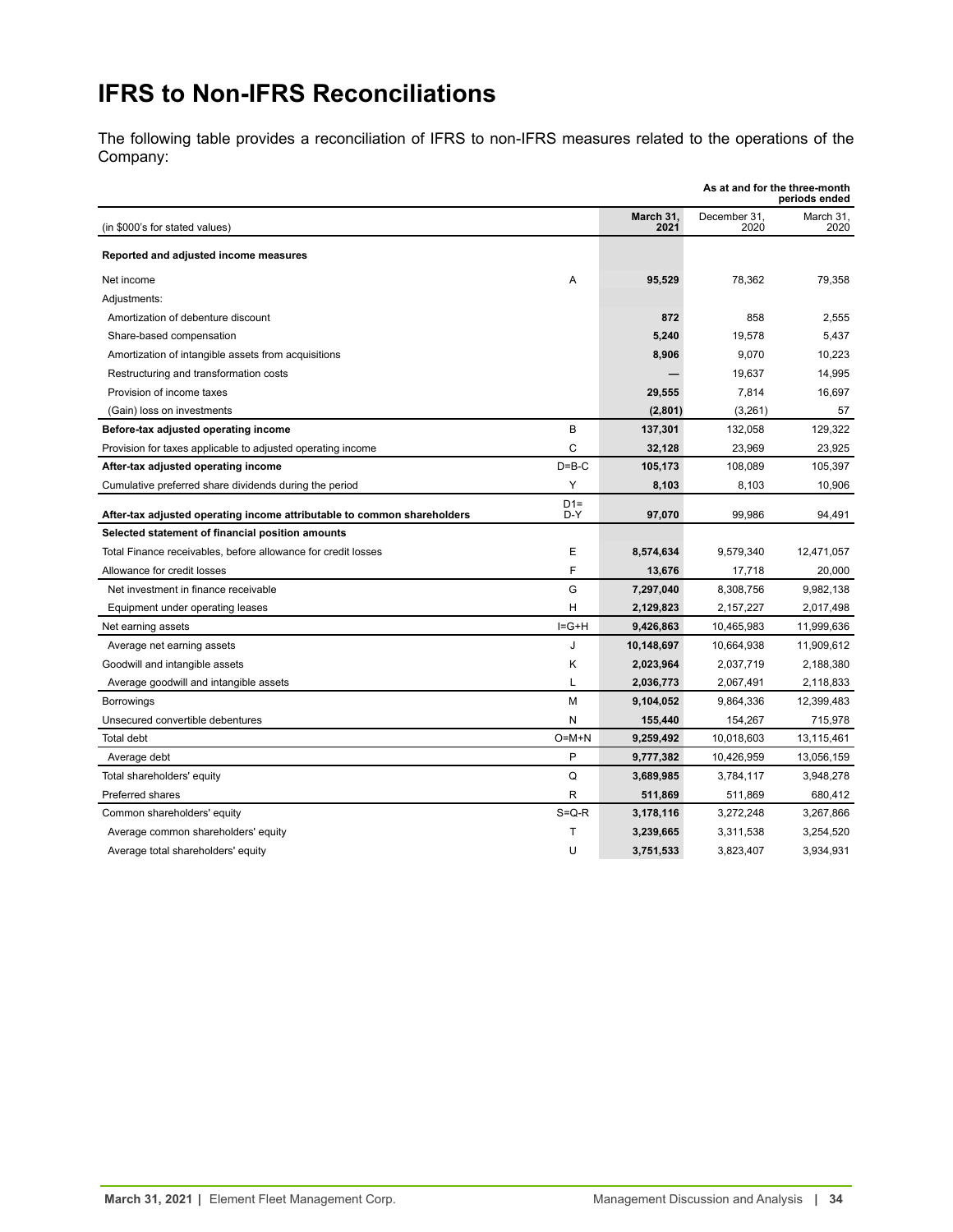Non-IFRS and IFRS key annualized operating ratios and per share information of the operations of the Company:

|                                                                                                                |               |                   |        |                      | As at and for the three-month<br>periods ended |  |
|----------------------------------------------------------------------------------------------------------------|---------------|-------------------|--------|----------------------|------------------------------------------------|--|
| (in \$000's for stated values, except ratios and per share amounts)                                            |               | March 31.<br>2021 |        | December 31.<br>2020 | March 31,<br>2020                              |  |
| Key annualized operating ratios                                                                                |               |                   |        |                      |                                                |  |
| Leverage ratios                                                                                                |               |                   |        |                      |                                                |  |
| Financial leverage ratio                                                                                       | O/Q           | 2.51              |        | 2.65                 | 3.32                                           |  |
| Tangible leverage ratio                                                                                        | O/<br>$(Q-K)$ | 5.56              |        | 5.74                 | 7.45                                           |  |
| Average financial leverage ratio                                                                               | P/U           | 2.61              |        | 2.73                 | 3.32                                           |  |
| Average tangible leverage ratio                                                                                | $P/(U-L)$     | 5.70              |        | 5.94                 | 7.19                                           |  |
|                                                                                                                |               |                   |        |                      |                                                |  |
| Other key operating ratios<br>Allowance for credit losses as a % of total finance receivables before allowance | F/E           | 0.16%             |        | 0.18%                | 0.16%                                          |  |
| Adjusted operating income on average net earning assets                                                        | B/J           | 5.41 %            | 4.95 % |                      | 4.34 %                                         |  |
| After-tax adjusted operating income on average tangible total equity of Element                                | $D/(U-L)$     | 24.53 %           |        | 24.62 %              | 23.21 %                                        |  |
|                                                                                                                |               |                   |        |                      |                                                |  |
| Per share information                                                                                          |               |                   |        |                      |                                                |  |
| Number of shares outstanding                                                                                   | $\vee$        | 434.169           |        | 440.275              | 437.682                                        |  |
| Weighted average number of shares outstanding [basic]                                                          | W             | 438,503           |        | 440.243              | 437,299                                        |  |
| Pro forma diluted average number of shares outstanding                                                         | X             | 454,908           |        | 456,405              | 485,662                                        |  |
| Cumulative preferred share dividends during the period                                                         | Y             | 8,103             |        | 8,103                | 10,906                                         |  |
| Other effects of dilution on an adjusted operating income basis                                                | z             | \$<br>1,634       | \$     | 1,743                | \$<br>7.735                                    |  |
| Net income per share [basic]                                                                                   | $(A-Y)/W$     | \$<br>0.20        | \$     | 0.16                 | \$<br>0.16                                     |  |
| Net income per share [diluted]                                                                                 |               | \$<br>0.20        | \$     | 0.16                 | \$<br>0.16                                     |  |
| Book value per share                                                                                           | S/V           | \$<br>7.32        | \$     | 7.43                 | \$<br>7.47                                     |  |
| After-tax adjusted operating income per share [basic]                                                          | (D1)/W        | \$<br>0.22        | \$     | 0.23                 | \$<br>0.22                                     |  |
| After-tax pro forma diluted adjusted operating income per share                                                | $(D1+Z)/X$ \$ | 0.22              | \$     | 0.22                 | \$<br>0.21                                     |  |

The following table provides a reconciliation of the after-tax adjusted operating income per share and the after-tax pro forma diluted adjusted operating income per share of the operations of the Company for the three-month period ended March 31, 2021:

| (in \$000's for stated values, except per share amounts)                | Amount    | <b>Weighted average</b><br>number of shares<br>outstanding<br>applicable | Amount per share |
|-------------------------------------------------------------------------|-----------|--------------------------------------------------------------------------|------------------|
| Adjusted operating income before taxes                                  | 137.301   |                                                                          | 0.31             |
| Less:                                                                   |           |                                                                          |                  |
| Income taxes related to adjusted operating income                       | (32, 128) |                                                                          | (0.07)           |
| Preferred share dividends                                               | (8, 103)  |                                                                          | (0.02)           |
| After-tax adjusted operating income attributable to common shareholders | 97.070    | 438.502.648                                                              | 0.22             |
| Dilution items:                                                         |           |                                                                          |                  |
| Employee stock option plan                                              |           | 2,089,723                                                                |                  |
| Convertible debentures (after-tax net interest expense)                 | 1.634     | 14,315,353                                                               |                  |
| After-tax pro forma diluted adjusted operating income                   | 98.704    | 454,907,724                                                              | 0.22             |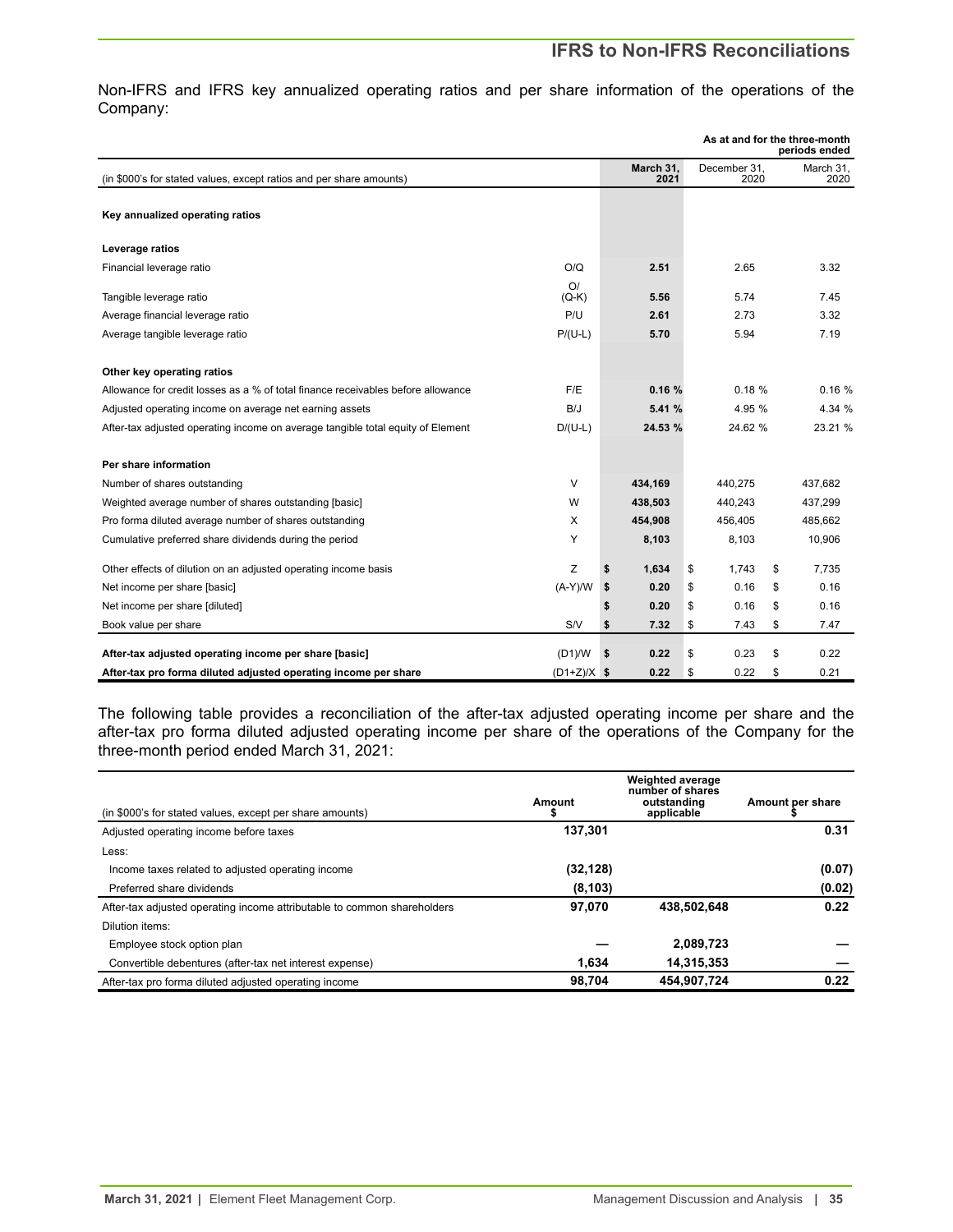# <span id="page-35-0"></span>**Glossary of Terms**

### **Assets under management**

Assets under management are the sum of net earning assets, interim funding, and the value of assets syndicated by Element net of depreciation at the end of the period.

### **Average financial leverage or average financial leverage ratio**

Average financial leverage or average financial leverage ratio is calculated as average debt outstanding during the period, divided by average total shareholders' equity outstanding during the period. Financial leverage refers to the use of debt to acquire/finance additional finance receivables and provides an indication of future potential ability to increase the level of debt when compared to specific industry-standard and or existing debt covenants.

### **Average net earning assets**

Average net earning assets is the sum of the average outstanding finance receivable, average equipment under operating leases and average other earning assets. Average outstanding finance receivables or average finance receivables is the sum of [i] the average finance receivables net investment balance (gross investment less unearned income) outstanding during the period and [ii] the average investment in managed fund during the period. Average equipment under operating leases is the monthly average equipment under operating leases outstanding during the period and is calculated net of accumulated depreciation. Average other earning assets is the monthly average of other earning assets outstanding during the period.

### **Free cash flow per share**

Free cash flow per share is calculated by adjusting before-tax adjusted operating income for certain non-cash and cash revenue and expenses to get total cash from operations. Cash expenses of sustaining capital investments, preferred share dividends and cash taxes paid are subtracted from cash from operations to arrive at free cash flow. Free cash flow is then divided by the weighted average number of outstanding common shares for the period noted. Sustaining capital investments are defined by the Company as expenditures management considers necessary to support long-term growth.

### **Pre-tax return on common equity**

Pre-tax return on common equity ("pROcE") is the sum of before-tax adjusted operating income, minus preferred share dividends, for each of the current and three preceding quarters; divided by average total equity for the current quarter and same quarter prior year, minus current quarter preferred share capital.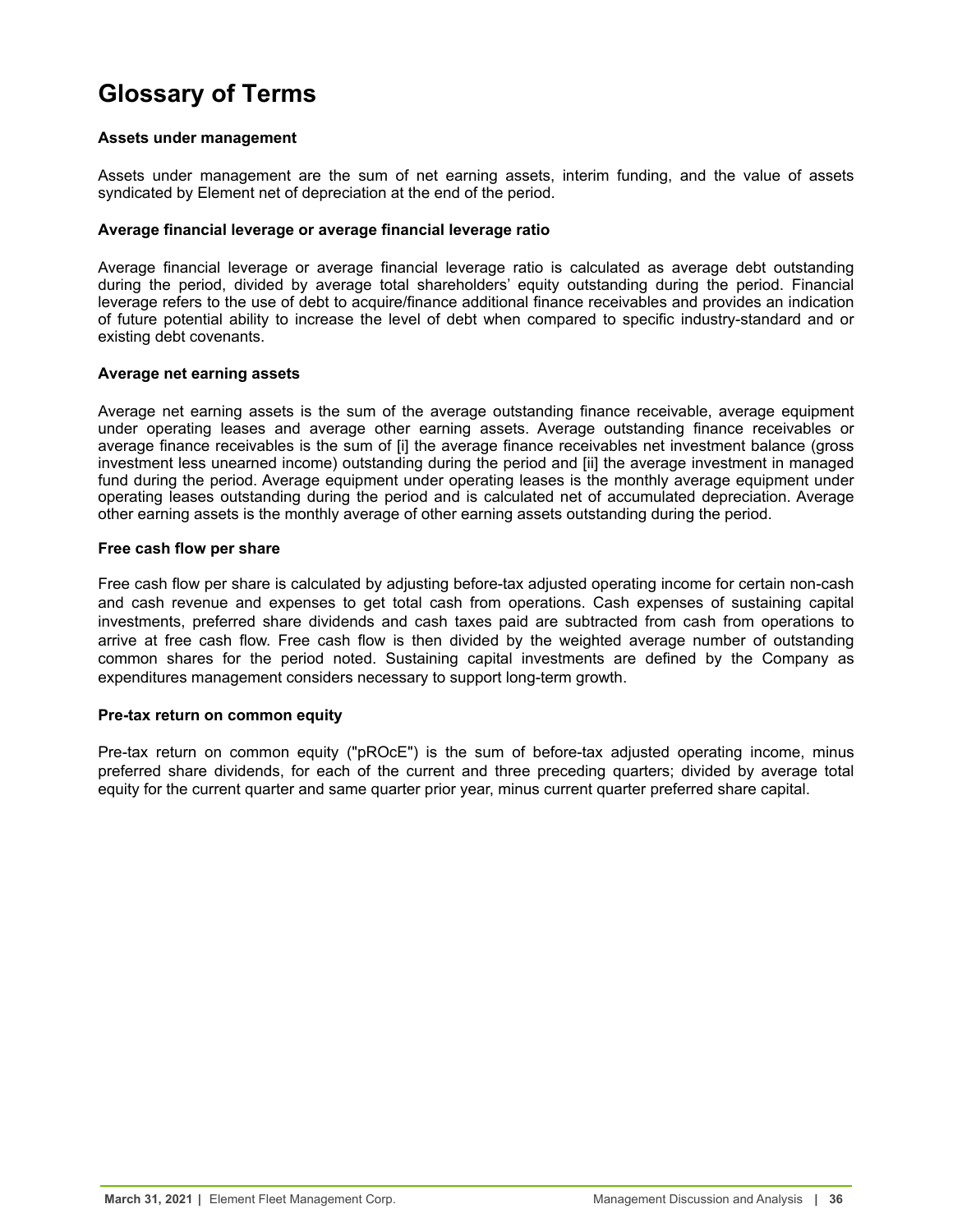# <span id="page-36-0"></span>**Description of Non-IFRS Measures**

Our unaudited interim condensed consolidated financial statements have been prepared in accordance with IFRS as issued by the IASB and the accounting policies we adopted in accordance with IFRS. These unaudited interim condensed consolidated financial statements reflect all adjustments that are, in the opinion of management, necessary to present fairly our financial position as at March 31, 2021 and December 31, 2020, the results of operations, comprehensive income and cash flows for the three-month period ended March 31, 2021 and March 31, 2020.

Management uses both IFRS and Non-IFRS Measures to monitor and assess the operating performance of the Company's operations. Throughout this MD&A, management uses the following terms and ratios which do not have a standardized meaning under IFRS and are unlikely to be comparable to similar measures presented by other organizations:

### **Adjusted operating expenses**

Adjusted operating expenses are equal to salaries, wages and benefits, general and administrative expenses, and depreciation and amortization.

### **Adjusted operating income or Before-tax adjusted operating income**

Adjusted operating income reflects net income or loss for the period adjusted for the amortization of debenture discount, share-based compensation, amortization of intangible assets from acquisitions, restructuring and transformation costs, impairment on 19<sup>th</sup> Capital, disposition of 19<sup>th</sup> Capital, provision or recovery of income taxes, and loss or income on investments.

### **Adjusted operating income on average net earning assets**

Adjusted operating income on average net earning assets is the adjusted operating income for the period divided by the average net earning assets outstanding throughout the period, presented on an annualized basis.

### **After-tax adjusted operating income**

After-tax adjusted operating income reflects the adjusted operating income after the application of the Company's effective tax rates.

### **After-tax adjusted operating income attributable to common shareholders**

After-tax adjusted operating income attributable to common shareholders is computed as after-tax adjusted operating income less the cumulative preferred share dividends for the period.

### **After-tax adjusted operating income per share**

After-tax adjusted operating income per share is computed as the after-tax adjusted operating income attributable to common shareholders for the period, divided by the basic weighted average number of common shares outstanding during the period.

### **After-tax adjusted operating income on average tangible total equity of Element**

After-tax adjusted operating income on average tangible equity of Element is the after-tax adjusted operating income for the period, divided by the net of the average total shareholders' equity outstanding throughout the period, less average goodwill and intangible assets.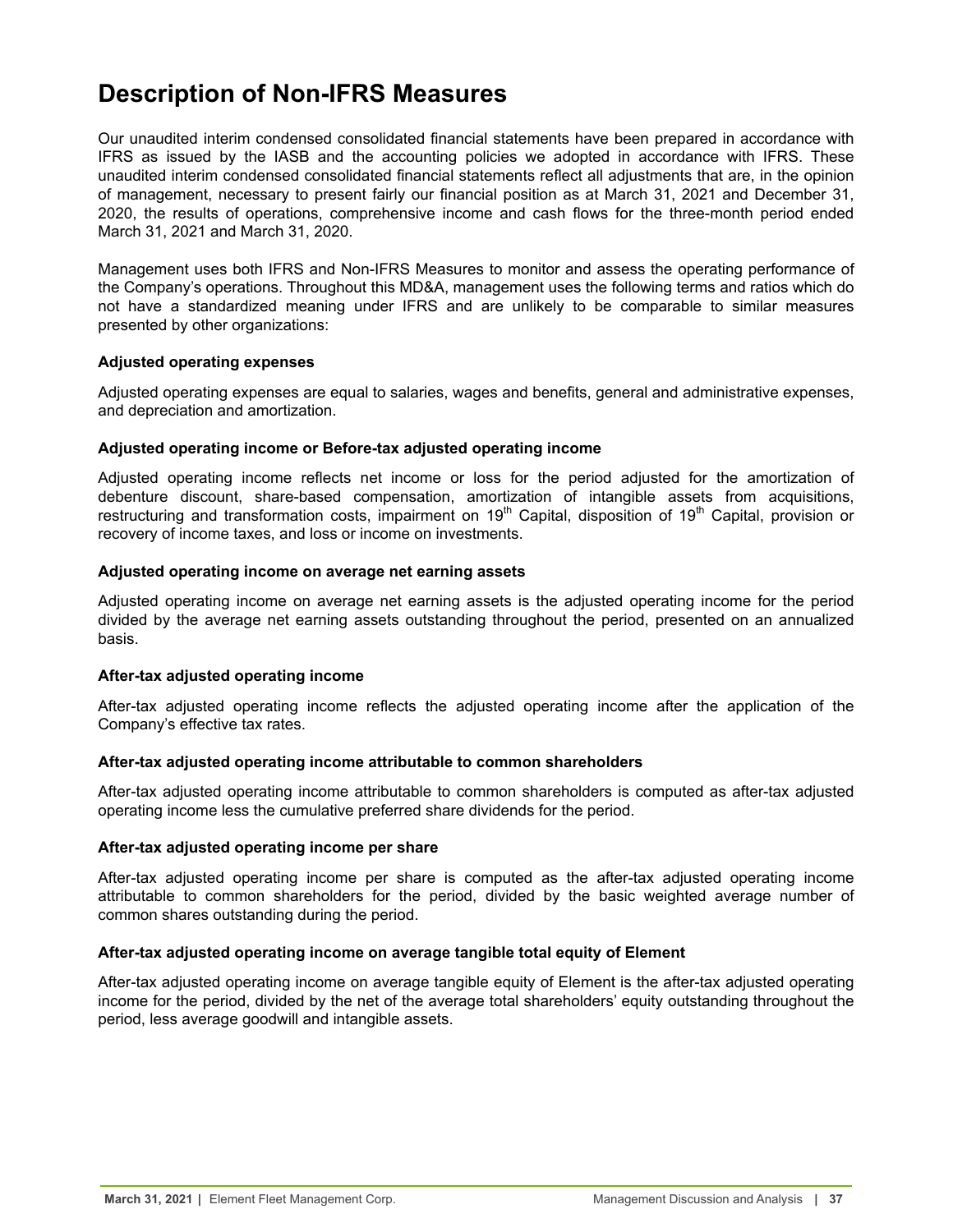### **After-tax pro forma diluted adjusted operating income per share**

After-tax pro forma diluted adjusted operating income per share computes the diluted after-tax adjusted operating income per share for the period on the assumption that all outstanding options at the end of the period that have an exercise price less than the closing market value on that day, are fully vested on that day and are fully exercised at their exercise price, and a corresponding number of shares are repurchased at the closing market value on that day using the cash proceeds from these option exercises. Convertible debentures are assumed to be converted at the beginning of the period (or at issuance if issued during the period on a time weighted basis) with the other effects of dilution adjusted operating income basis added to the adjusted operating income, if they are dilutive.

### **Allowance for credit losses as a percentage of total finance receivables**

Allowance for credit losses as a percentage of total finance receivables is the allowance for credit losses at the end of the period divided by the total finance receivables (gross of the allowance for credit losses) at the end of the period.

### **Average cost of borrowing or average cost of debt**

Average cost of borrowing or average cost of debt is equal to interest expense divided by the average debt outstanding during the period and is presented on an annualized basis.

### **Average debt outstanding**

Average debt outstanding is calculated as the sum of monthly average borrowings outstanding under all of the Company's borrowings facilities and the convertible debentures outstanding throughout the period.

### **Average common shareholders' equity**

Average common shareholders' equity is calculated as the monthly average common shareholders' equity during the period.

### **Average goodwill and intangible assets**

Average goodwill and intangible assets is the monthly average balances of goodwill and intangible assets during the period.

### **Average shareholders' equity**

Average shareholders' equity is calculated as the monthly average balance of shareholders' equity during the period.

### **Average tangible leverage ratio**

The average tangible leverage ratio has been computed as the sum of the average borrowings and average convertible debentures, divided by the net of total average shareholders' equity less average goodwill and intangible assets during the period.

### **Common shareholders' equity**

Common shareholders' equity is total shareholders' equity less principal face value of the preferred shares outstanding.

### **Finance assets or total finance assets**

Finance assets are the sum of the total finance receivables and total carrying value of the equipment under operating leases.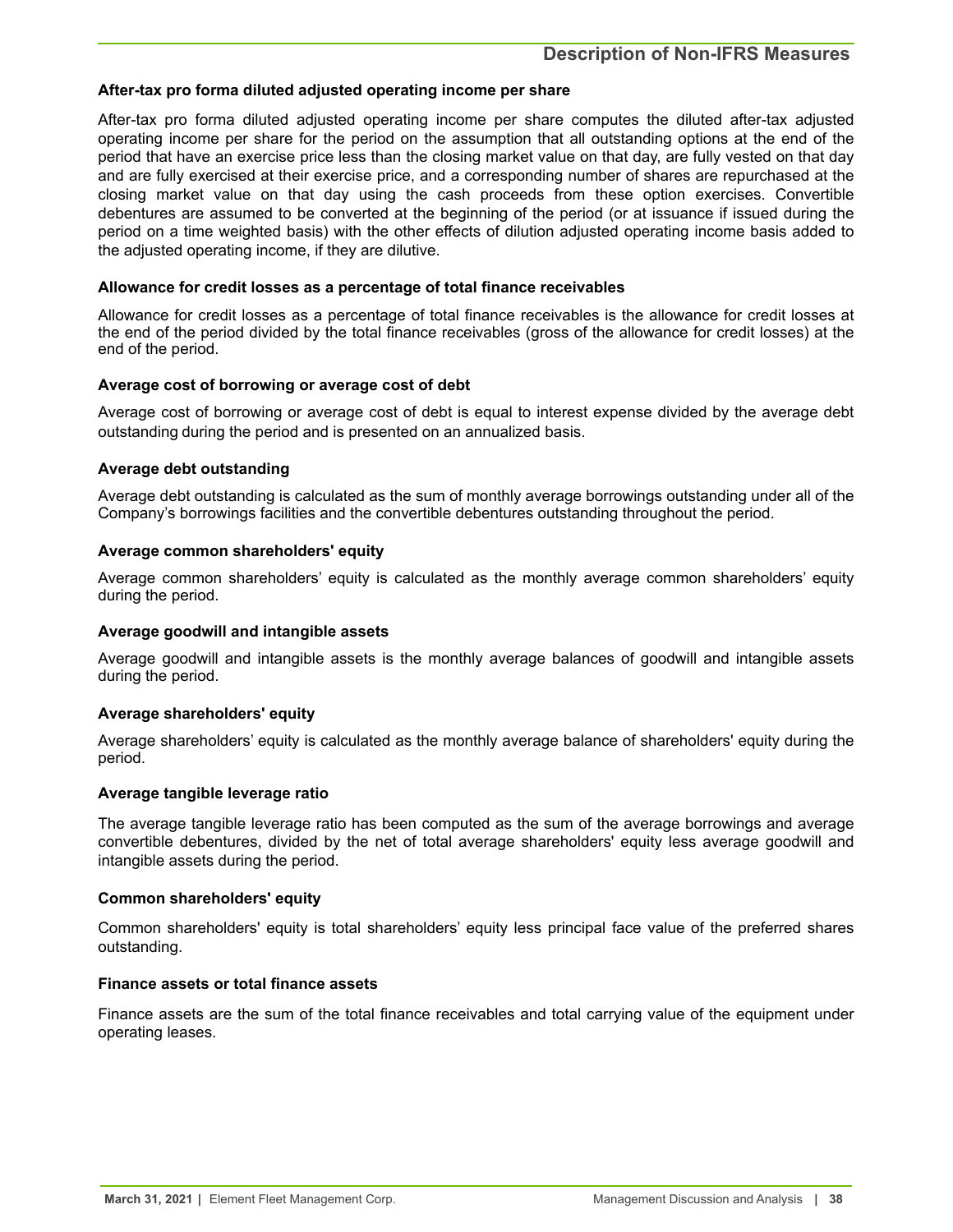### **Financial leverage or financial leverage ratio**

Financial leverage or financial leverage ratio is calculated as total debt (the sum of borrowings and convertible debentures) outstanding at the end of the period, divided by total shareholders' equity outstanding at the end of the period. Financial leverage refers to the use of debt to acquire/finance additional finance receivables and provides an indication of future potential ability to increase the level of debt when compared to specific industry-standard and/or existing debt covenants.

#### **Net earning assets**

Net earning assets are the sum of the total net investment in finance receivables, total carrying value of the equipment under operating leases and carrying value of other earning assets at the end of the period.

### **Net financing revenue yield on average net earning assets**

Net financing revenue yield on average net earning assets is calculated as (net interest and rental revenue) divided by (average net earning assets outstanding throughout the period), multiplied by four (i.e. annualized).

#### **Net interest and rental revenue**

Net interest and rental revenue is calculated as the sum of (a) net interest income and (b) rental revenue net of depreciation, less (c) interest expense. Net interest and rental revenue refers to net financing income earned from finance receivables, equipment under operating leases, and other earning assets, after considering financing costs and provision for credit losses.

#### **Other earning assets**

Other earning assets are other yield generating assets that are not finance receivables or equipment under operating leases.

#### **Other effects of dilution adjusted operating income basis**

Other effects of dilution adjusted operating income basis represents, if dilutive, the add back of the after-tax convertible debt interest and the amortization of deferred financing costs related to the convertible debt, and excludes the add back of the after-tax amortization of the discount of the convertible debt (which is included on an IFRS basis).

### **Pro forma diluted average number of shares outstanding**

Pro forma diluted average number of shares outstanding is the basic weighted average number of shares outstanding, plus the assumption that all outstanding options at the end of the period that have an exercise price less than the closing market value on that day, are fully vested on that day and are fully exercised at their exercise price, and a corresponding number of shares are repurchased at the closing market value on that day using the cash proceeds from these option exercises.

### **Return on common equity**

Return on common equity is calculated as the sum of net income, minus preferred share dividends, for each of the current and three preceding quarters; divided by average total equity for the current quarter and same quarter prior year, minus current quarter preferred share capital.

### **Tangible leverage ratio**

The tangible leverage ratio has been computed as the sum of borrowings and convertible debentures divided by the net of total shareholders' equity less goodwill and intangible assets at the period end.

#### **Tangible leverage ratio excluding non-recourse warehouse credit facility**

The tangible leverage ratio has been computed as the sum of borrowings and convertible debentures less the non-recourse warehouse credit facility divided by the net of total shareholders' equity less goodwill and intangible assets at the period end.